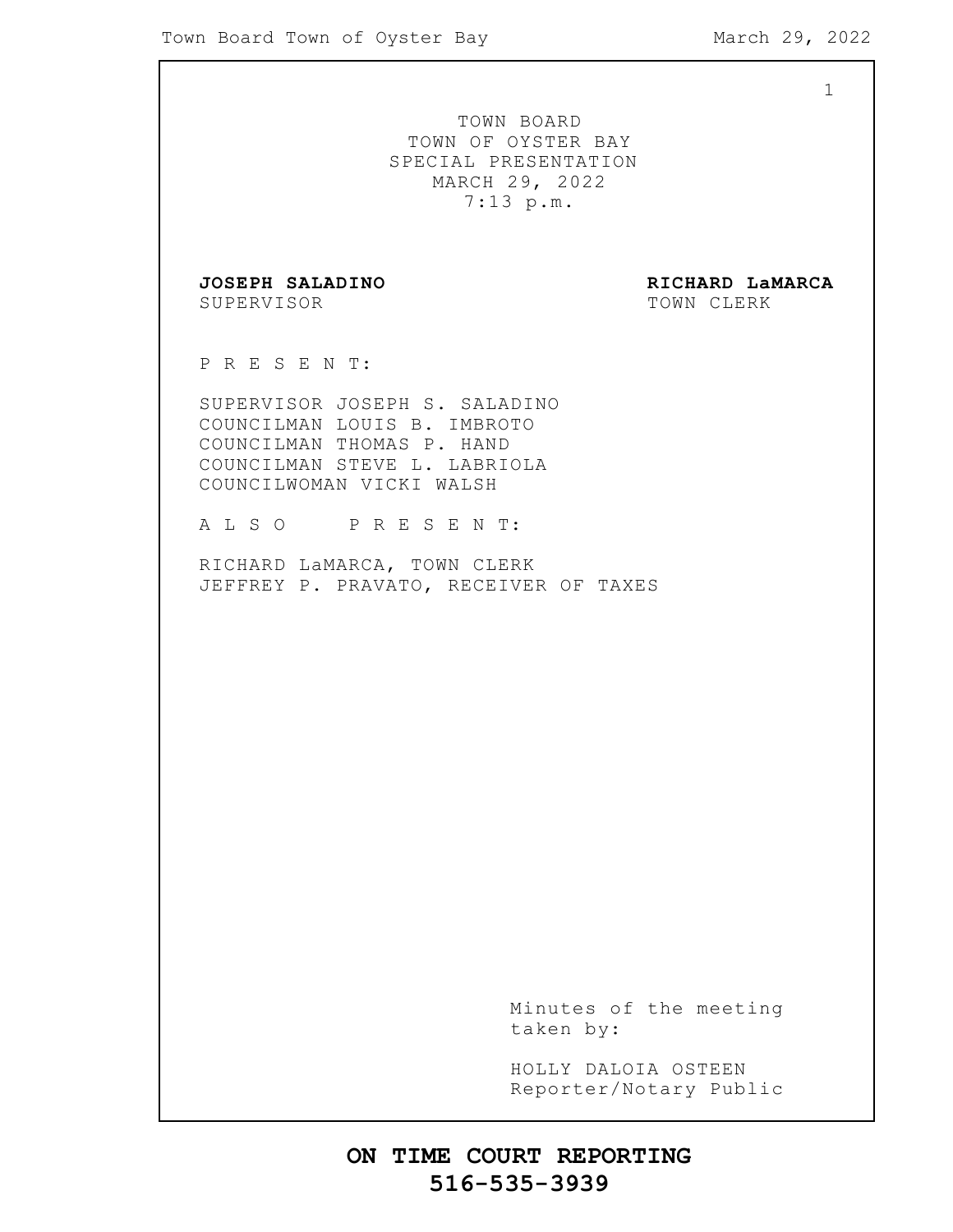1 2 3 4 5 6 7 8 9 10 11 12 13 14 15 16 17 18 19 20 21 22 23 24 25 2 SUPERVISOR SALADINO: Good evening, ladies and gentlemen, and welcome to the Oyster Bay Town Board meeting for March 29, 2022. For those joining us tonight, you have the opportunity to be heard on matters brought before the Town Board, as well as during the public comment period at the end of the meeting. If you would like to speak, please fill out a slip. As always, and that has to be pertinent to that hearing or that Resolution to be heard on that matter. If it's not pertinent to all those things, that has to be heard during public comment after the meeting, please. As always, this meeting is being live streamed on social media and on the Town's Website which is oysterbaytown.com. These proceedings are recorded and later transcribed and, of course, your voice is important to us. Statements and comments from the public relative to our meetings and items on our calendar are welcome and respected as part of the record. To submit comments online, please e-mail public comment at oysterbay-ny.gov or you can mail us at the office of the Town Attorney, 54 Audrey Avenue, Oyster Bay, New York 11771.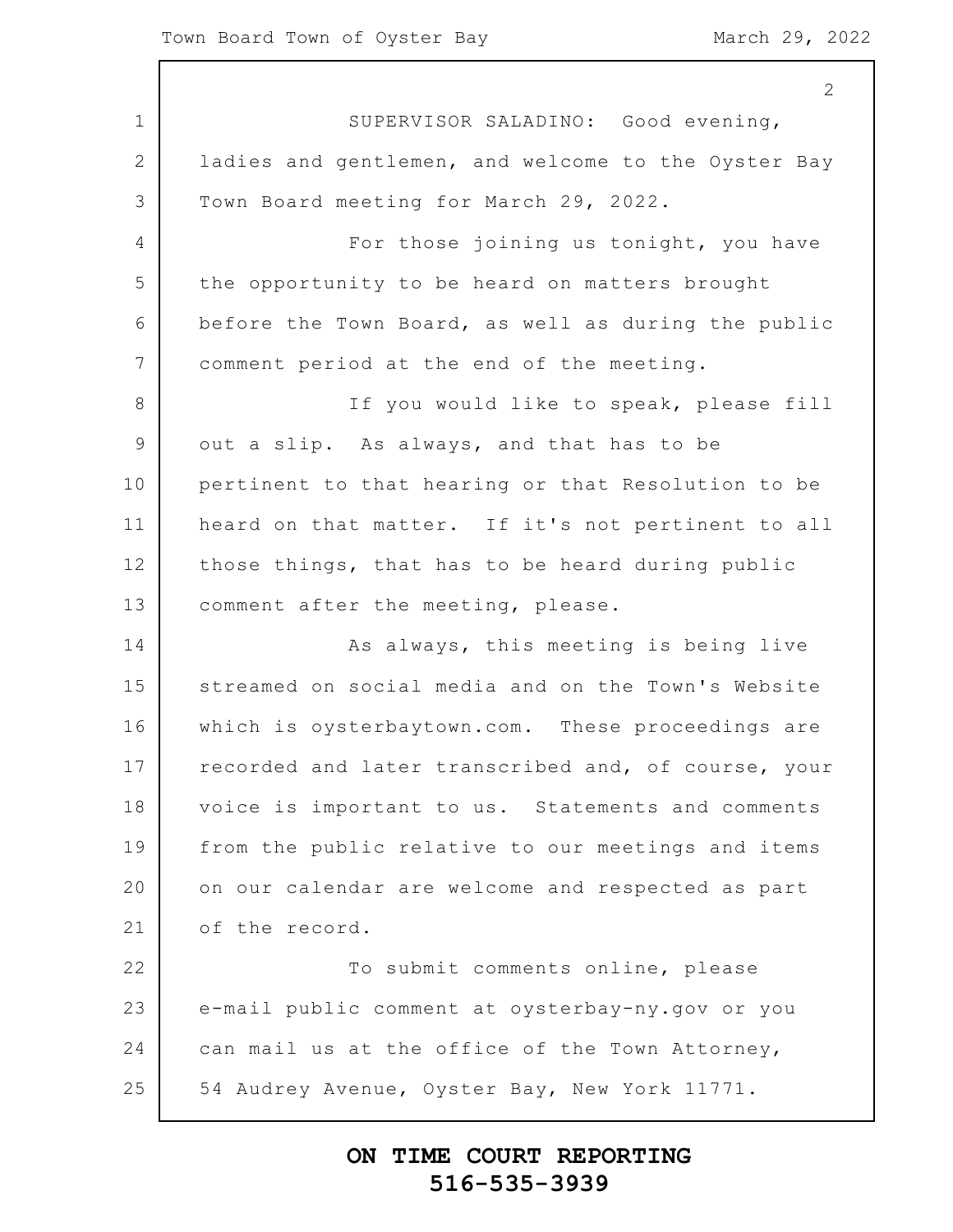1 2 3 4 5 6 7 8 9 10 11 12 13 14 15 16 17 18 19 20 21 22 23 24 25 3 Leading us in prayer this evening, as we begin all Board meetings with prayer, is our good friend Pastor Diane Melograne, who is joined by her husband and our friend, Pastor Ray. They are of the True Life Christian Worship Center in Oyster Bay. Pastor, the floor is yours. Everyone, please rise. (Whereupon, Pastor Diane Melograne prayed.) (Whereupon, the Pledge of Allegiance was recited.) SUPERVISOR SALADINO: In regards to the Ukraine, the Town of Oyster Bay has recently hosted a Humanitarian Relief Drive in support of the Ukraine people. Tomorrow we will send off a 53-foot tractor-trailer consisting of \$25,000 pounds of supplies: Blankets, bandages, medical supplies, nonperishable food items. The list goes on and on. We are so appreciative of all of the generosity of our residents in helping out and participating in this Humanitarian Drive. From the -- it will go to a port in New Jersey where it will be shipped to Poland and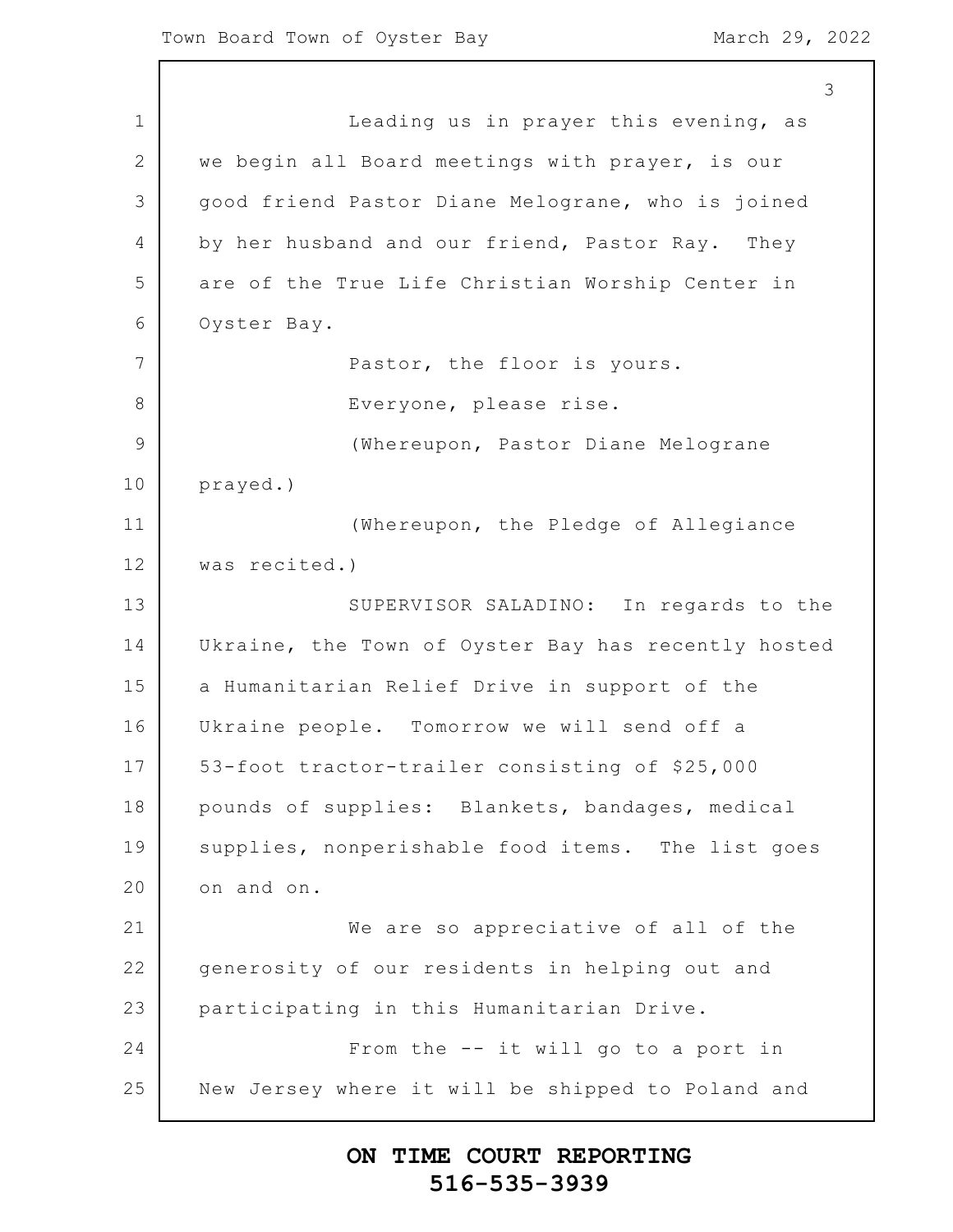1 2 3 4 5 6 7 8 9 10 11 12 13 14 15 16 17 18 19 20 21 22 23 24 25 4 then to the western border of Poland to provide assistance to the people of Ukraine. We're so grateful to our residents for being so generous, help from school districts, Veteran organizations, civic groups, houses of worship and so many organizations and individuals that have come out to make a difference and to support or efforts. Thank you for your contributions. Thank you so much. We have two Special Presentations this evening. You have -- most everyone here has come for these presentations. The first I'd like to tell you about a Plainview-Old Bethpage JFK High School senior named Greg Meder, who won the Nassau County Boys Diving Competition which was held at the Nassau Aquatics Center with a score of 529.05. Greg has joined us here this evening. Greg, please raise your hand. Greg has joined us here. He is also joined by his parents, Bonnie and John. Please raise your hands. And their youngest son, Joe. I bet you're Joe. You've got a great name, by the way. We also welcome Head Coach Leah Naftol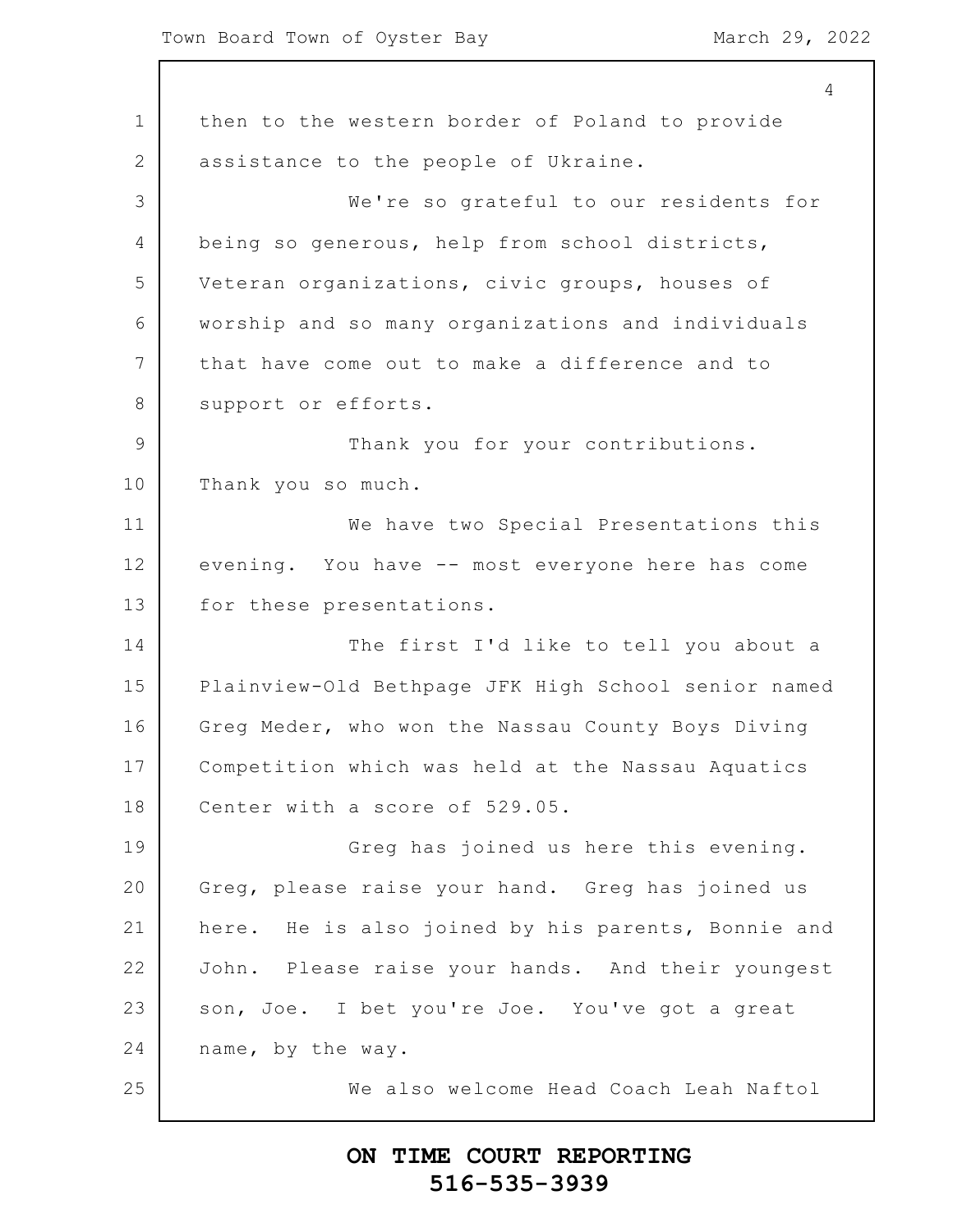|              | 5                                                     |
|--------------|-------------------------------------------------------|
| $\mathbf 1$  | and Assistant Coach and Diving Coach Justin Siragusa. |
| $\mathbf{2}$ | Greg's County Championship required                   |
| 3            | nerves of steel and an exceptional final dive to      |
| 4            | win the title, and like every champion athlete, he    |
| 5            | performed at his best when it was needed most. And    |
| 6            | that quality, my friend, will assist you and others   |
| 7            | around you throughout your entire life.               |
| 8            | As a matter of fact, all you have to do               |
| 9            | is turn around and look at the people in uniform,     |
| 10           | Greg, to understand what it means to be at your       |
| 11           | best when things are at their worst. This room is     |
| 12           | filled with heroes who, like you, are very            |
| 13           | committed and motivated to do their best. The         |
| 14           | difference is they risk their lives every time they   |
| 15           | go to their work but they're volunteers.              |
| 16           | So there's a great lesson to be learned               |
| 17           | and, quite frankly, you set the tone for so many      |
| 18           | young people who are striving to be their best at     |
| 19           | their academics, at sports, at activities. So         |
| 20           | we're exceptionally proud of you.                     |
| 21           | It's an amazing story of improvement                  |
| 22           | and perseverance as Greg tirelessly worked at his     |
| 23           | craft as a diver, competitive diver and made steady   |
| 24           | improvements since his freshman year.                 |
| 25           | He finished third in the County last                  |
|              |                                                       |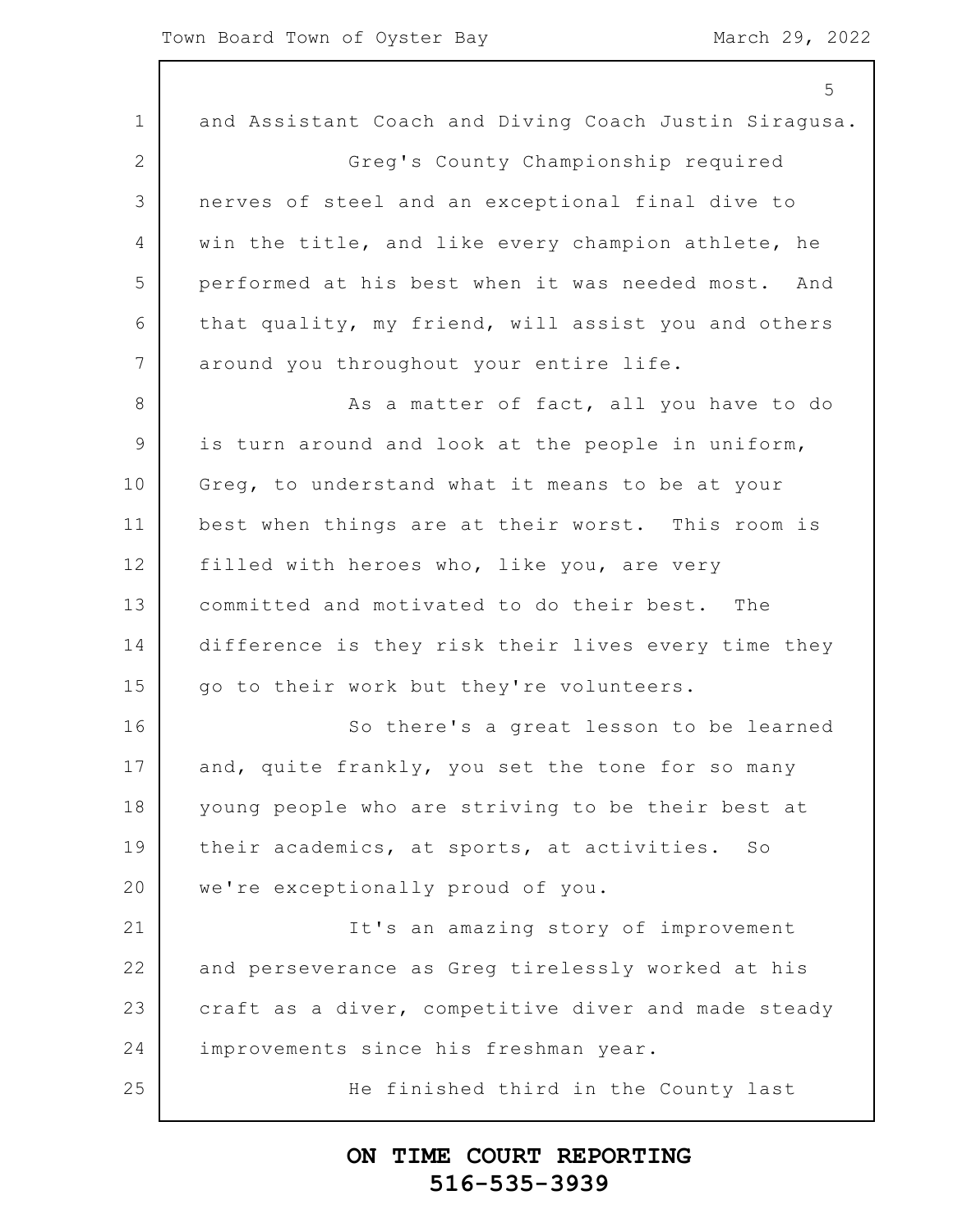1 2 3 4 5 6 7 8 9 10 11 12 13 14 15 16 17 18 19 20 21 22 23 24 25 6 year before taking the top spot this season. He also competes in swimming events showcasing his exceptional versatility as an athlete. This past weekend Greg placed third at the AAU Red, White and Blue qualifiers in Rochester, New York. This qualified him to compete in the Nationals in the one-meter diving which will take place over Memorial Day Weekend at the end of May. This Town Board is exceptionally proud to recognize Nassau County Boys Diving Champion Greg Meder for your amazing efforts which have been a source of great pride for your school district, for the community which you live in, for this entire Town of Oyster Bay but guess who, Greg, more importantly than any of the elected officials, any of the 300,000 residents of this Town, guess whose pride is the most important for you to earn. The people to your left and right, your parents, your family because they have sacrificed immensely so you could have this great opportunity, the way my parents sacrificed incredibly so I could grow up in the Town of Oyster Bay and have all these great experiences and, quite frankly, sit here, and that's the story with all of the hard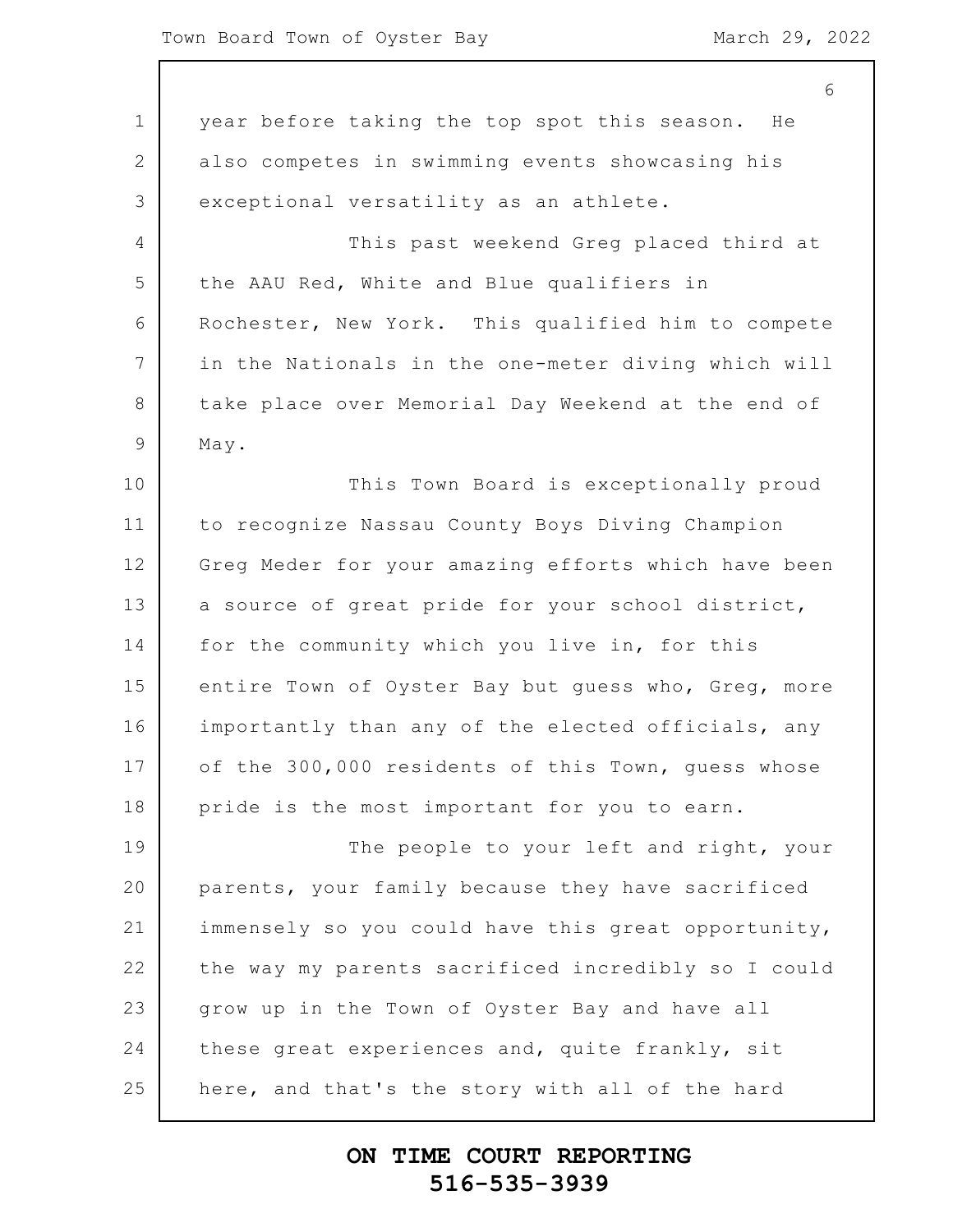1 2 3 4 5 6 7 8 9 10 11 12 13 14 15 16 17 18 19 20 21 22 23 24 25 7 working people you see up here. So never miss an opportunity to thank your parents for all they've done in the way of sacrifice and I'm sure the list goes on and on, driving to meets, scheduling meals around practice and meets and all of the things that have to be done to see you a big success. We have another resident of your hometown right to my left is Councilman Lou Imbroto. So we'd like to ask you and your family to step up here please to the rail. Councilman Lou Imbroto, if you would help us make this presentation to your neighbor, Greg Meder. (Whereupon, a Town Citation was presented, followed by a photo opportunity and a round of applause.) SUPERVISOR SALADINO: Congratulations again, Greg. Come on. Let's give him another round of applause. (Round of applause.) SUPERVISOR SALADINO: For our final presentation of the evening, we have another very, very Special Presentation as we welcome the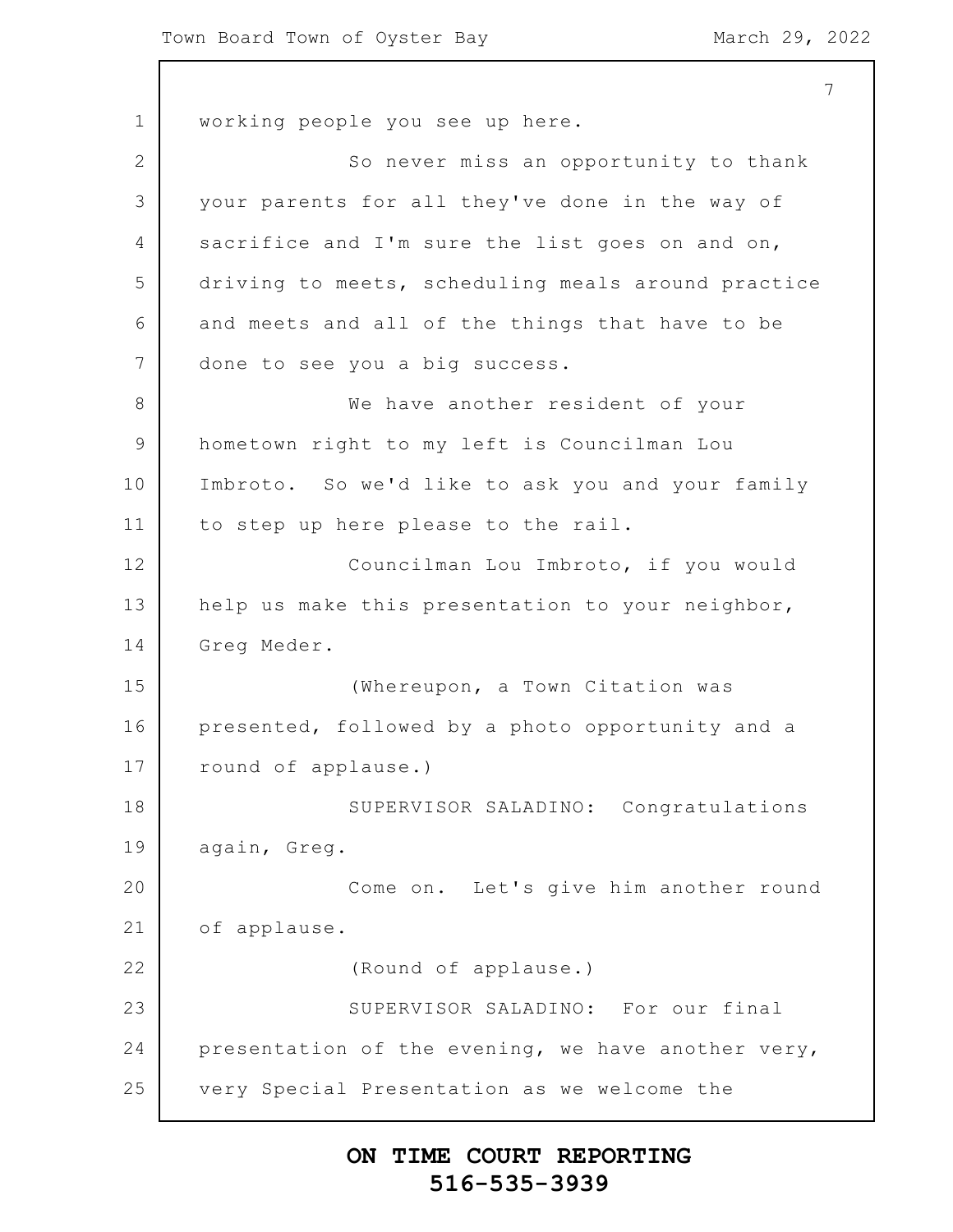|               | 8                                                   |
|---------------|-----------------------------------------------------|
| $\mathbf 1$   | exceptionally brave and skillful men and women, our |
| 2             | first responders, firefighters including Mike       |
| 3             | Ricardo, Chief of the Department to the Glenwood    |
| 4             | Hook & Ladder, Engine & Hose Company.               |
| 5             | On the morning -- we have a story to                |
| 6             | share with all of you which, again, when we honor   |
| 7             | firefighters, I am amazed at your bravery, your     |
| 8             | skill, your level of training which is exceptional  |
| $\mathcal{G}$ | and second to none and your heroic efforts.         |
| 10            | When we honor firefighters, there is                |
| 11            | always a story that has immense danger, and you     |
| 12            | pray for the happy endings, but no matter what,     |
| 13            | you're all at it day after day in terms of putting  |
| 14            | your lives and safety on the line and we want you   |
| 15            | to know how much we greatly appreciate each and     |
| 16            | every one of you and firefighters and first         |
| 17            | responders throughout our Town.                     |
| 18            | In this case, on the morning of                     |
| 19            | Tuesday, December 14, 2021, Glenwood Hook & Ladder  |
| 20            | Engine & Hose Company responded to a fire in        |
| 21            | Old Brookville with reports of a victim trapped in  |
| 22            | a house. The Glenwood Fire Company Second           |
| 23            | Assistant Chief Donald Sinski arrived, assessed the |
| 24            | scene and took over as incident commander.          |
| 25            | Second Assistant Chief Daniel Brennan               |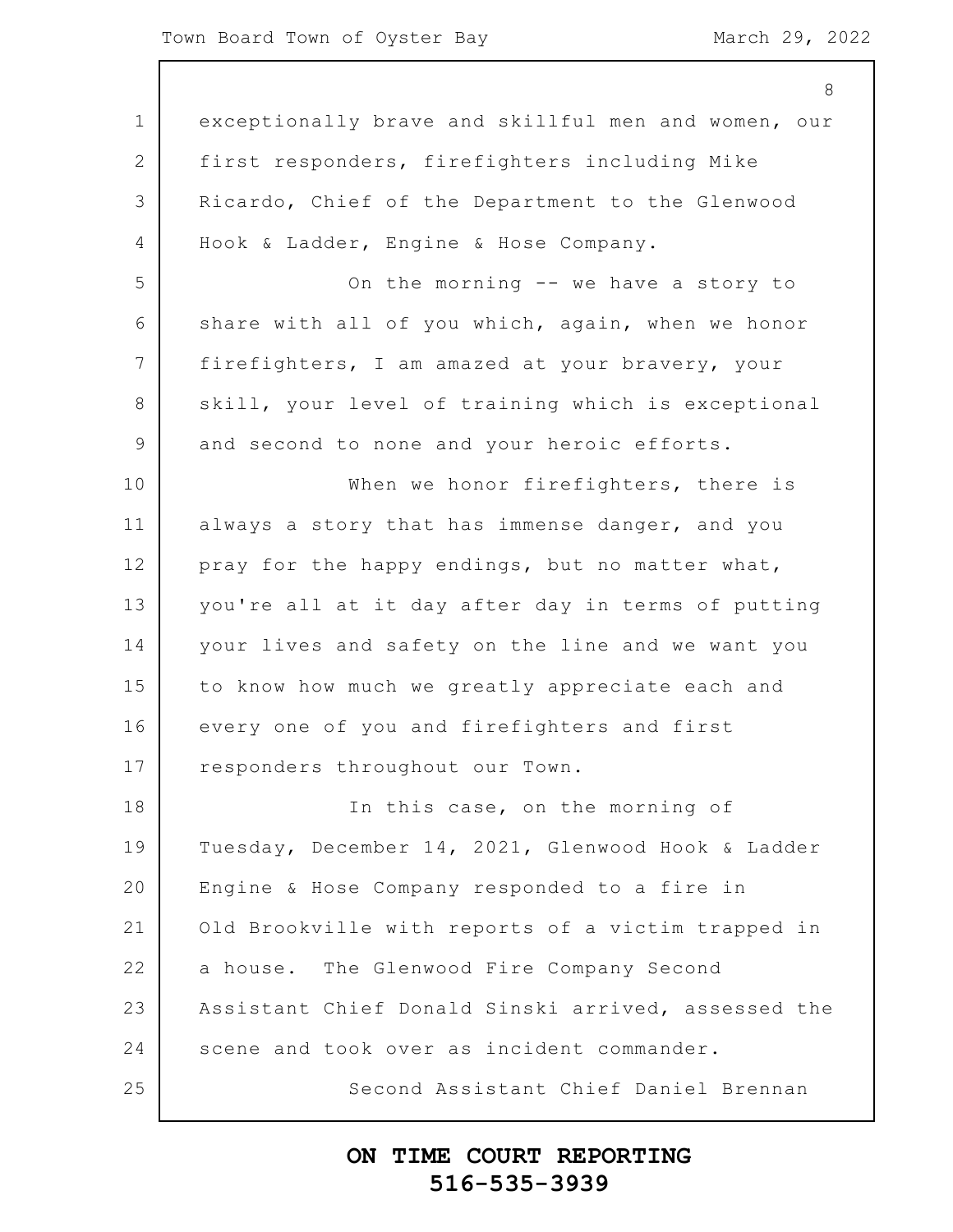#### Town Board Town of Oyster Bay March 29, 2022

|                 | ン                                                   |
|-----------------|-----------------------------------------------------|
| $\mathbf{1}$    | of the Roslyn Rescue Fire Company was passing by    |
| 2               | the scene and entered the home to find the victim.  |
| 3               | Thankfully, Chief Brennan located the               |
| $\overline{4}$  | victim, Unit 533, then arrived with Firefighter     |
| 5               | David Bailey and offered assistance by ex-Chief     |
| 6               | William Hartigan. Firefighter Bailey positioned     |
| $7\overline{ }$ | the apparatus to facilitate the hose stretch and    |
| 8               | allow an aerial device to cover the rear and side   |
| $\mathsf 9$     | of the residence. I'm assuming that's hitting the   |
| 10              | house with fire [sic] from numerous angles in a     |
| 11              | strategic effort to fight the blaze.                |
| 12              | Ex-Chief Hartigan along with                        |
| 13              | Firefighter Owen Waters and Firefighter William     |
| 14              | Novikov ventured beyond the fire to meet Chief      |
| 15              | Brennan and the victim. This rescue operation was   |
| 16              | extremely dangerous as it was transpiring without   |
| 17              | the projection of a charged hose which was not yet  |
| 18              | in operation.                                       |
| 19              | For those of us lay people, there is                |
| 20              | obviously a lot to set up in strategic moments that |
| 21              | must fly by in an instant when you are arriving and |
| 22              | working a fire. Unit 533's crew located Chief       |
| 23              | Brennan with the unconscious male victim and moved  |
| 24              | through blackout smoke and high heat conditions     |
| 25              | back past the fire to remove the victim from the    |
|                 |                                                     |

# **ON TIME COURT REPORTING 516-535-3939**

 $\overline{Q}$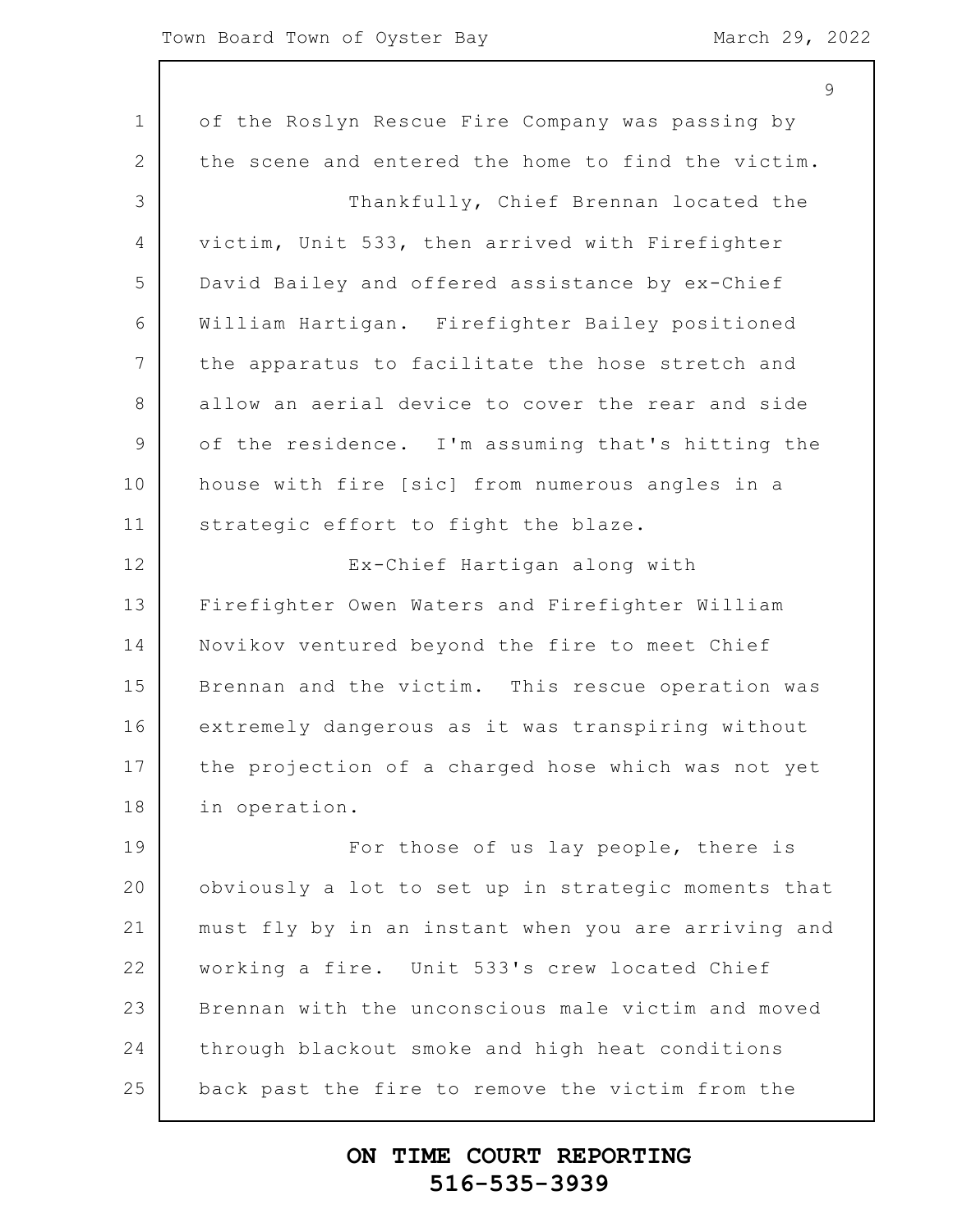1 2 3 4 5 6 7 8 9 10 11 12 13 14 15 16 17 18 19 20 21 22 23 24 25 10 structure and into the care of EMS to be transported to the hospital. Meanwhile Firefighter Kyle Brugnann and Firefighter Adam Fuentes advanced a charged hose line into the house to protect the stairs during the rescue and assisted in removing the victim. Something that those of us who are not firefighters, but, obviously, cherish our firefighters who don't necessarily even think of that. If you're not keeping the stairs cool and keeping them from burning, how are they going to come down the stairs to get the victim out of the house. So our firefighters are, obviously, very heavily trained, are fearless, but are quite smart and very skilled when it comes to these very dangerous operations. So following the removal of the victim, all members went to work quickly to distinguish the fire before it could spread to the remainder of the house. Being in mind that we have you here, we all thank you for coming here for this Special Presentation. It is our distinct honor to present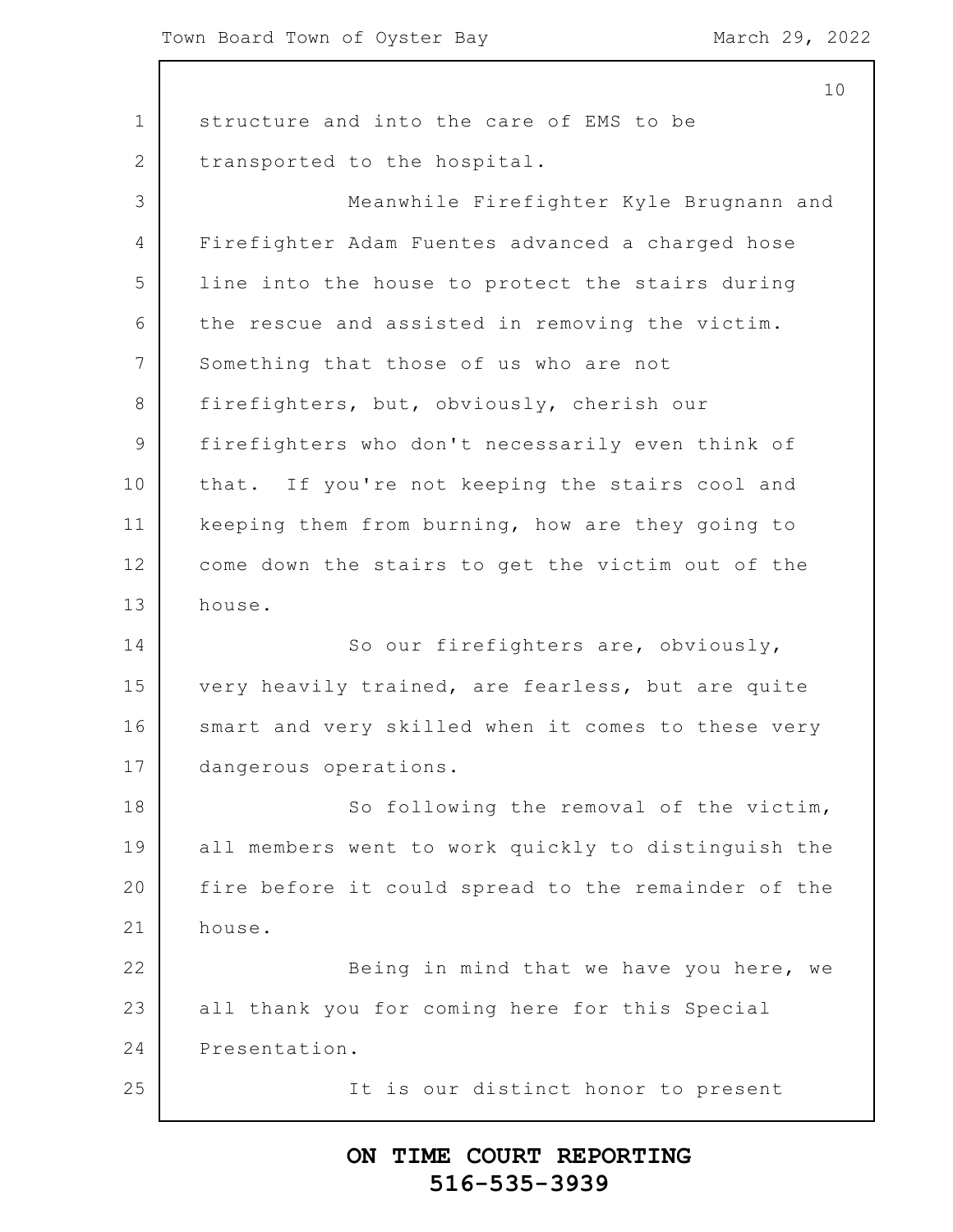1 2 3 4 5 6 7 8 9 10 11 12 13 14 15 16 17 18 19 20 21 22 23 24 25 11 Town of Oyster Bay citations, our highest award to our first responders recognizing their role in this incredible lifesaving rescue. As I mention your name, if you would kindly step up to the front rail and I'm going to ask Councilman Labriola and Councilwoman Vicki Walsh to assist us in the presentation of these Town citations and we'll all pose with you for photos. Starting with Glenwood Hook & Ladder, Engine & Hose Company Second Assistant Chief Donald Sinksi. (Round of applause.) SUPERVISOR SALADINO: You all stay here, please. We'll take a photo together. Roslyn Rescue Fire Company Second Assistant Chief Daniel Brennan. (Round of applause.) SUPERVISOR SALADINO: Glenwood Hook & Ladder, Engine & Hose Company ex-Chief William Hartigan. (Round of applause.) SUPERVISOR SALADINO: Glenwood Hook & Ladder, Engine & Hose Company Firefighter David Bailey --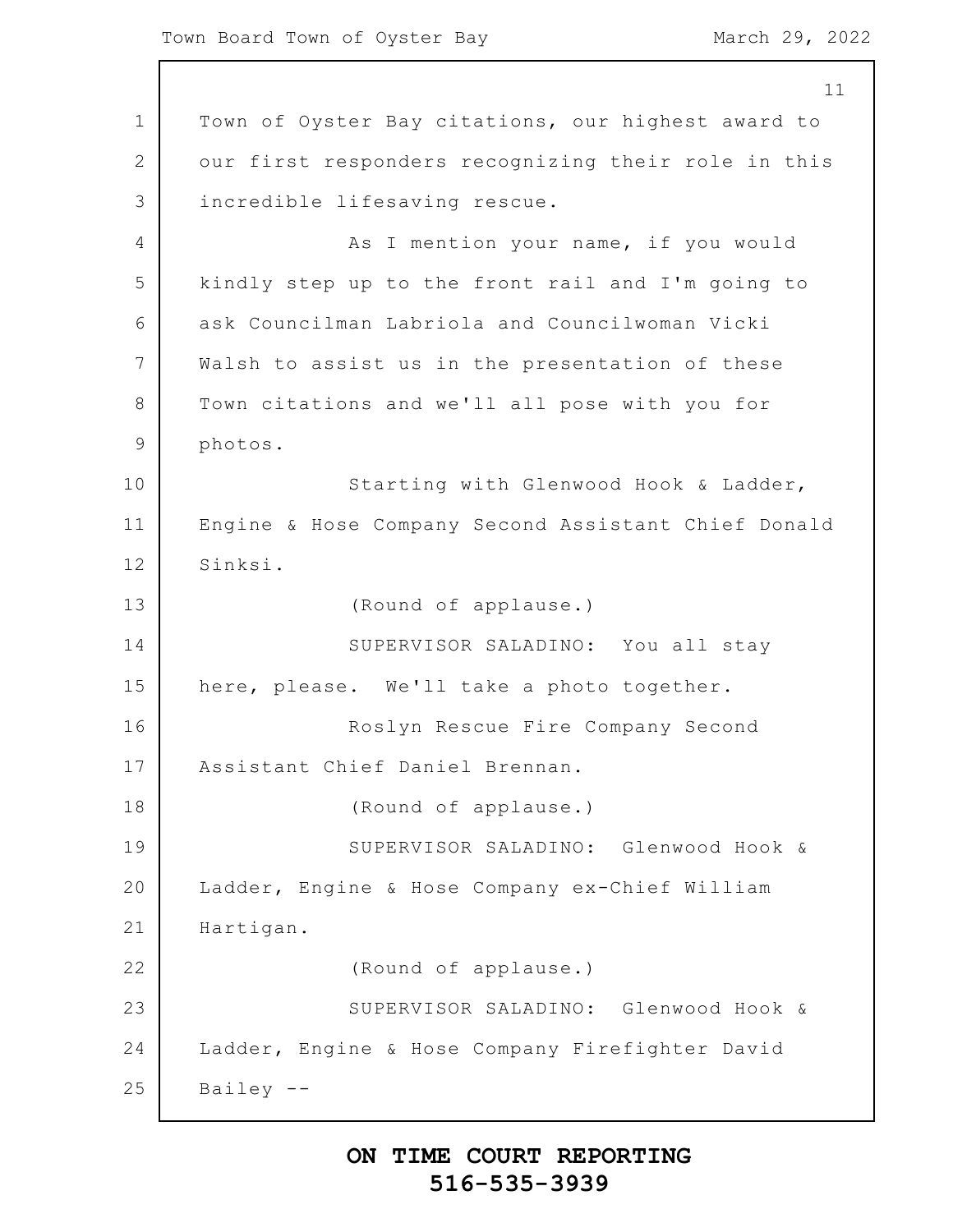1 2 3 4 5 6 7 8 9 10 11 12 13 14 15 16 17 18 19 20 21 22 23 24 25 12 (Round of applause.) SUPERVISOR SALADINO: -- Owen Waters, Kyle Brugnann, William Novikov and Adam Fuentes. (Round of applause.) SUPERVISOR SALADINO: Folks, what'd I like say from the heart is that I visit with you and our elected officials visit with you at your functions regularly. We appreciate you as friends. We appreciate the way you've treated us, but nothing, nothing is as important as what you do with your lives on the line to protect our residents. Let's give them a big, big round of applause. (Round of applause.) (Whereupon, a Town Citation was presented, followed by a photo opportunity and a round of applause.) SUPERVISOR SALADINO: All amazing heros. I want to point out our commitment to firefighters. Any time you need us, we will be here for you. We cherish our firefighters. Proof of that is Deputy Commissioner of General Services Ralph Raymond who is the President of the Association of Fire Commissioners of Nassau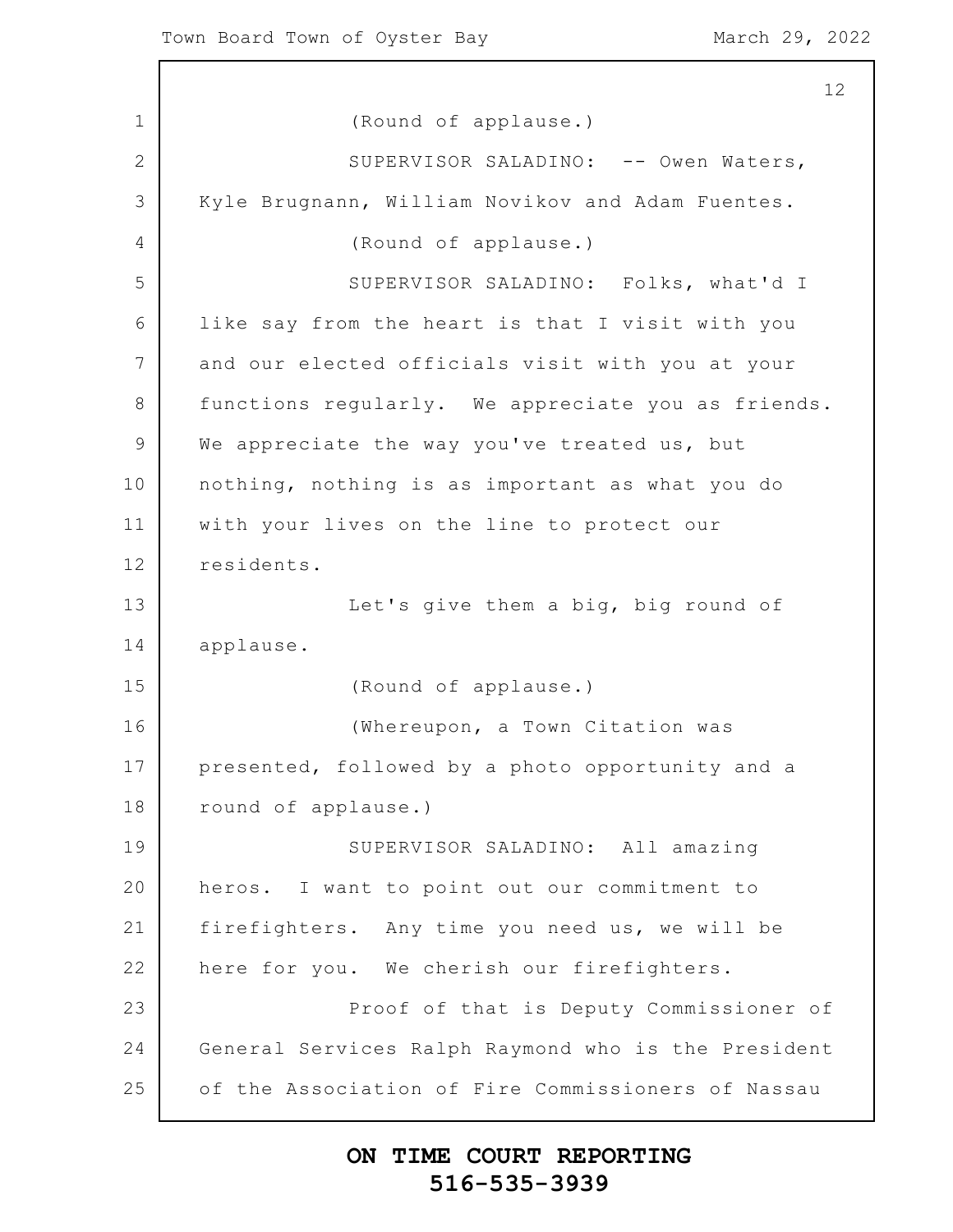|             | 13                                                  |
|-------------|-----------------------------------------------------|
| $\mathbf 1$ | County. We have also with us our Commissioner of    |
| 2           | Public Safety a long time 40-something or 37-year   |
| 3           | member of Massapequa Fire Department. Ralph is      |
| 4           | with North Massapequa, Commissioner of North        |
| 5           | Massapequa. Justin is with Massapequa and           |
| 6           | commissioner there and the man in the center of the |
| 7           | circle who will always feel the heat but comes      |
| 8           | through for us each and every time, Kurt Ludwig an  |
| 9           | incredible firefighter from North Massapequa and    |
| 10          | one of the key members of our public information    |
| 11          | office.                                             |
| 12          | We appreciate all of you. God bless.                |
| 13          | Thank you.                                          |
| 14          | (Round of applause.)                                |
| 15          | SUPERVISOR SALADINO:<br>Thank you,                  |
| 16          | everybody.                                          |
| 17          | Thank you again to all of first                     |
| 18          | responders, our firefighters, our Nassau County     |
| 19          | cops, we love you and we appreciate you, public     |
| 20          | safety in the Town of Oyster Bay and all of our     |
| 21          | healthcare heros. God bless you all. Stay safe.     |
| 22          | (TIME NOTED: 7:39 P.M.)                             |
| 23          |                                                     |
| 24          |                                                     |
| 25          |                                                     |
|             |                                                     |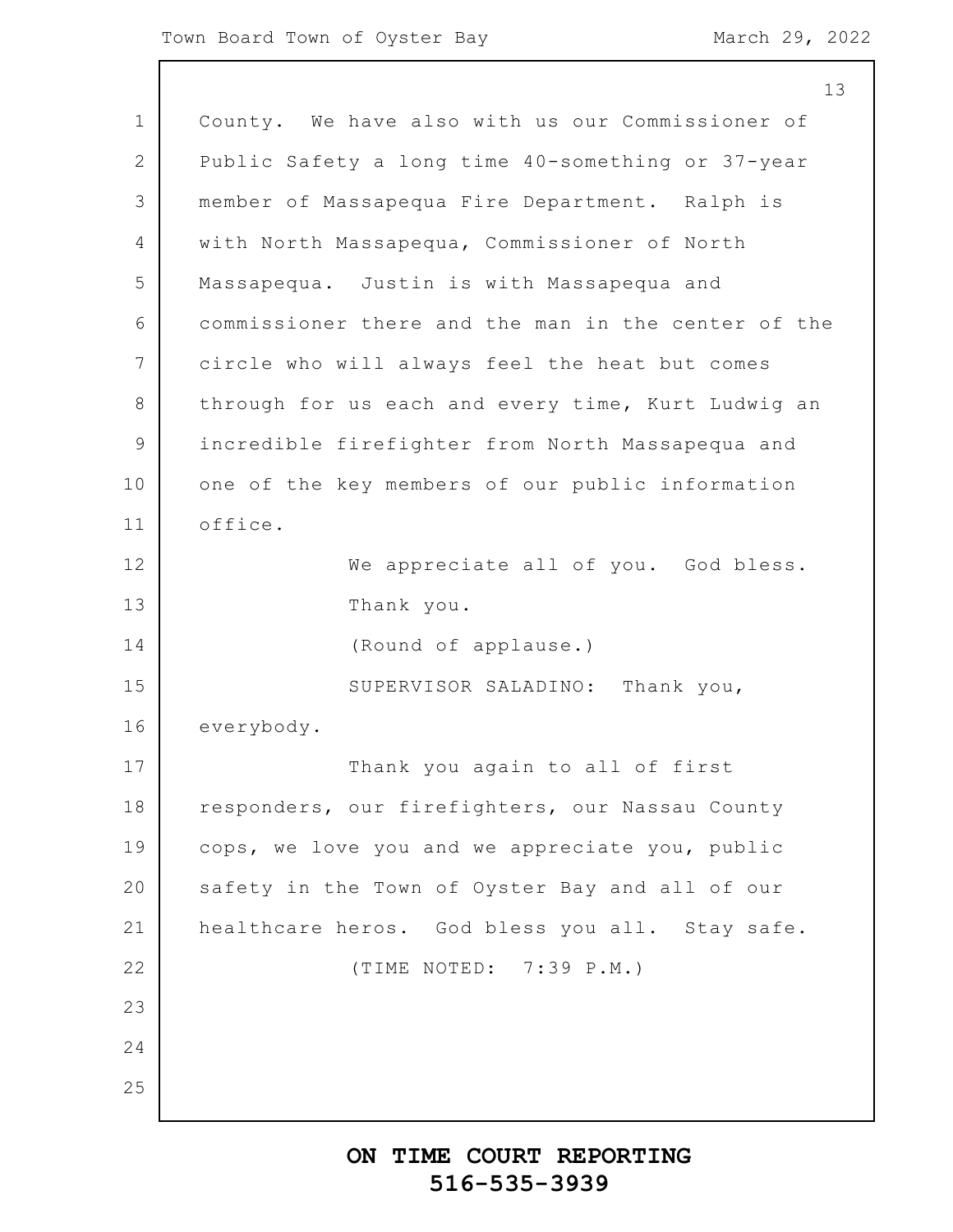| \$                                                                                                                                                                                                                                                                                                               | 12:1, 12:4, 12:14, 12:15,<br>12:18, 13:14                                                                                                                                                                                                                                                                                                                                                            | C                                                                                                                                                                                                                                                                                                                                                         | craft $[1] - 5:23$<br>14<br>crew [1] - 9:22                                                                                                                                                                                                                                                                                                                                                               |
|------------------------------------------------------------------------------------------------------------------------------------------------------------------------------------------------------------------------------------------------------------------------------------------------------------------|------------------------------------------------------------------------------------------------------------------------------------------------------------------------------------------------------------------------------------------------------------------------------------------------------------------------------------------------------------------------------------------------------|-----------------------------------------------------------------------------------------------------------------------------------------------------------------------------------------------------------------------------------------------------------------------------------------------------------------------------------------------------------|-----------------------------------------------------------------------------------------------------------------------------------------------------------------------------------------------------------------------------------------------------------------------------------------------------------------------------------------------------------------------------------------------------------|
| $$25,000$ [1] - 3:17                                                                                                                                                                                                                                                                                             | appreciate [5] - 8:15, 12:8,<br>12:9, 13:12, 13:19                                                                                                                                                                                                                                                                                                                                                   | calendar $[1] - 2:20$                                                                                                                                                                                                                                                                                                                                     | D                                                                                                                                                                                                                                                                                                                                                                                                         |
| 1                                                                                                                                                                                                                                                                                                                | appreciative [1] - 3:21<br>Aquatics [1] - 4:17<br>arrived [2] - 8:23, 9:4                                                                                                                                                                                                                                                                                                                            | care $[1] - 10:1$<br>case $[1] - 8:18$<br><b>center</b> $[1] - 13.6$                                                                                                                                                                                                                                                                                      | <b>DALOIA</b> $[1]$ - 1:24                                                                                                                                                                                                                                                                                                                                                                                |
| <b>11771</b> [1] - 2:25<br>$14$ [1] - 8:19                                                                                                                                                                                                                                                                       | arriving $[1]$ - 9:21<br>assessed $[1]$ - 8:23<br>assist [2] - 5:6, 11:7                                                                                                                                                                                                                                                                                                                             | Center [2] - 3:5, 4:18<br><b>Champion</b> $[1] - 6:11$<br>champion $[1] - 5.4$                                                                                                                                                                                                                                                                            | danger $[1] - 8:11$<br>dangerous [2] - 9:16, 10:17<br>Daniel [2] - 8:25, 11:17                                                                                                                                                                                                                                                                                                                            |
| $\overline{2}$                                                                                                                                                                                                                                                                                                   | assistance [2] - 4:2, 9:5<br><b>Assistant</b> $[5] - 5:1, 8:23,$                                                                                                                                                                                                                                                                                                                                     | Championship [1] - 5:2<br>charged [2] - 9:17, 10:4                                                                                                                                                                                                                                                                                                        | David [2] - 9:5, 11:24<br><b>December</b> $[1] - 8:19$                                                                                                                                                                                                                                                                                                                                                    |
| 2021 [1] - 8:19<br>$2022$ [2] - 1:2, 2:3<br>$29$ [2] - 1:2, 2:3                                                                                                                                                                                                                                                  | 8:25, 11:11, 11:17<br><b>assisted</b> $[1] - 10.6$<br>Association [1] - 12:25<br>assuming $[1]$ - 9:9<br>athlete [2] - 5:4, 6:3                                                                                                                                                                                                                                                                      | cherish [2] - 10:8, 12:22<br>Chief [11] - 8:3, 8:23, 8:25,<br>9:3, 9:5, 9:12, 9:14, 9:22,<br>11:11, 11:17, 11:20<br><b>Christian</b> $[1] - 3.5$                                                                                                                                                                                                          | <b>Department</b> [2] - 8:3, 13:3<br><b>Deputy</b> $[1]$ - 12:23<br><b>device</b> $[1] - 9.8$<br><b>Diane</b> $[2] - 3.3, 3.9$<br><b>difference</b> $[2] - 4.7, 5.14$                                                                                                                                                                                                                                     |
| 3                                                                                                                                                                                                                                                                                                                | <b>Attorney</b> [1] - 2:24<br><b>Audrey</b> [1] - 2:25                                                                                                                                                                                                                                                                                                                                               | circle [1] - 13:7<br>Citation [2] - 7:15, 12:16                                                                                                                                                                                                                                                                                                           | <b>distinct</b> $[1]$ - 10:25<br>distinguish $[1]$ - 10:19                                                                                                                                                                                                                                                                                                                                                |
| $300,000$ [1] - 6:17<br>37-year [1] - 13:2                                                                                                                                                                                                                                                                       | Avenue [1] - 2:25<br>award [1] - 11:1                                                                                                                                                                                                                                                                                                                                                                | citations [2] - 11:1, 11:8<br>civic $[1] - 4.5$<br><b>CLERK</b> $[2] - 1:5, 1:12$                                                                                                                                                                                                                                                                         | <b>district</b> $[1] - 6.13$<br>districts $[1] - 4.4$<br>dive $[1] - 5:3$                                                                                                                                                                                                                                                                                                                                 |
| 4                                                                                                                                                                                                                                                                                                                | В                                                                                                                                                                                                                                                                                                                                                                                                    | Coach [3] - 4:25, 5:1<br>coming [1] - 10:23                                                                                                                                                                                                                                                                                                               | <b>diver</b> $[2] - 5:23$<br>Diving [3] - 4:16, 5:1, 6:11                                                                                                                                                                                                                                                                                                                                                 |
| 40-something [1] - 13:2                                                                                                                                                                                                                                                                                          | Bailey [3] - 9:5, 9:6, 11:25<br>bandages $[1]$ - 3:18                                                                                                                                                                                                                                                                                                                                                | commander $[1] - 8:24$<br>comment [3] - 2:7, 2:13,<br>2:23                                                                                                                                                                                                                                                                                                | <b>diving</b> $[1] - 6:7$<br>Donald [2] - 8:23, 11:11<br>done [2] - 7:3, 7:7                                                                                                                                                                                                                                                                                                                              |
| 5                                                                                                                                                                                                                                                                                                                | <b>BAY</b> $[1]$ - 1:1<br>Bay [8] - 2:2, 2:25, 3:6,                                                                                                                                                                                                                                                                                                                                                  | comments [2] - 2:18, 2:22<br>commissioner [1] - 13:6                                                                                                                                                                                                                                                                                                      | <b>down</b> $[1]$ - 10:12<br><b>Drive</b> $[2] - 3.15, 3.23$                                                                                                                                                                                                                                                                                                                                              |
| $529.05$ [1] - 4:18<br>53-foot $[1] - 3:17$<br>$533$ [1] - 9:4<br>533's $[1]$ - 9:22<br>$54$ [1] - 2:25                                                                                                                                                                                                          | 3.14, 6.15, 6.23, 11.1, 13.20<br><b>begin</b> $[1] - 3:2$<br><b>best</b> [4] $-$ 5:5, 5:11, 5:13,<br>5:18<br><b>bet</b> [1] - 4:23<br><b>Bethpage</b> $[1] - 4.15$                                                                                                                                                                                                                                   | Commissioner [3] - 12:23,<br>13:1, 13:4<br>Commissioners [1] - 12:25<br>commitment [1] - 12:20<br>committed $[1] - 5.13$<br>community $[1] - 6:14$                                                                                                                                                                                                        | driving $[1] - 7.5$<br>during [3] - 2:6, 2:12, 10:5<br>Е                                                                                                                                                                                                                                                                                                                                                  |
| $\overline{7}$                                                                                                                                                                                                                                                                                                   | <b>beyond</b> [1] - 9:14<br>$big$ [3] - 7:7, 12:13<br><b>blackout</b> [1] - 9:24                                                                                                                                                                                                                                                                                                                     | Company [8] - 8:4, 8:20,<br>8:22, 9:1, 11:11, 11:16,                                                                                                                                                                                                                                                                                                      | e-mail [1] - 2:23<br>earn $[1] - 6:18$<br>effort [1] - 9:11                                                                                                                                                                                                                                                                                                                                               |
| $7:13$ [1] - 1:3<br>$7:39$ [1] - 13:22                                                                                                                                                                                                                                                                           | <b>blankets</b> $[1] - 3:18$<br><b>blaze</b> $[1]$ - 9:11<br>bless [2] - 13:12, 13:21<br><b>Blue</b> $[1] - 6:5$                                                                                                                                                                                                                                                                                     | 11:20, 11:24<br>compete [1] - 6:6<br>competes $[1] - 6:2$<br>Competition [1] - 4:17<br>competitive $[1]$ - 5:23                                                                                                                                                                                                                                           | efforts $[3] - 4.8, 6.12, 8.9$<br>elected [2] - 6:16, 12:7<br><b>EMS</b> $[1]$ - 10:1<br>end [2] - 2:7, 6:8                                                                                                                                                                                                                                                                                               |
| A<br>$AAU$ [1] - 6:5<br>academics $[1] - 5:19$<br>activities [1] - 5:19<br>Adam [2] - 10:4, 12:3<br>advanced $[1]$ - 10:4<br>aerial [1] - 9:8<br>Allegiance [1] - 3:11<br>allow $[1] - 9.8$<br><b>amazed</b> $[1] - 8:7$<br>amazing [3] - 5:21, 6:12,<br>12:19<br>angles $[1] - 9:10$<br>apparatus $[1]$ - $9:7$ | <b>BOARD</b> $[1]$ - 1:1<br><b>Board</b> [4] - 2:3, 2:6, 3:2,<br>6:10<br><b>Bonnie</b> [1] - 4:21<br><b>border</b> [1] - 4:1<br><b>Boys</b> [2] - 4:16, 6:11<br><b>brave</b> $[1] - 8:1$<br>bravery $[1] - 8:7$<br><b>Brennan</b> [5] - 8:25, 9:3,<br>9:15, 9:23, 11:17<br><b>Brookville</b> $[1] - 8:21$<br><b>brought</b> $[1] - 2:5$<br>Brugnann [2] - 10:3, 12:3<br><b>burning</b> $[1] - 10:11$ | conditions $[1]$ - $9:24$<br>congratulations [1] - 7:18<br>consisting $[1]$ - 3:17<br>contributions [1] - 4:9<br>cool [1] - 10:10<br>cops $[1] - 13:19$<br>Councilman [3] - 7:9, 7:12,<br>11:6<br>COUNCILMAN [3] - 1:8,<br>1.9, 1.9<br>Councilwoman [1] - 11:6<br><b>COUNCILWOMAN [1] -</b><br>1:10<br>County [6] - 4:16, 5:2, 5:25,<br>6:11, 13:1, 13:18 | endings $[1] - 8:12$<br><b>Engine</b> [5] - 8:4, 8:20,<br>11:11, 11:20, 11:24<br>entered $[1]$ - $9:2$<br>entire [2] - 5:7, 6:15<br>evening [5] - 2:1, 3:1, 4:12,<br>4:19, 7:24<br>events $[1] - 6:2$<br>ex [3] - 9:5, 9:12, 11:20<br>ex-Chief [3] - 9:5, 9:12,<br>11:20<br><b>exceptional</b> $[3] - 5:3, 6:3,$<br>8.8<br><b>exceptionally</b> $[3] - 5:20$ ,<br>6:10, 8:1<br>experiences $[1]$ - $6:24$ |
| applause [12] - 7:17, 7:21,<br>7:22, 11:13, 11:18, 11:22,                                                                                                                                                                                                                                                        |                                                                                                                                                                                                                                                                                                                                                                                                      | course $[1] - 2:17$<br><b>cover</b> $[1] - 9:8$                                                                                                                                                                                                                                                                                                           | extremely $[1]$ - $9:16$                                                                                                                                                                                                                                                                                                                                                                                  |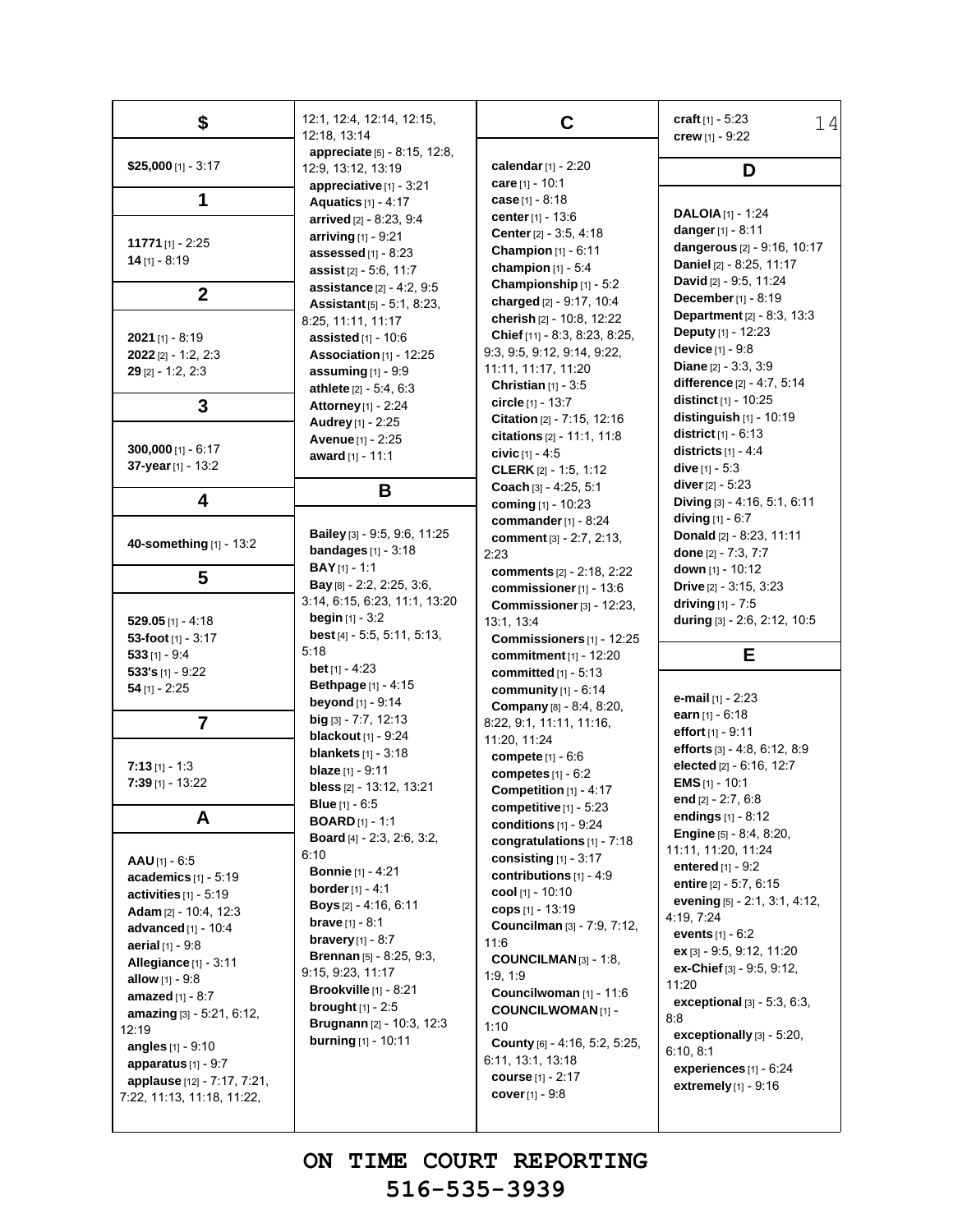| F                                     | н                                                    | incredibly $[1]$ - $6:22$                     | 15<br>Μ                                            |
|---------------------------------------|------------------------------------------------------|-----------------------------------------------|----------------------------------------------------|
|                                       |                                                      | individuals $[1] - 4:6$                       |                                                    |
| facilitate $[1]$ - 9:7                | <b>hand</b> $[1] - 4:20$                             | information $[1] - 13:10$                     | mail [2] - 2:23, 2:24                              |
| fact $[1] - 5.8$                      | <b>HAND</b> $[1] - 1:9$                              | instant $[1] - 9:21$                          | male $[1] - 9.23$                                  |
| family [2] - 6:20, 7:10               | <b>hands</b> $[1] - 4:22$                            | items [2] - 2:19, 3:19                        | $man$ [1] - 13:6                                   |
| fearless [1] - 10:15                  | happy $[1] - 8:12$                                   |                                               | <b>MARCH</b> $[1]$ - 1:2                           |
| fight $[1]$ - 9:11                    | hard $[1] - 6:25$                                    | J                                             | <b>March</b> $[1] - 2:3$                           |
| fill $[1] - 2.8$                      | Hartigan [3] - 9:6, 9:12,                            |                                               | Massapequa [5] - 13:3,                             |
| filled $[1] - 5:12$                   | 11:21                                                | <b>JEFFREY</b> [1] - 1:12                     | 13:4, 13:5, 13:9                                   |
| final $[2] - 5.3, 7.23$               | Head $[1] - 4:25$                                    | Jersey [1] - 3:25                             | matter [3] - 2:11, 5:8, 8:12                       |
| finished [1] - 5:25                   | healthcare [1] - 13:21                               | <b>JFK</b> $[1] - 4:15$                       | matters $[1] - 2.5$                                |
| fire [6] - 8:20, 9:10, 9:14,          | heard [3] - 2:5, 2:11, 2:12                          | $Joe [2] - 4:23$                              | meals $[1] - 7:5$                                  |
| 9:22, 9:25, 10:20                     | hearing $[1] - 2:10$                                 | John $[1] - 4:22$                             | means $[1] - 5:10$                                 |
| <b>Fire</b> $[5]$ - 8.22, 9.1, 11:16, | heart $[1] - 12.6$                                   | joined [4] - 3:3, 4:19, 4:20,                 | meanwhile $[1] - 10:3$                             |
| 12:25, 13:3                           | heat [2] - 9:24, 13:7                                | 4:21                                          | Meder [3] - 4:16, 6:12, 7:14                       |
| Firefighter [6] - 9:4, 9:13,          | heavily [1] - 10:15                                  | <b>joining</b> $[1] - 2.4$                    | media $[1] - 2:15$                                 |
| 10:3, 10:4, 11:24                     | held $[1] - 4:17$                                    | JOSEPH $[2] - 1:5, 1:8$                       | medical $[1] - 3:18$                               |
| firefighter $[2] - 9.6, 13.9$         | help [2] - 4:4, 7:13                                 | Justin [2] - 5:1, 13:5                        | meet $[1] - 9:14$                                  |
| firefighters [10] - 8:2, 8:7,         | helping $[1] - 3:22$                                 |                                               | meeting [5] - 1:23, 2:3, 2:7,                      |
| 8:10, 8:16, 10:8, 10:9, 10:14,        | heroes $[1] - 5:12$                                  | Κ                                             | 2:13, 2:14                                         |
| 12:21, 12:22, 13:18                   | heroic [1] - 8:9                                     |                                               | meetings $[2] - 2:19, 3:2$                         |
| first $[5] - 4.14$ , 8.2, 8.16,       | heros [2] - 12.20, 13:21                             |                                               | meets [2] - 7:5, 7:6                               |
| 11:2, 13:17                           | high $[1]$ - $9:24$                                  | keeping [2] - 10:10, 10:11                    | Melograne [2] - 3:3, 3:9                           |
| floor $[1] - 3:7$                     | High $[1] - 4.15$                                    | key [1] - 13:10                               | member [1] - 13:3                                  |
| fly $[1]$ - 9:21                      | highest [1] - 11:1                                   | <b>kindly</b> $[1]$ - 11:5                    | members [2] - 10:19, 13:10                         |
| folks $[1]$ - 12:5                    | hitting [1] - 9:9                                    | <b>Kurt</b> [1] - 13:8                        | Memorial $[1] - 6.8$                               |
| followed [2] - 7:16, 12:17            | <b>HOLLY</b> [1] - 1:24                              | Kyle [2] - 10:3, 12:3                         | men $[1] - 8:1$                                    |
| following [1] - 10:18                 | home $[1] - 9:2$                                     |                                               | mention [1] - 11:4                                 |
| food $[1] - 3:19$                     | hometown [1] - 7:9                                   |                                               | meter $[1] - 6:7$                                  |
| frankly $[2] - 5.17, 6.24$            | honor [3] - 8:6, 8:10, 10:25                         |                                               | <b>Mike</b> $[1] - 8:2$                            |
| freshman $[1]$ - 5:24                 | Hook [5] - 8:4, 8:19, 11:10,                         | Labriola [1] - 11:6                           | mind $[1]$ - 10:22                                 |
| friend $[3] - 3.3, 3.4, 5.6$          | 11:19, 11:23                                         | <b>LABRIOLA</b> $[1]$ - 1:9                   | <b>Minutes</b> $[1] - 1:23$                        |
| friends $[1] - 12.8$                  | hose [3] - 9:7, 9:17, 10:4                           | <b>Ladder</b> $[5] - 8.4, 8.19,$              | miss $[1] - 7:2$                                   |
| front $[1] - 11:5$                    | Hose [5] - 8:4, 8:20, 11:11,                         | 11:10, 11:20, 11:24                           | <b>moments</b> $[1] - 9:20$                        |
| Fuentes [2] - 10:4, 12:3              | 11:20, 11:24                                         | ladies [1] - 2:2                              | morning [2] - 8:5, 8:18                            |
| functions [1] - 12:8                  | hospital [1] - 10:2                                  | <b>LaMARCA</b> $[2] - 1:5, 1:12$              | $most$ [3] - 4:12, 5:5, 6:18                       |
|                                       | hosted [1] - 3:14                                    | <b>last</b> $[1] - 5:25$                      | motivated $[1]$ - 5:13                             |
| G                                     | house [5] - 8:22, 9:10, 10:5,                        | $lay_{[1]} - 9:19$                            | moved $[1] - 9:23$                                 |
|                                       | 10:13, 10:21                                         | <b>leading</b> $[1] - 3:1$                    | must $[1] - 9:21$                                  |
| General [1] - 12:24                   | <b>houses</b> $[1] - 4:5$                            | <b>Leah</b> $[1] - 4:25$                      |                                                    |
| generosity $[1]$ - $3:22$             | Humanitarian $[2] - 3:15$ ,                          | <b>learned</b> $[1] - 5:16$                   | N                                                  |
| generous $[1] - 4.4$                  | 3:23                                                 | <b>left</b> $[2] - 6:19, 7:9$                 |                                                    |
| gentlemen $[1]$ - 2:2                 | husband $[1] - 3.4$                                  | <b>lesson</b> $[1] - 5.16$<br>level [1] - 8:8 | Naftol [1] - 4:25                                  |
| Glenwood [6] - 8:3, 8:19,             |                                                      | <b>life</b> $[1] - 5.7$                       | name [2] - 4.24, 11:4                              |
| 8:22, 11:10, 11:19, 11:23             |                                                      | <b>Life</b> $[1] - 3:5$                       | named $[1] - 4:15$                                 |
| God [2] - 13:12, 13:21                |                                                      | lifesaving $[1]$ - 11:3                       | Nassau [5] - 4:16, 4:17,                           |
| grateful $[1] - 4:3$                  | <b>IMBROTO</b> $[1]$ - 1:8                           | line [3] - 8:14, 10:5, 12:11                  | 6:11, 12:25, 13:18                                 |
| great [5] - 4:23, 5:16, 6:13,         | <b>Imbroto</b> [2] - 7:10, 7:12                      | <b>list</b> $[2] - 3:19, 7:4$                 | <b>Nationals</b> $[1] - 6:7$                       |
| 6.21, 6.24                            | <b>immense</b> [1] - 8:11                            | live [2] - 2:14, 6:14                         | necessarily [1] - 10:9                             |
| greatly [1] - 8:15                    | immensely $[1]$ - $6.21$                             | lives [3] - 5:14, 8:14, 12:11                 | need [1] - 12:21                                   |
| Greg [11] - 4:16, 4:19, 4:20,         | <b>important</b> [3] - 2:18, 6:18,                   | located $[2] - 9.3, 9.22$                     | needed [1] - 5:5                                   |
| 5:10, 5:22, 6:4, 6:12, 6:15,          | 12:10                                                | <b>look</b> $[1] - 5.9$                       | neighbor $[1] - 7:13$                              |
| 7:14, 7:19                            | importantly $[1] - 6:16$                             | Lou $[2] - 7:9, 7:12$                         | <b>nerves</b> $[1] - 5:3$                          |
| Greg's $[1] - 5:2$                    | $improvement$ [1] - 5:21                             | <b>LOUIS</b> $[1]$ - 1:8                      | never $[1] - 7:2$                                  |
| $groups [1] - 4:5$                    | improvements $[1] - 5.24$                            | love $[1] - 13:19$                            | New [3] - 2:25, 3:25, 6:6                          |
| <b>grow</b> $[1] - 6:23$              |                                                      |                                               |                                                    |
|                                       | incident $[1] - 8:24$                                | <b>Ludwig</b> $[1] - 13.8$                    | <b>none</b> $[1] - 8:9$                            |
| guess [2] - 6:15, 6:17                | including $[1] - 8:2$<br>incredible [2] - 11:3, 13:9 |                                               | nonperishable [1] - 3:19<br>North [3] - 13:4, 13:9 |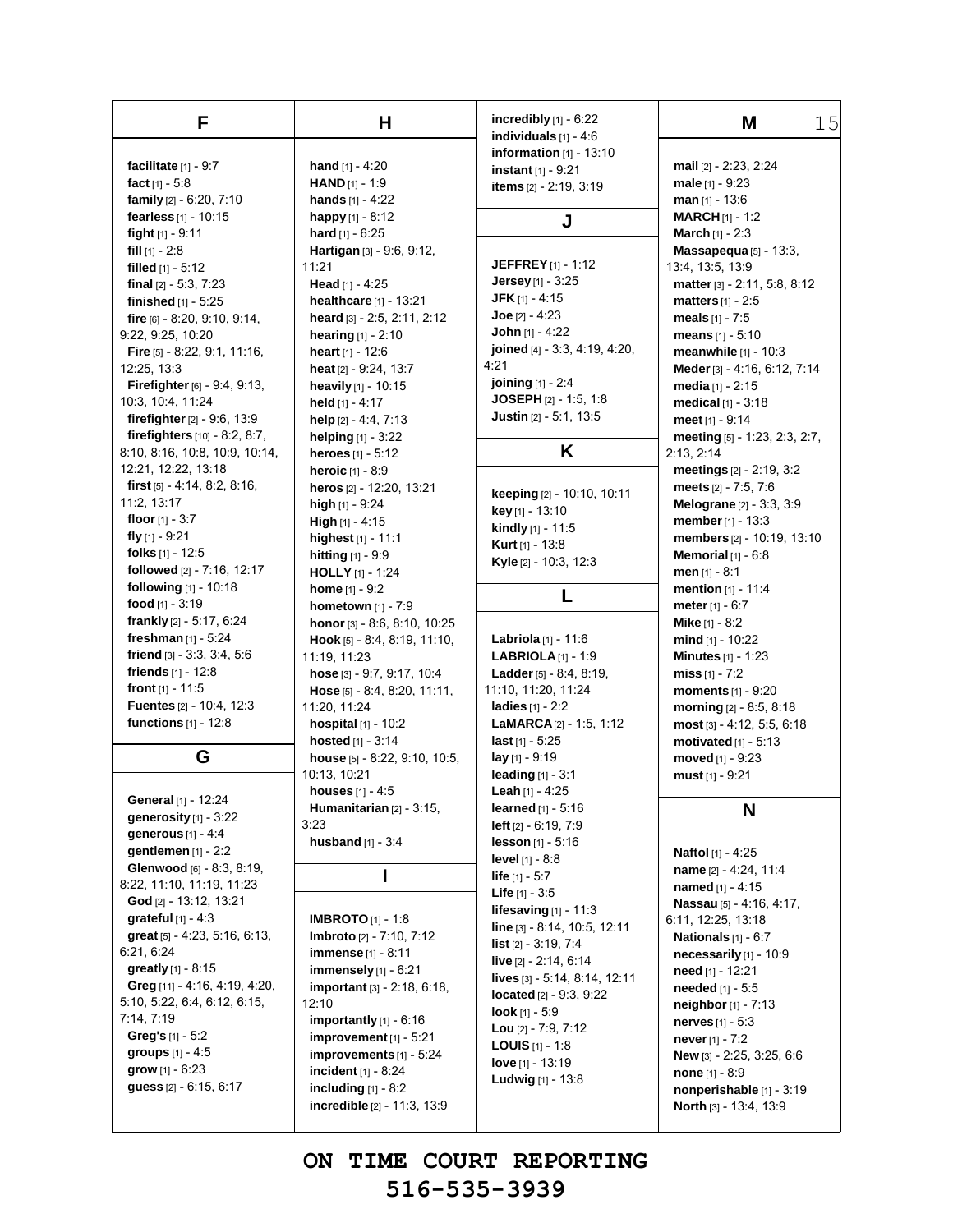| nothing [2] - 12:10<br>Novikov [2] - 9:14, 12:3<br>numerous [1] - 9:10<br>ny.gov $[1]$ - 2:23 | Pledge $[1] - 3:11$<br>point $[1] - 12:20$<br>Poland [2] - 3:25, 4:1<br><b>port</b> $[1]$ - 3:24<br>pose $[1] - 11.8$<br>positioned $[1]$ - 9:6<br>pounds $[1] - 3:18$ | regards $[1] - 3:13$<br>regularly [1] - 12:8<br><b>relative</b> $[1] - 2:19$<br><b>Relief</b> $[1] - 3:15$<br>remainder [1] - 10:20<br>removal [1] - 10:18 | set [2] - 5:17, 9:20<br>16<br>share $[1] - 8:6$<br>shipped [1] - 3:25<br>showcasing $[1]$ - $6:2$<br>$sic$ [1] - 9:10<br>side $[1] - 9.8$<br>Sinksi [1] - 11:12 |
|-----------------------------------------------------------------------------------------------|------------------------------------------------------------------------------------------------------------------------------------------------------------------------|------------------------------------------------------------------------------------------------------------------------------------------------------------|-----------------------------------------------------------------------------------------------------------------------------------------------------------------|
| O                                                                                             | practice $[1] - 7.5$                                                                                                                                                   | <b>remove</b> $[1] - 9:25$                                                                                                                                 | <b>Sinski</b> [1] - 8:23                                                                                                                                        |
| obviously [3] - 9:20, 10:8,<br>10:14                                                          | <b>PRAVATO</b> $[1]$ - 1:12<br><b>pray</b> $[1] - 8.12$                                                                                                                | removing [1] - 10:6<br>Reporter/Notary [1] - 1:25<br>reports [1] - 8:21                                                                                    | Siragusa $[1] - 5:1$<br>sit $[1] - 6.24$                                                                                                                        |
| OF $[2] - 1:1, 1:12$                                                                          | <b>prayed</b> $[1] - 3:10$                                                                                                                                             | required $[1] - 5:2$                                                                                                                                       | <b>skill</b> $[1] - 8.8$                                                                                                                                        |
| offered [1] - 9:5                                                                             | <b>prayer</b> $[2] - 3:1, 3:2$                                                                                                                                         | rescue [3] - 9:15, 10:6, 11:3                                                                                                                              | <b>skilled</b> [1] - 10:16                                                                                                                                      |
| office [2] - 2.24, 13:11                                                                      | <b>present</b> $[1] - 10:25$                                                                                                                                           | Rescue [2] - 9:1, 11:16                                                                                                                                    | <b>skillful</b> [1] - 8:1                                                                                                                                       |
| officials [2] - 6:16, 12:7                                                                    | presentation [3] - 7:13,                                                                                                                                               | residence [1] - 9:9                                                                                                                                        | slip $[1] - 2:9$                                                                                                                                                |
| Old $[2] - 4:15, 8:21$                                                                        | 7:24, 11:7                                                                                                                                                             | resident $[1] - 7.8$                                                                                                                                       | smart $[1] - 10:16$                                                                                                                                             |
| one $[3] - 6.7, 8.16, 13.10$                                                                  | PRESENTATION[1] - 1:2<br><b>Presentation</b> $[2] - 7:25$ ,                                                                                                            | residents [4] - 3:22, 4:3,                                                                                                                                 | smoke [1] - 9:24                                                                                                                                                |
| one-meter [1] - 6:7                                                                           | 10:24                                                                                                                                                                  | 6:17, 12:12<br>Resolution $[1]$ - 2:10                                                                                                                     | social $[1] - 2:15$<br>son $[1] - 4:23$                                                                                                                         |
| online [1] - 2:22                                                                             | Presentations [1] - 4:11                                                                                                                                               | respected $[1]$ - 2:20                                                                                                                                     | <b>source</b> $[1] - 6:13$                                                                                                                                      |
| operation [2] - 9:15, 9:18                                                                    | presentations [1] - 4:13                                                                                                                                               | responded $[1]$ - 8:20                                                                                                                                     | Special [3] - 4:11, 7:25,                                                                                                                                       |
| operations $[1]$ - 10:17                                                                      | presented [2] - 7:16, 12:17                                                                                                                                            | responders $[4] - 8:2, 8:17,$                                                                                                                              | 10:23                                                                                                                                                           |
| opportunity [5] - 2:5, 6:21,                                                                  | President [1] - 12:24                                                                                                                                                  | 11:2, 13:18                                                                                                                                                | <b>SPECIAL</b> $[1]$ - 1:2                                                                                                                                      |
| 7:2, 7:16, 12:17                                                                              | <b>pride</b> $[2] - 6.13, 6.18$                                                                                                                                        | Ricardo [1] - 8:3                                                                                                                                          | <b>sports</b> $[1] - 5.19$                                                                                                                                      |
| organizations $[2] - 4:5, 4:6$                                                                | proceedings $[1]$ - 2:16                                                                                                                                               | RICHARD [2] - 1:5, 1:12                                                                                                                                    | <b>spot</b> $[1] - 6:1$                                                                                                                                         |
| <b>OSTEEN</b> [1] - 1:24                                                                      | projection $[1]$ - $9:17$                                                                                                                                              | rise $[1] - 3.8$                                                                                                                                           | spread [1] - 10:20                                                                                                                                              |
| Owen [2] - 9:13, 12:2                                                                         | proof [1] - 12:23                                                                                                                                                      | risk $[1] - 5.14$                                                                                                                                          | stairs [3] - 10:5, 10:10,                                                                                                                                       |
| <b>OYSTER</b> [1] - 1:1                                                                       | protect [2] - 10:5, 12:11                                                                                                                                              | Rochester [1] - 6:6                                                                                                                                        | 10:12                                                                                                                                                           |
| Oyster [8] - 2:2, 2:25, 3:6,<br>3:14, 6:15, 6:23, 11:1, 13:20                                 | proud $[2] - 5:20, 6:10$                                                                                                                                               | role $[1]$ - 11:2                                                                                                                                          | <b>starting</b> $[1] - 11:10$                                                                                                                                   |
| oysterbay $[1]$ - 2:23                                                                        | provide $[1] - 4:1$                                                                                                                                                    | room $[1] - 5:11$                                                                                                                                          | statements $[1] - 2:18$                                                                                                                                         |
| oysterbay-ny.gov [1] - 2:23                                                                   | Public [2] - 1:25, 13:2                                                                                                                                                | Roslyn [2] - 9:1, 11:16                                                                                                                                    | stay [2] - 11:14, 13:21                                                                                                                                         |
| oysterbaytown.com [1] -                                                                       | public [6] - 2:6, 2:12, 2:19,                                                                                                                                          | round [12] - 7:17, 7:20,                                                                                                                                   | steady [1] - 5:23                                                                                                                                               |
| 2:16                                                                                          | 2:23, 13:10, 13:19                                                                                                                                                     | 7:22, 11:13, 11:18, 11:22,                                                                                                                                 | steel $[1] - 5:3$                                                                                                                                               |
|                                                                                               | <b>putting</b> $[1] - 8.13$                                                                                                                                            | 12:1, 12:4, 12:13, 12:15,                                                                                                                                  | step [2] - 7:11, 11:5                                                                                                                                           |
| P                                                                                             | Q                                                                                                                                                                      | 12:18, 13:14                                                                                                                                               | <b>STEVE</b> $[1]$ - 1:9                                                                                                                                        |
|                                                                                               |                                                                                                                                                                        |                                                                                                                                                            |                                                                                                                                                                 |
|                                                                                               |                                                                                                                                                                        |                                                                                                                                                            | story $[4]$ - 5:21, 6:25, 8:5,                                                                                                                                  |
|                                                                                               |                                                                                                                                                                        | S                                                                                                                                                          | 8:11                                                                                                                                                            |
| <b>P.M</b> [1] - 13:22                                                                        | qualified $[1] - 6.6$                                                                                                                                                  |                                                                                                                                                            | strategic [2] - 9:11, 9:20                                                                                                                                      |
| $p.m$ <sub>[1]</sub> - 1:3                                                                    | qualifiers $[1] - 6.5$                                                                                                                                                 | sacrifice $[1] - 7.4$                                                                                                                                      | <b>streamed</b> $[1] - 2:15$                                                                                                                                    |
| parents [4] - 4:21, 6:20,                                                                     | quality $[1] - 5.6$                                                                                                                                                    | sacrificed [2] - 6:20, 6:22                                                                                                                                | <b>stretch</b> $[1] - 9.7$                                                                                                                                      |
| 6:22, 7:3                                                                                     | quickly [1] - 10:19                                                                                                                                                    | safe [1] - 13:21                                                                                                                                           | striving $[1]$ - 5:18<br>structure [1] - 10:1                                                                                                                   |
| part [1] - 2:20<br>participating [1] - 3:23                                                   | quite [3] - 5:17, 6:24, 10:15                                                                                                                                          | safety [2] - 8:14, 13:20                                                                                                                                   | <b>submit</b> [1] - 2:22                                                                                                                                        |
| passing [1] - 9:1                                                                             |                                                                                                                                                                        | <b>Safety</b> [1] - 13:2                                                                                                                                   | success $[1] - 7:7$                                                                                                                                             |
| <b>past</b> $[2] - 6.4, 9.25$                                                                 | R                                                                                                                                                                      | SALADINO [13] - 1:5, 1:8,                                                                                                                                  | <b>SUPERVISOR</b> [13] - 1:5,                                                                                                                                   |
| Pastor [4] - 3:3, 3:4, 3:7,                                                                   |                                                                                                                                                                        | 2:1, 3:13, 7:18, 7:23, 11:14,                                                                                                                              | 1.8, 2.1, 3.13, 7.18, 7.23,                                                                                                                                     |
| 3:9                                                                                           | rail [2] - 7:11, 11:5                                                                                                                                                  | 11:19, 11:23, 12:2, 12:5,                                                                                                                                  | 11:14, 11:19, 11:23, 12:2,                                                                                                                                      |
| people [7] - 3:16, 4:2, 5:9,                                                                  | raise [2] - 4:20, 4:22                                                                                                                                                 | 12:19, 13:15                                                                                                                                               | 12:5, 12:19, 13:15                                                                                                                                              |
| 5:18, 6:19, 7:1, 9:19                                                                         | Ralph [2] - 12:24, 13:3                                                                                                                                                | scene [2] - 8:24, 9:2<br>scheduling [1] - 7:5                                                                                                              | <b>supplies</b> [2] - 3:18, 3:19                                                                                                                                |
| performed $[1]$ - 5:5                                                                         | <b>Ray</b> [1] - $3:4$                                                                                                                                                 | school [2] - 4:4, 6:13                                                                                                                                     | support [2] - 3:15, 4:8                                                                                                                                         |
| period $[1] - 2:7$                                                                            | Raymond [1] - 12:24                                                                                                                                                    | School [1] - 4:15                                                                                                                                          | swimming $[1] - 6:2$                                                                                                                                            |
| perseverance $[1]$ - 5:22                                                                     | rear $[1] - 9.8$                                                                                                                                                       | <b>score</b> $[1] - 4:18$                                                                                                                                  |                                                                                                                                                                 |
| pertinent [2] - 2:10, 2:11                                                                    | <b>RECEIVER</b> [1] - 1:12                                                                                                                                             | season $[1] - 6:1$                                                                                                                                         | T                                                                                                                                                               |
| photo [3] - 7:16, 11:15,                                                                      | recently $[1] - 3:14$                                                                                                                                                  | second [1] - 8:9                                                                                                                                           |                                                                                                                                                                 |
| 12:17                                                                                         | recited $[1] - 3:12$                                                                                                                                                   | Second [4] - 8:22, 8:25,                                                                                                                                   | <b>TAXES</b> $[1]$ - 1:12                                                                                                                                       |
| <b>photos</b> $[1] - 11.9$                                                                    | recognize $[1] - 6.11$                                                                                                                                                 | 11:11, 11:16                                                                                                                                               | terms $[1] - 8:13$                                                                                                                                              |
| <b>place</b> $[1] - 6.8$<br><b>placed</b> $[1] - 6.4$                                         | recognizing $[1]$ - 11:2                                                                                                                                               | see [2] - 7:1, 7:7                                                                                                                                         | thankfully $[1]$ - $9:3$                                                                                                                                        |
| <b>Plainview</b> $[1] - 4:15$                                                                 | record $[1] - 2:21$                                                                                                                                                    | send [1] - 3:16                                                                                                                                            | they've $[1] - 7:3$                                                                                                                                             |
| Plainview-Old $[1] - 4.15$                                                                    | recorded [1] - 2:17<br>Red $[1] - 6:5$                                                                                                                                 | senior [1] - 4:15<br>Services [1] - 12:24                                                                                                                  | third [2] - 5:25, 6:4<br><b>THOMAS</b> $[1]$ - 1:9                                                                                                              |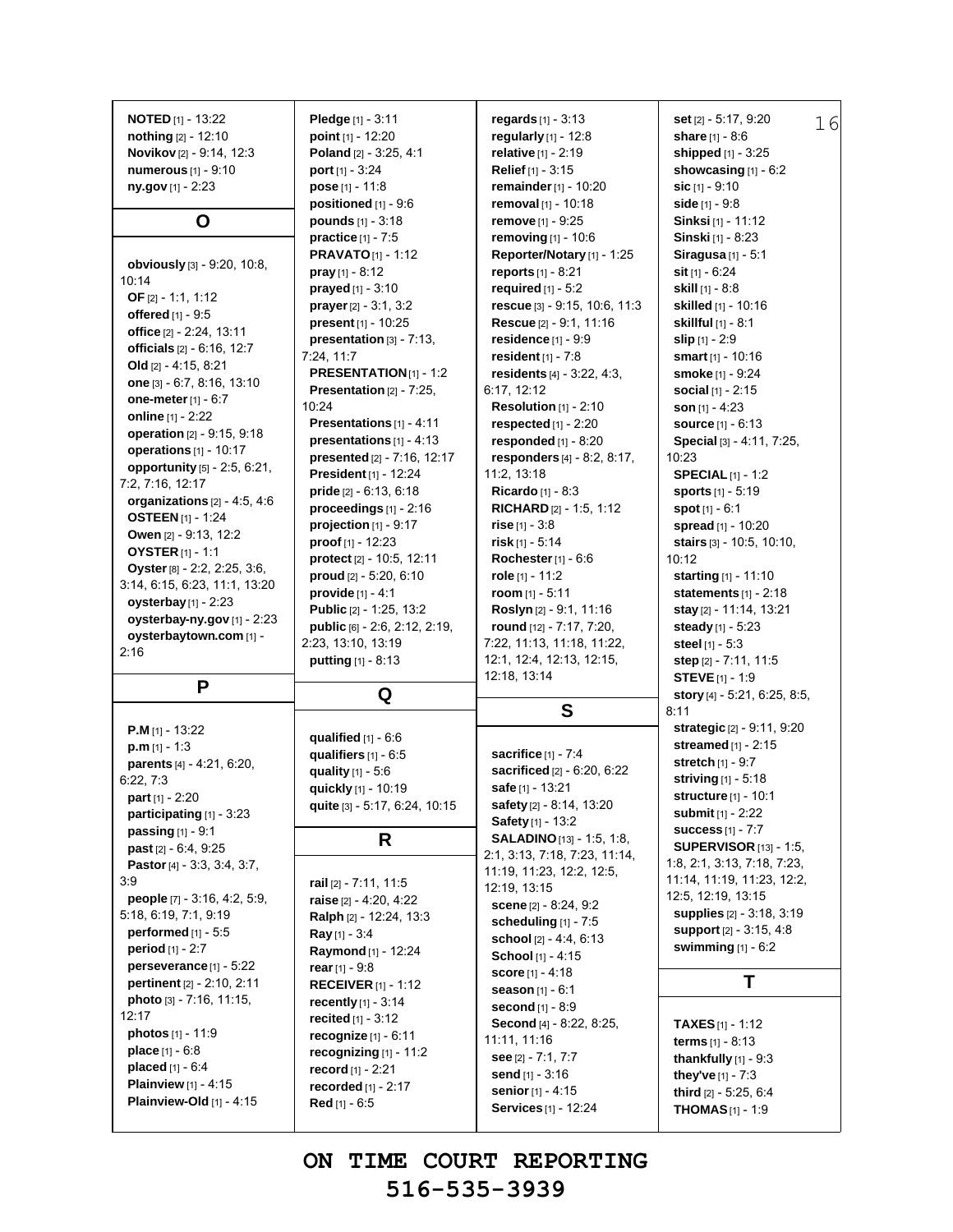**throughout** [2] - 5:7, 8:17 **TIME** [1] - 13:22 **tirelessly** [1] - 5:22 **title** [1] - 5:4 **together**[1] - 11:15 **tomorrow** [1] - 3:16 **tone** [1] - 5:17 **tonight** [1] - 2:4 **took** [1] - 8:24 **top** [1] - 6:1 **TOWN** [4] - 1:1, 1:1, 1:5, 1:12 **Town** [14] - 2:3, 2:6, 2:24, 3:14, 6:10, 6:15, 6:17, 6:23, 7:15, 8:17, 11:1, 11:8, 12:16, 13:20 **Town's** [1] - 2:15 **tractor**[1] - 3:17 **tractor-trailer**[1] - 3:17 **trailer**[1] - 3:17 **trained** [1] - 10:15 **training** [1] - 8:8 **transcribed** [1] - 2:17 **transpiring** [1] - 9:16 **transported** [1] - 10:2 **trapped** [1] - 8:21 **treated** [1] - 12:9 **True** [1] - 3:5 **Tuesday** [1] - 8:19 **turn** [1] - 5:9 **two** [1] - 4:11 **U Ukraine** [3] - 3:14, 3:16, 4:2 **unconscious** [1] - 9:23 **uniform** [1] - 5:9 **Unit** [2] - 9:4, 9:22 **up** [5] - 6:23, 7:1, 7:11, 9:20, 11:5 **V ventured** [1] - 9:14 **versatility** [1] - 6:3 **Veteran** [1] - 4:5 **VICKI** [1] - 1:10 **Vicki** [1] - 11:6 **victim** [9] - 8:21, 9:2, 9:4, 9:15, 9:23, 9:25, 10:6, 10:12, 10:18 **visit** [2] - 12:6, 12:7 **voice** [1] - 2:18 **volunteers** [1] - 5:15

**Walsh** [1] - 11:7 **WALSH** [1] - 1:10 **Waters** [2] - 9:13, 12:2 **Website** [1] - 2:15 **weekend** [1] - 6:4 **Weekend** [1] - 6:8 **welcome** [4] - 2:2, 2:20, 4:25, 7:25 **western** [1] - 4:1 **what'd** [1] - 12:5 **White** [1] - 6:5 **William** [4] - 9:6, 9:13, 11:20, 12:3 **win** [1] - 5:4 **women** [1] - 8:1 **won** [1] - 4:16 **Worship** [1] - 3:5 **worship** [1] - 4:6 **worst** [1] - 5:11 **Y year**[2] - 5:24, 6:1 **York** [2] - 2:25, 6:6 **young** [1] - 5:18 **youngest** [1] - 4:22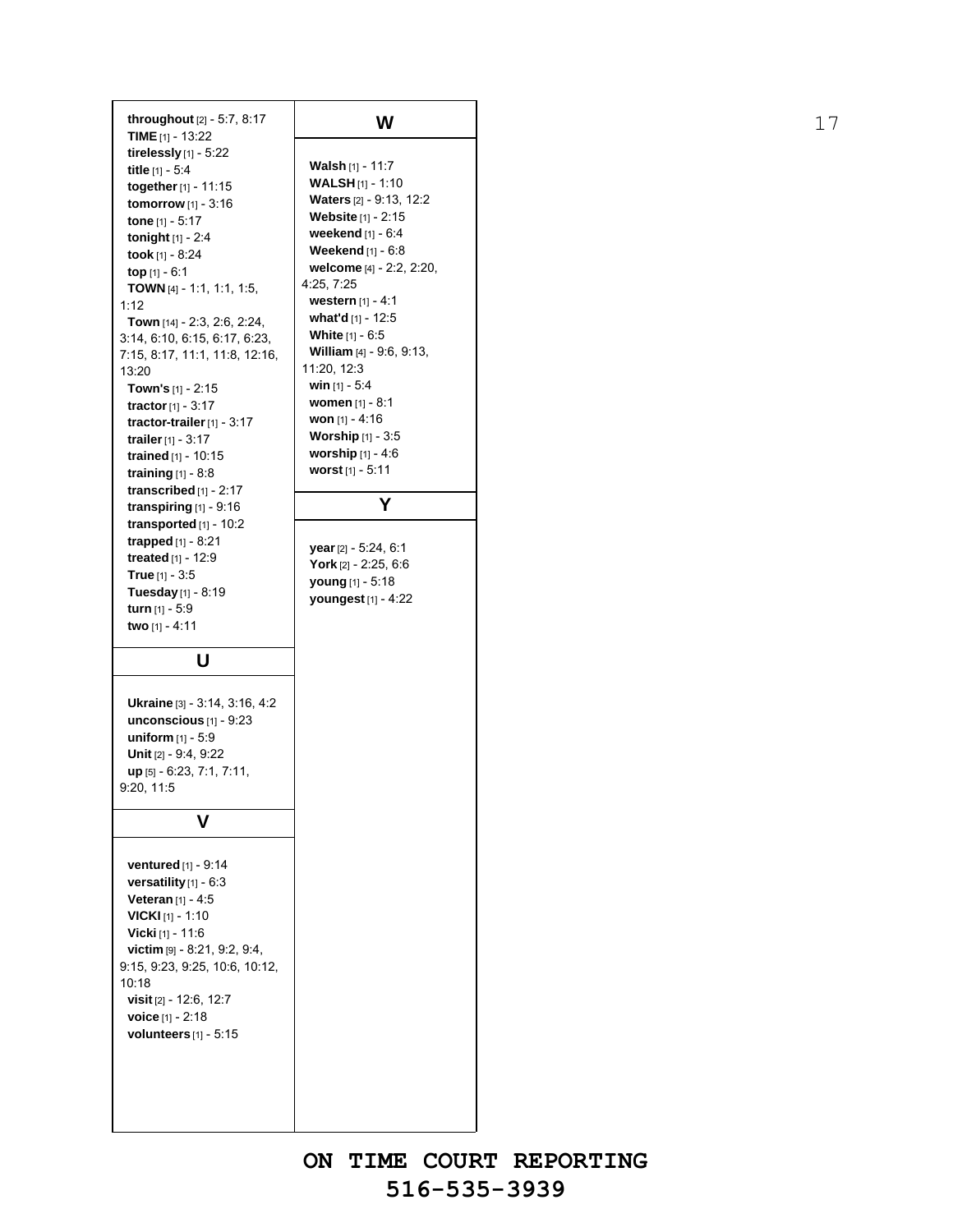1 TOWN BOARD TOWN OF OYSTER BAY ACTION CALENDAR MARCH 29, 2022 7:40 p.m. **JOSEPH SALADINO RICHARD LaMARCA** SUPERVISOR TOWN CLERK P R E S E N T: SUPERVISOR JOSEPH S. SALADINO COUNCILMAN LOUIS B. IMBROTO COUNCILMAN THOMAS P. HAND COUNCILMAN STEVE L. LABRIOLA COUNCILWOMAN VICKI WALSH A L S O P R E S E N T: RICHARD LaMARCA, TOWN CLERK JEFFREY P. PRAVATO, RECEIVER OF TAXES Minutes of the meeting taken by: HOLLY DALOIA OSTEEN Reporter/Notary Public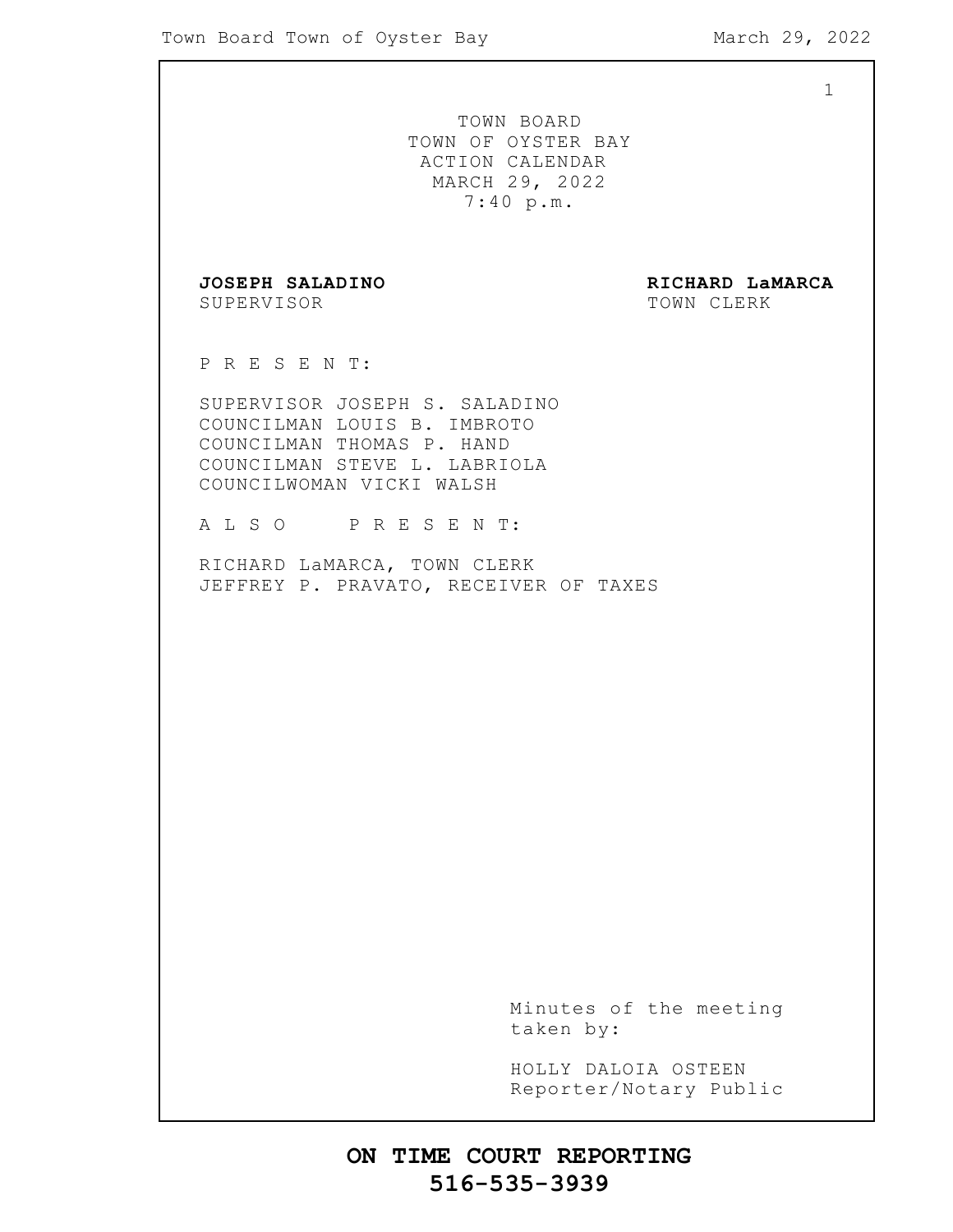1 2 3 4 5 6 7 8 9 10 11 12 13 14 15 16 17 18 19 20 21 22 23 24 25 2 SUPERVISOR SALADINO: Now, let's move forward with our Action Calendar and the evening's business. Town Clerk Rich LaMarca, will you please poll the Board. MR. LaMARCA: Supervisor Saladino? SUPERVISOR SALADINO: Present. MR. LaMARCA: Councilwoman Johnson is absent. Councilman Imbroto? COUNCILMAN IMBROTO: Present. MR. LaMARCA: Councilman Hand? COUNCILMAN HAND: Present. MR. LaMARCA: Councilman Labriola? COUNCILMAN LABRIOLA: Present. MR. LaMARCA: Councilwoman Maier is absent. Councilwoman Walsh? COUNCILWOMAN WALSH: Present. SUPERVISOR SALADINO: Roll call is complete. We have a quorum. We have no hearings on for today, so would you please call our regular Action Calendar? MR. LaMARCA: May I have a motion to suspended the rules and add Resolution No. 253-2022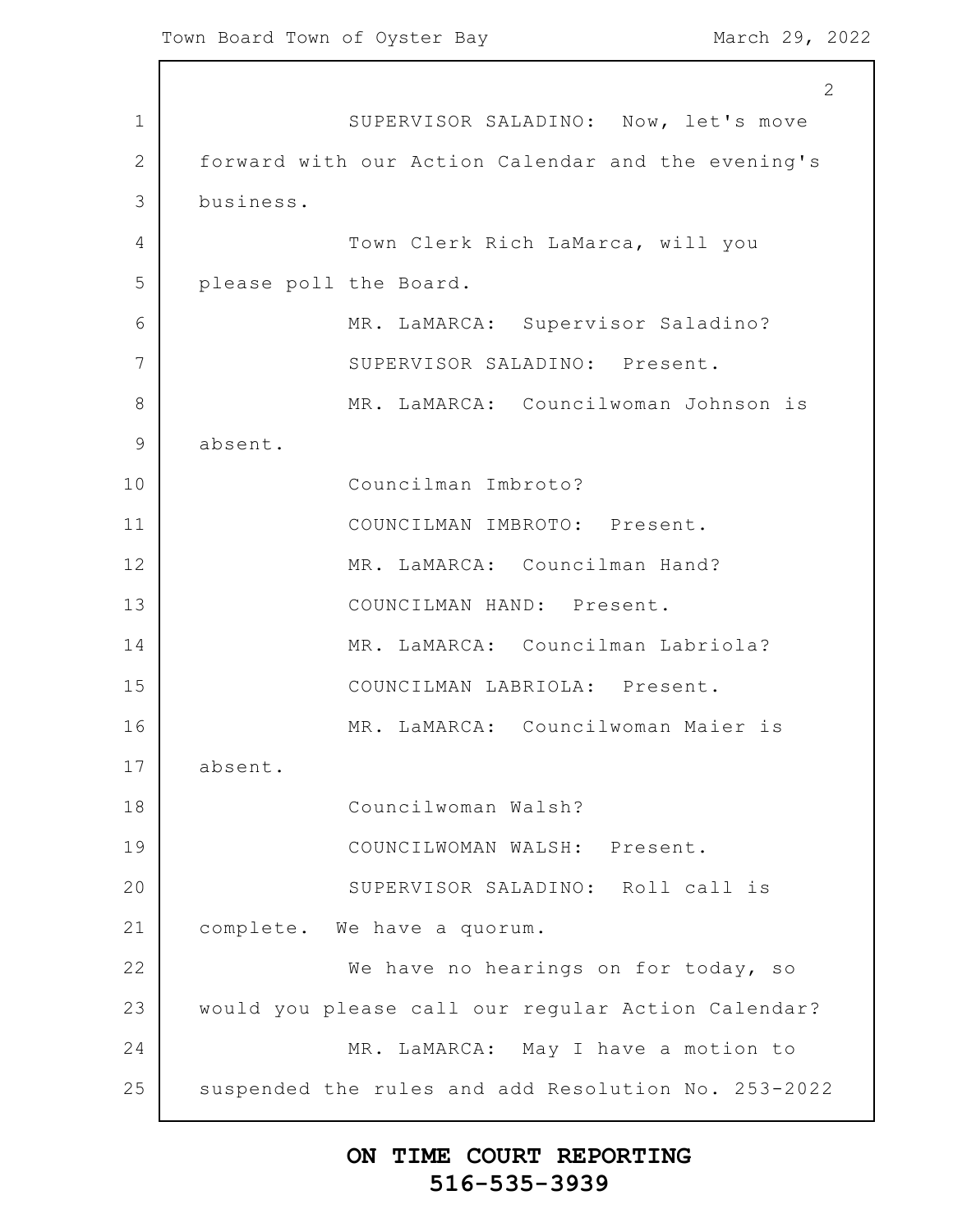|                 | 3                                                   |
|-----------------|-----------------------------------------------------|
| $\mathbf 1$     | through 259-2022?                                   |
| $\overline{2}$  | RESOLUTION NO. 253-2022; Resolution                 |
| 3               | directing the Town Clerk to advertise a Notice of   |
| 4               | Hearing to amend Declaration of Restrictive         |
| 5               | Covenants, southern side of Jericho Turnpike,       |
| 6               | Jericho, New York. Hearing date: April 12, 2022.    |
| $7\phantom{.0}$ | (M.D. 3/22/22  #23).                                |
| 8               | RESOLUTION NO. 254-2022; Resolution                 |
| $\mathcal{G}$   | pertaining to settlement of a negligence claim;     |
| 10              | Claimant: Armand & Laura Asadourian, Claim No.      |
| 11              | 2021-8270, Account No. TWN AMS 1910 43020 602       |
| 12              | 0000 000. $(M.D. 3/22/22 #24)$ .                    |
| 13              | RESOLUTION NO. 255-2022; Resolution                 |
| 14              | authorizing the Supervisor to enter into an         |
| 15              | agreement for Ethics Counsel services, effective    |
| 16              | April 1, 2022 through March 31, 2023, with an       |
| 17              | option for an additional second and third year.     |
| 18              | Account No. OTA A 1420 44110 000 0000. (M.D.        |
| 19              | $3/22/22$ #34).                                     |
| 20              | RESOLUTION NO. 256-2022; Resolution                 |
| 21              | authorizing reappointment of Alfred Constants III,  |
| 22              | Esq. to the Board of Ethics to serve term ending    |
| 23              | December 31, 2027 and to appoint Theodore           |
| 24              | Kopcynski, Jr., to serve a term ending December 31, |
| 25              | 2026 and Matthew J. Vitucci, Esq. To serve a term   |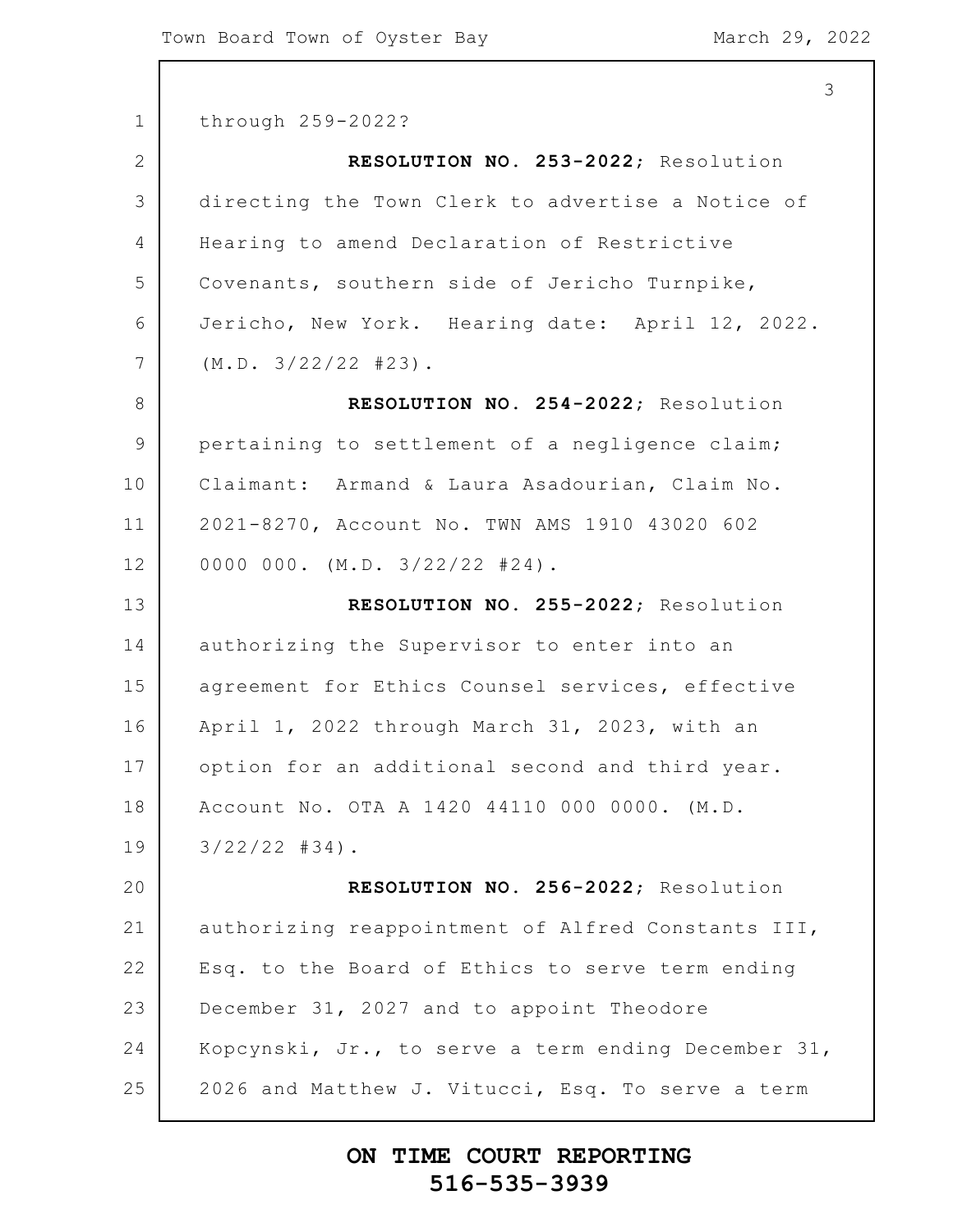|                | $\overline{4}$                                      |
|----------------|-----------------------------------------------------|
| $\mathbf 1$    | ending December 31, 2025. (M.D. 3/22/22 #35).       |
| 2              | RESOLUTION NO. 257-2022; Resolution                 |
| 3              | ratifying the execution of a Hold Harmless          |
| $\overline{4}$ | Agreement to utilize a portion of 250 Crossways     |
| 5              | Park Drive, Woodbury, as an access and egress point |
| 6              | to manage the flow of traffic in connection with    |
| 7              | summer camp registration on March 28, 2022. (M.D.   |
| 8              | $3/22/22$ #36).                                     |
| $\mathcal{G}$  | RESOLUTION NO. 258-2022; Resolution                 |
| 10             | ratifying the Office of the Town Attorney's use of  |
| 11             | a firm for Ethics Counsel. Account No. OTA A 1420   |
| 12             | 44110 000 0000. (M.D. 3/22/22 #37).                 |
| 13             | RESOLUTION NO. 259-2022; Resolution                 |
| 14             | appointing George Pombar and Richard Arena as       |
| 15             | members of the Board of Directors of the Water      |
| 16             | Authority of the North Shore in accordance with     |
| 17             | New York State Law for the period March 30, 2022    |
| 18             | through January 31, 2024. (M.D. 3/22/22 #38).       |
| 19             | On the motion.                                      |
| 20             | COUNCILMAN IMBROTO: So moved.                       |
| 21             | SUPERVISOR SALADINO: May I have a                   |
| 22             | second?                                             |
| 23             | COUNCILMAN HAND: Second.                            |
| 24             | MR. LaMARCA: Motion made by Councilman              |
| 25             | Imbroto and seconded by Councilman Hand.            |
|                |                                                     |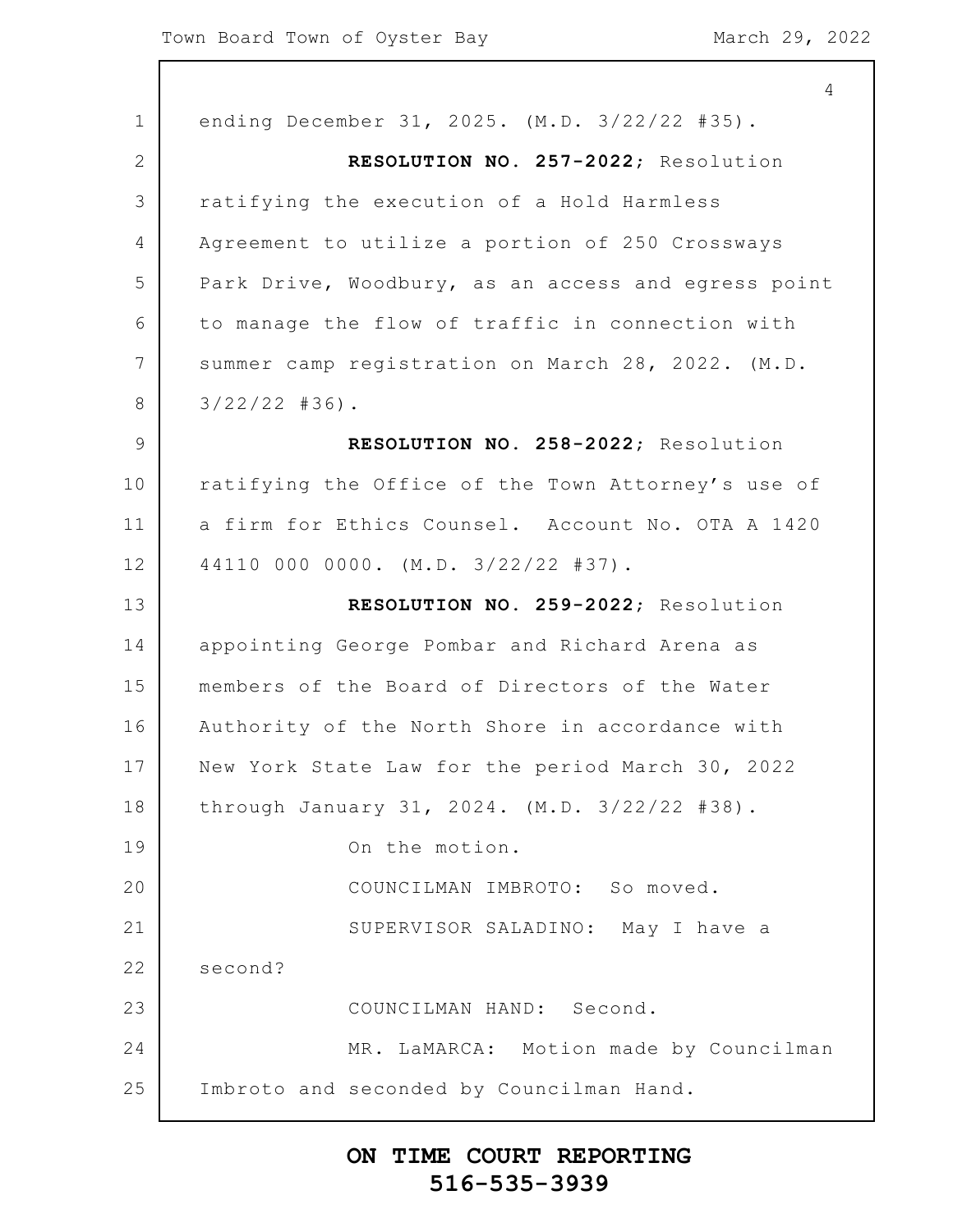|               | 5                                                   |
|---------------|-----------------------------------------------------|
| $\mathbf 1$   | On the vote, Supervisor Saladino?                   |
| $\mathbf{2}$  | SUPERVISOR SALADINO: "Aye."                         |
| 3             | MR. LaMARCA: Councilman Imbroto?                    |
| 4             | COUNCILMAN IMBROTO: "Aye."                          |
| 5             | MR. LaMARCA: Councilman Hand?                       |
| 6             | COUNCILMAN HAND: "Aye."                             |
| 7             | MR. LaMARCA: Councilman Labriola?                   |
| 8             | COUNCILMAN LABRIOLA: "Aye."                         |
| $\mathcal{G}$ | MR. LaMARCA: Councilwoman Walsh?                    |
| 10            | COUNCILWOMAN WALSH: "Aye."                          |
| 11            | MR. LaMARCA: Motion to suspend the                  |
| 12            | rules and add Resolution Nos. 253-2022 through      |
| 13            | 259-2022 passes with five "Ayes."                   |
| 14            | May I have a motion to adopt Resolution             |
| 15            | No. P-6-22 through 259-2022?                        |
| 16            | PERSONNEL RESOLUTION NO. P-6-22;                    |
| 17            | Resolution pertaining to personnel of various       |
| 18            | departments within the Town of Oyster Bay.          |
| 19            | TRANSFER OF FUNDS RESOLUTION NO.                    |
| 20            | TF-5-22; Resolution pertaining to transfer of funds |
| 21            | within various departments' accounts for the Year   |
| 22            | 2022.                                               |
| 23            | RESOLUTION NO. 211-2022; Resolution                 |
| 24            | authorizing an agreement for the services of        |
| 25            | various performers to provide entertainment for the |
|               |                                                     |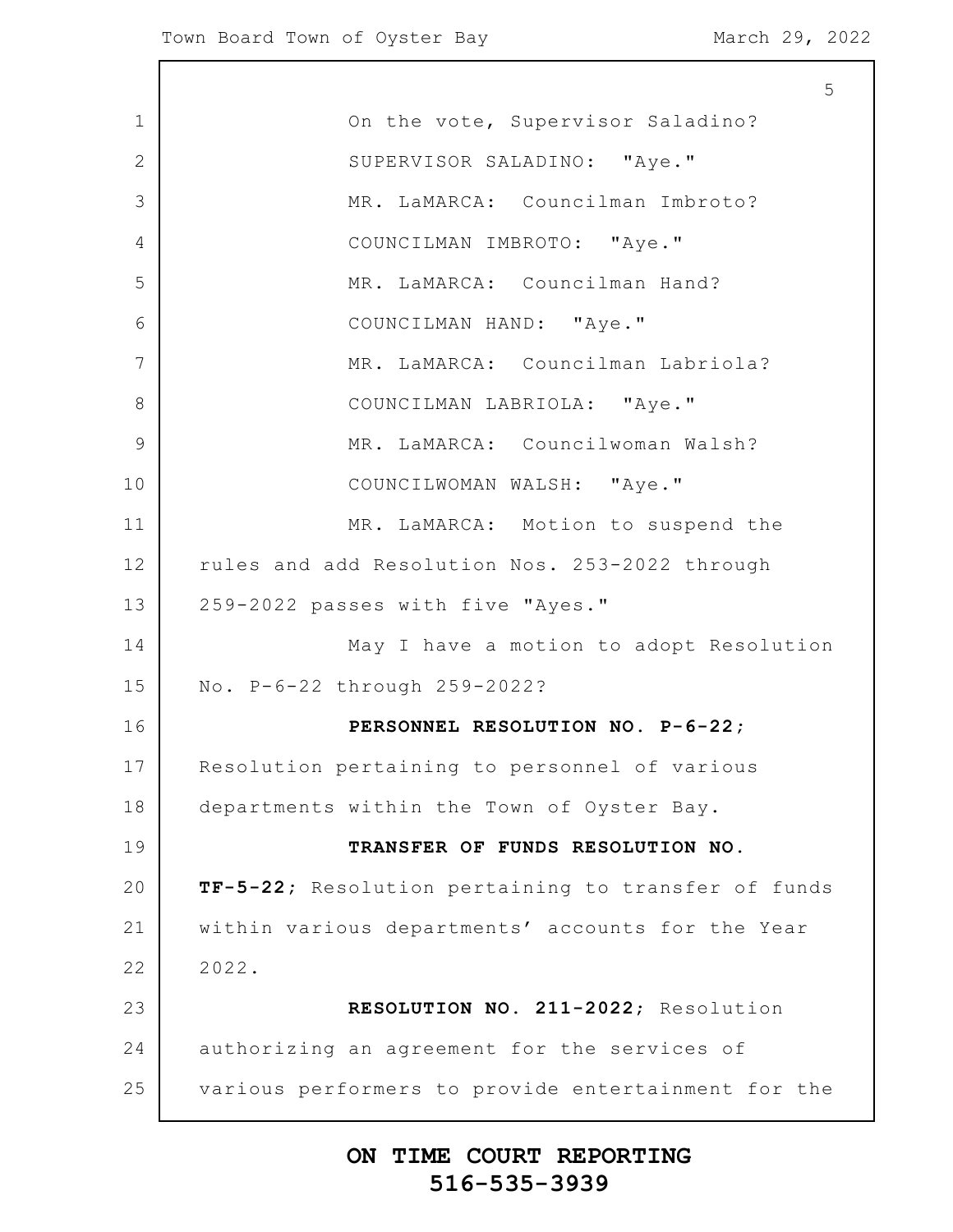6

1 2 3 4 5 6 7 8 9 10 11 12 13 14 15 16 17 18 19 20 21 22 23 24 25 GAP Program participants to be held on various Dates and authorizing the Supervisor and/or his designee or Commissioner of Community and Youth Services to execute said agreement. Account No. CYS A 7020 47660 000 0000. (M.D. 3/8/22 #4). **RESOLUTION NO. 212-2022**; Resolution authorizing employment of the services of a performer to provide entertainment for GAP Program participants to be held May 17, 2022 at the Syosset-Woodbury Community Center, to be paid by Friends of the Community Services Department and to authorize the Commissioner of Community and Youth Services to execute said agreement. (M.D. 3/8/22 #5). **RESOLUTION NO. 213-2022**; Resolution authorizing acceptance of a donation of a memorial plaque and bench from Helen Seroka, to be place in Theodore Roosevelt Memorial Park and Beach in memory of Tadeusz Zdebel and Zofia Zdebel. (M.D.  $3/8/22$  #6). **RESOLUTION NO. 214-2022**; Resolution granting request from the Nassau County Police Department Marine & Aviation Bureau to waive the 2022 Spring and Summer season berth fees for two marine enforcement vessels at Harry Tappen Marina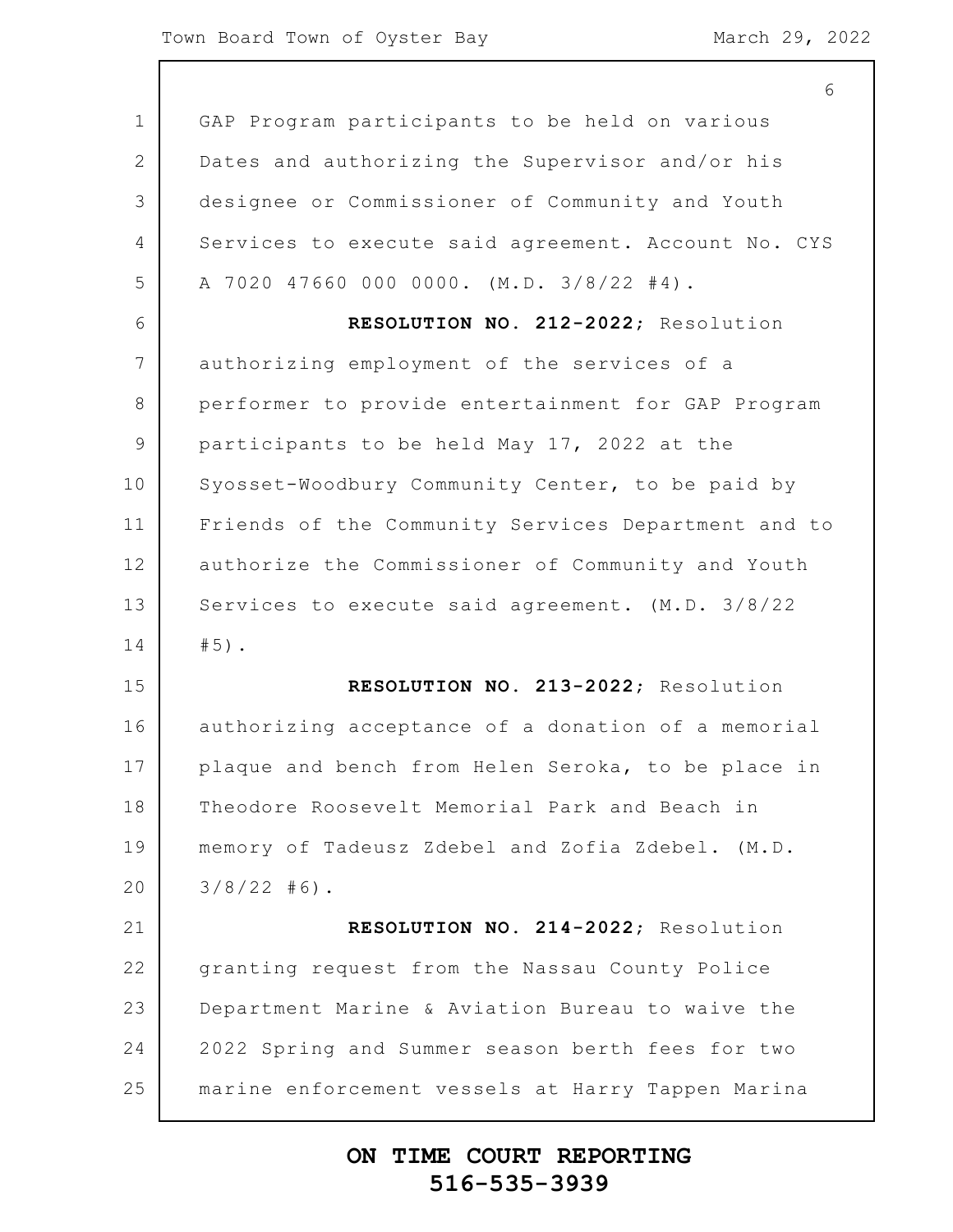|               | 7                                                  |
|---------------|----------------------------------------------------|
| $\mathbf 1$   | and one at Theodore Roosevelt Memorial Marina.     |
| 2             | (M.D. 3/8/22 #7).                                  |
| 3             | RESOLUTION NO. 215-2022; Resolution                |
| 4             | authorizing the Supervisor, or his authorized      |
| 5             | designee, to execute a contract for services with  |
| 6             | Nassau County in connection with Nassau Community  |
| 7             | College under the Carl Perkins Act, for the period |
| 8             | July 1, 2021 through June 30, 2022. (M.D. 3/8/22   |
| $\mathcal{G}$ | $#9)$ .                                            |
| 10            | RESOLUTION NO. 216-2022; Resolution                |
| 11            | pertaining to the Dock Application of Cathy        |
| 12            | Ansanelli, 130 East Shore Drive, Massapequa,       |
| 13            | New York. (M.D. 3/8/22 #10).                       |
| 14            | RESOLUTION NO. 217-2022; Resolution                |
| 15            | pertaining to General Planning Services in         |
| 16            | connection to review of the Town's existing zoning |
| 17            | regulations pertaining to private Golf Courses and |
| 18            | Country Clubs. Account No. PAD B 8020 44800 000    |
| 19            | $0000.$ (M.D. $3/8/22$ #11).                       |
| 20            | RESOLUTION NO. 218-2022; Resolution                |
| 21            | authorizing the property cleanup assessment of     |
| 22            | 24 Bernard Street, Farmingdale, performed on       |
| 23            | November 3, 2021, be referred to the County of     |
| 24            | Nassau for placement on the Nassau County Tax      |
| 25            | Assessment Rolls. (M.D. 3/8/22 #19).               |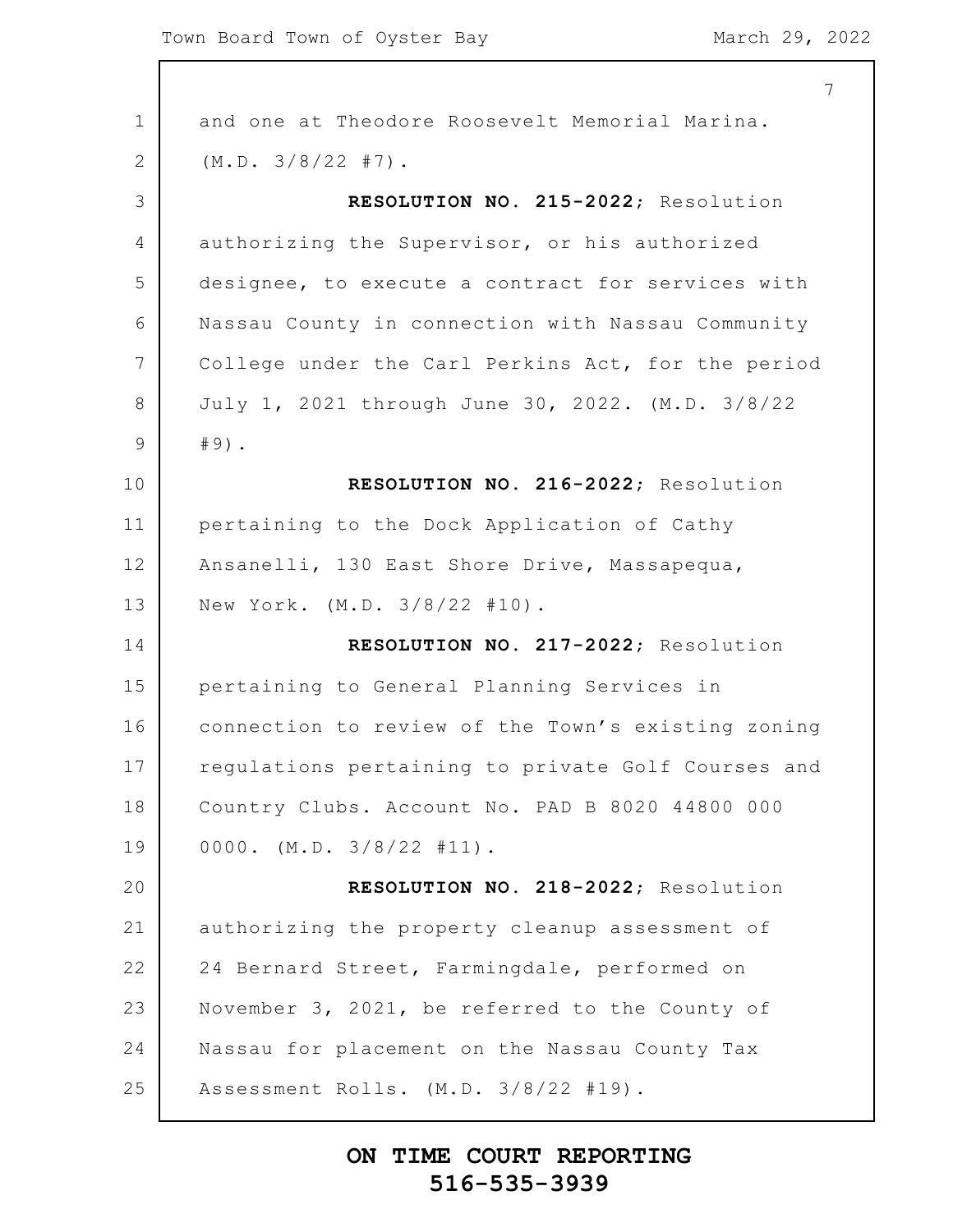|                | 8                                                   |
|----------------|-----------------------------------------------------|
| $\mathbf 1$    | RESOLUTION NO. 219-2022; Resolution                 |
| $\overline{2}$ | authorizing quantity increase & decrease No. 2,     |
| 3              | acceptance & final payment for Contract No.         |
| 4              | H19-197-PH1, Construction of Highway & Drainage     |
| 5              | Improvements to the Intervale Avenue area,          |
| 6              | Farmingdale. (M.D. 3/8/22 #28).                     |
| 7              | RESOLUTION NO. 220-2022; Resolution                 |
| 8              | authorizing acceptance of a donation of a memorial  |
| 9              | plaque and bench from the Oyster Bay Sail and Power |
| 10             | Squadron, to be placed in Theodore Roosevelt        |
| 11             | Memorial Park to honor the Oyster Bay Sail and      |
| 12             | Power Squadron. $(M.D. 3/15/22 #6)$ .               |
| 13             | RESOLUTION NO. 221-2022; Resolution                 |
| 14             | authorizing award of contract for Health and Safety |
| 15             | Programs for OSHA/PESH compliance for a three-year  |
| 16             | period with two extension options. (M.D. 3/15/22    |
| 17             | $#7)$ .                                             |
| 18             | RESOLUTION NO. 222-2022; Resolution                 |
| 19             | authorizing a six-month extension in connection     |
| 20             | with Resolution No. 264-2021, petition of Varun     |
| 21             | Realty, LLC, 430 Jericho Turnpike, Jericho for a    |
| 22             | Special Use Permit and Approved Site Plan, from the |
| 23             | current expiration date of May 4, 2022 to           |
| 24             | November 4, 2022. (M.D. 3/15/22 #18).               |
| 25             | RESOLUTION NO. 223-2022; Resolution                 |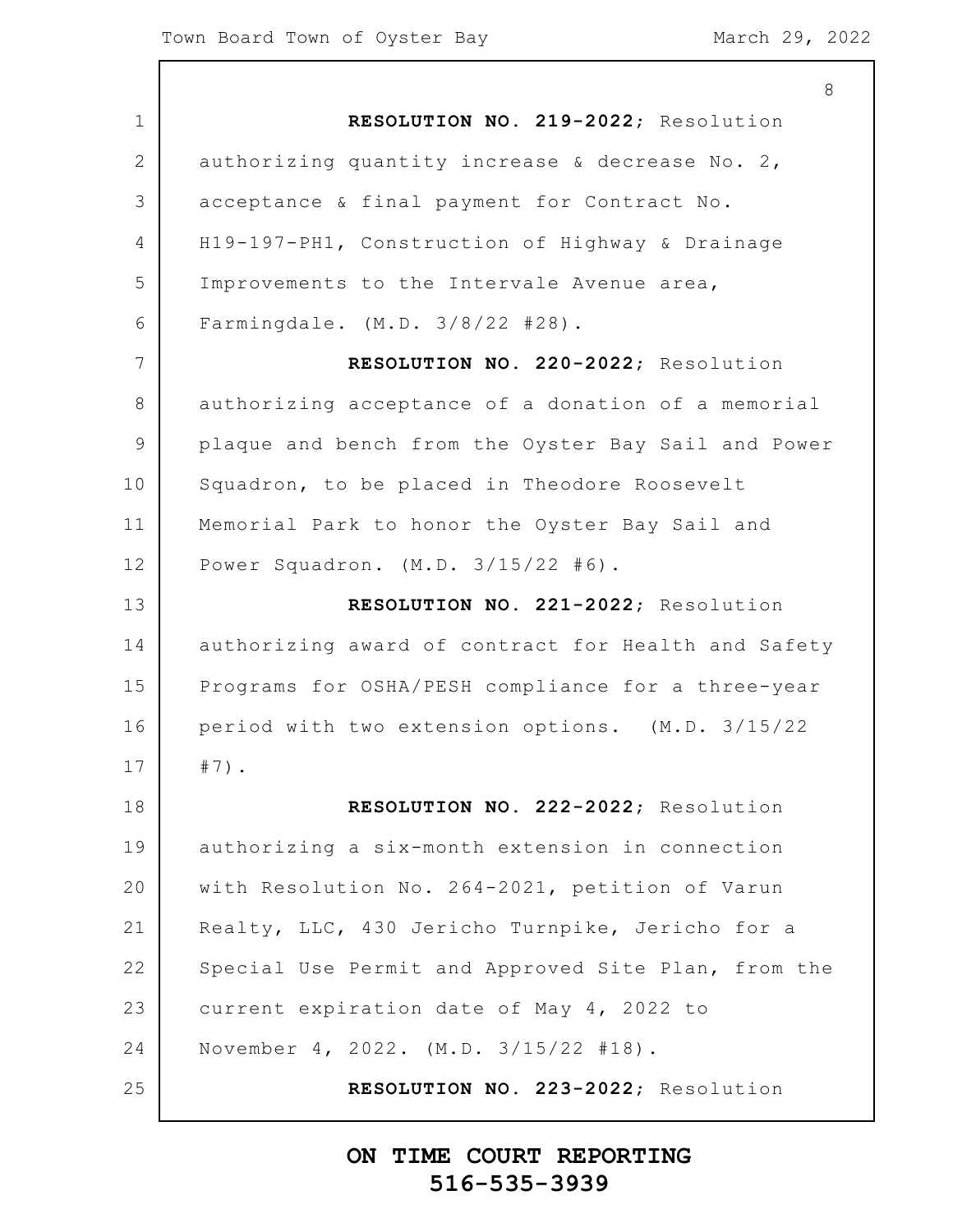|                | $\overline{9}$                                      |
|----------------|-----------------------------------------------------|
| $\mathbf 1$    | authorizing issuance of a refund for a building     |
| $\overline{2}$ | permit to Virender Sharma. Account No. PAD B 0001   |
| 3              | 02555 000 0000. (M.D. 3/15/22 #19).                 |
| 4              | RESOLUTION NO. 224-2022; Resolution                 |
| 5              | authorizing memberships in the National Government  |
| 6              | Finance Officers Association for the year 2022 and  |
| $7\phantom{.}$ | to apply for the National COA Awards Program.       |
| 8              | Account No. CMP A1315.47900 000 0000. (M.D. 3/15/22 |
| $\mathsf 9$    | $#20$ ).                                            |
| 10             | RESOLUTION NO. 225-2022; Resolution                 |
| 11             | authorizing the Supervisor to refinance the         |
| 12             | outstanding 2014 Town of Oyster Bay serial bonds.   |
| 13             | (M.D. 3/15/22 #21).                                 |
| 14             | RESOLUTION NO. 226-2022; Resolution                 |
| 15             | authorizing a final three-year extension in         |
| 16             | connection with Resolution No. 326-2019, agreement  |
| 17             | for Bond and Disclosure Counsel Services, from      |
| 18             | May 23, 2022 through May 22, 2025. Account No.      |
| 19             | $29999.$ (M.D. $3/15/22$ #22).                      |
| 20             | RESOLUTION NO. 227-2022; Resolution                 |
| 21             | authorizing the property cleanup assessment of      |
| 22             | 18 Cheryl Road, Massapequa, performed on June 15,   |
| 23             | 2021, be referred to the County of Nassau for       |
| 24             | placement on the Nassau County Tax Assessment       |
| 25             | Rolls. (M.D. 3/15/22 #23).                          |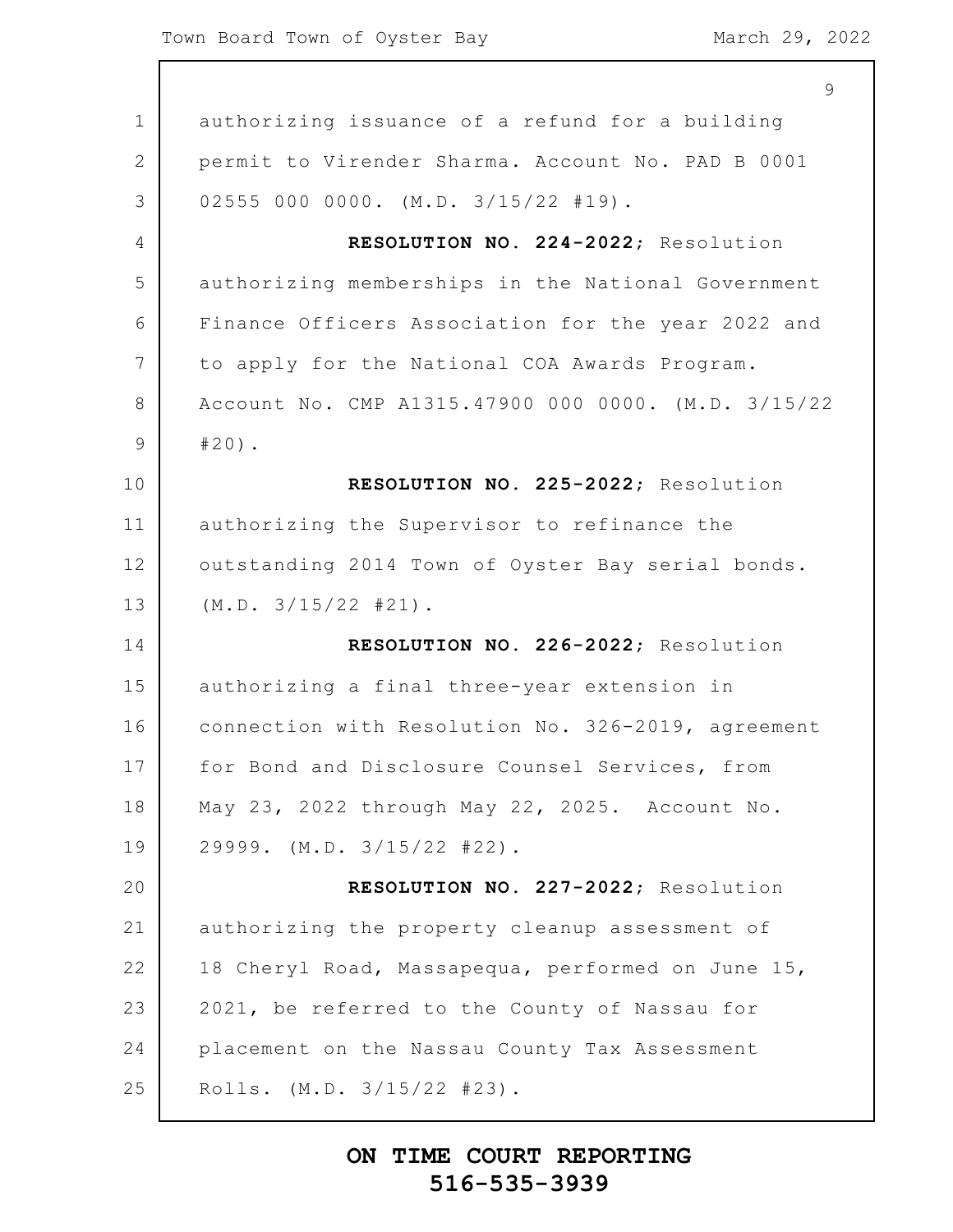|                | 10                                                 |
|----------------|----------------------------------------------------|
| $\mathbf 1$    | RESOLUTION NO. 228-2022; Resolution                |
| $\mathbf{2}$   | authorizing the property cleanup assessment of     |
| 3              | 101 Clocks Boulevard, Massapequa, performed on     |
| $\overline{4}$ | October 14, 2021, be referred to the County of     |
| 5              | Nassau for placement on the Nassau County Tax      |
| 6              | Assessment Rolls. (M.D. 3/15/22 #24).              |
| 7              | RESOLUTION NO. 229-2022; Resolution                |
| 8              | authorizing the property cleanup assessment of     |
| $\mathcal{G}$  | 181 High Farms Road, Glen Head, performed on       |
| 10             | June 15, 2021, be referred to the County of Nassau |
| 11             | for placement on the Nassau County Tax Assessment  |
| 12             | Rolls. $(M.D. 3/15/22 #25)$ .                      |
| 13             | RESOLUTION NO. 230-2022; Resolution                |
| 14             | authorizing the property cleanup assessment of     |
| 15             | 207 Birch Avenue, Farmingdale, performed on        |
| 16             | November 29, 2021, be referred to the County of    |
| 17             | Nassau for placement on the Nassau County Tax      |
| 18             | Assessment Rolls. (M.D. 3/15/22 #26).              |
| 19             | RESOLUTION NO. 231-2022; Resolution                |
| 20             | authorizing the property cleanup assessment of     |
| 21             | 309 East Shore Drive, Massapequa, performed on     |
| 22             | September 15, 2021, be referred to the County      |
| 23             | Of Nassau for placement on the Nassau County Tax   |
| 24             | Assessment Rolls. (M.D. 3/15/22 #27).              |
| 25             | RESOLUTION NO. 232-2022; Resolution                |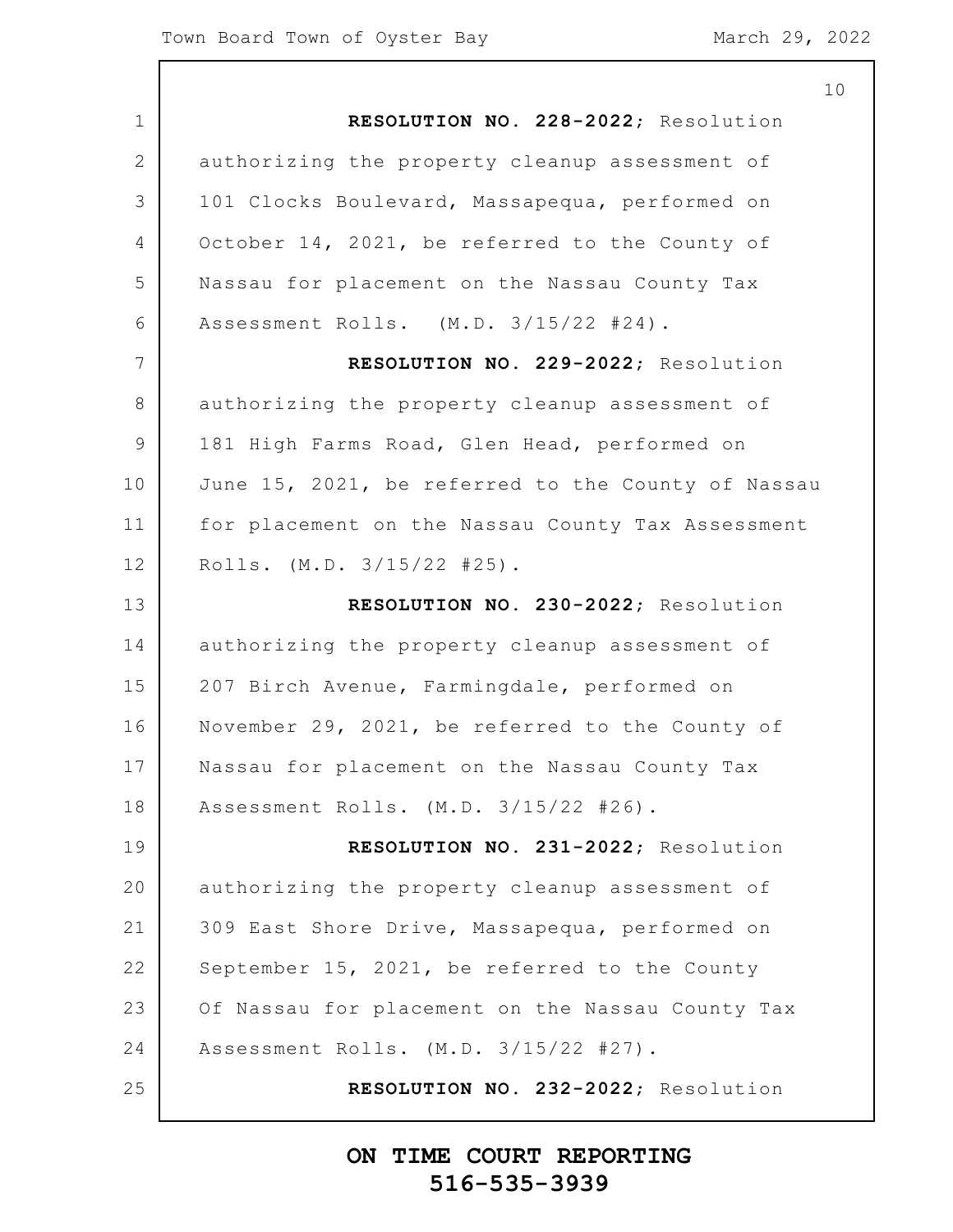|                | 11                                                  |
|----------------|-----------------------------------------------------|
| $\mathbf 1$    | authorizing acceptance and final payment for        |
| $\mathbf{2}$   | Contract No. H18-171-P5, Massapequa Flood Diversion |
| 3              | and Control Project #5 Philadelphia Avenue &        |
| $\overline{4}$ | Atlantic Avenue, Massapequa Park. (M.D. 3/15/22     |
| 5              | $#29)$ .                                            |
| 6              | RESOLUTION NO. 233-2022; Resolution                 |
| 7              | authorizing award of Contract No. HVR21-219,        |
| 8              | requirements contract for Cleaning and Inspection   |
| $\overline{9}$ | of Storm Drainage Systems throughout the Town of    |
| 10             | Oyster Bay, for a two-year term from the date of    |
| 11             | the award, with three one-year extension options.   |
| 12             | (M.D. 3/15/22 #30).                                 |
| 13             | RESOLUTION NO. 234-2022; Resolution                 |
| 14             | pertaining to Contract No. PWC07-22, On-Call        |
| 15             | Engineering Services Relative to Civil Engineering  |
| 16             | in connection with a new irrigation system at The   |
| 17             | Town of Oyster Bay Honorable Joseph Colby Golf      |
| 18             | Course and for use of a sub-consultant. Account No. |
| 19             | PKS H 7197 20000 000 2102 001. (M.D. 3/15/22 #31).  |
| 20             | RESOLUTION NO. 235-2022; Resolution                 |
| 21             | authorizing Change Order No. 2, Quantity Increase/  |
| 22             | Decrease and Final Acceptance for Contract No.      |
| 23             | H19-196, Road Improvements to the Hicks Avenue Area |
| 24             | in Syosset. (M.D. 3/15/22 #32).                     |
| 25             | RESOLUTION NO. 236-2022; Resolution                 |
|                |                                                     |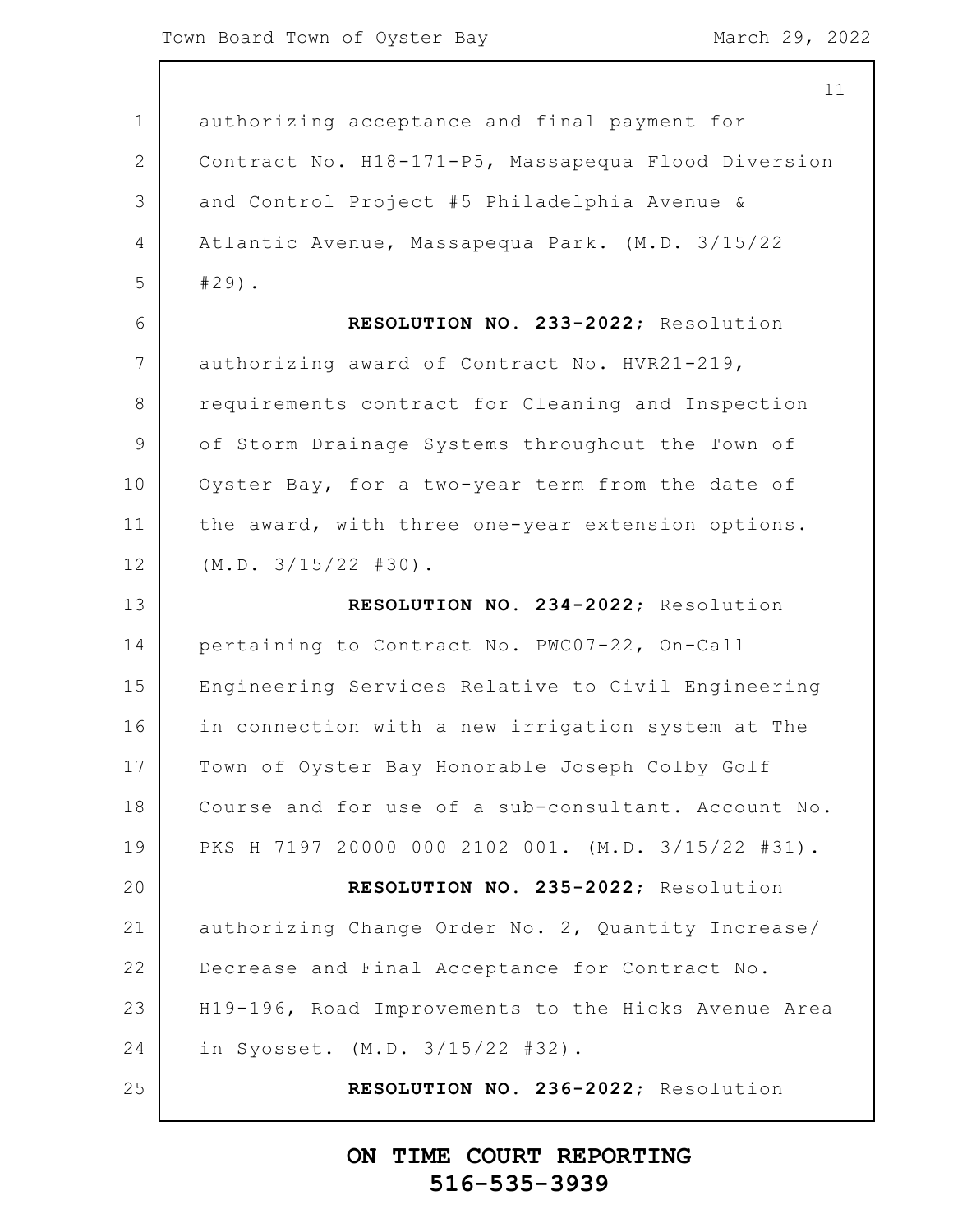| 12                                                  |
|-----------------------------------------------------|
| pertaining to the continuation of engineering       |
| services relative to Syosset Landfill Remediation   |
| under Contract No. DPW91-560A. Account No. HWY H    |
| 5197 20000 2103 008. (M.D. 3/15/22 #33).            |
| RESOLUTION NO. 237-2022; Resolution                 |
| pertaining to Contract No. PWC07-22, On-Call        |
| Technical Assistance Relative to Civil Engineering  |
| in connection with review and analysis of the       |
| drainage system in the William Street Area, Glen    |
| Head. Account No. HWY H 5197 20000 000 1903 008.    |
| (M.D. 3/15/22  #34).                                |
| RESOLUTION NO. 238-2022; Resolution                 |
| authorizing award of construction Contract No.      |
| H21-220, Concrete Replacement at Various Locations  |
| throughout the Town of Oyster Bay. Account No. HWY  |
| H 5197 20000 2203 008. (M.D. 3/15/22 #35).          |
| RESOLUTION NO. 239-2022; Requesting                 |
| Town Board authorization for an extension of time   |
| for Contract No. H18-171-P1, Massapequa Flood       |
| Diversion and Control Project #1, Outfalls 126 & 67 |
| (Harbor Place/Cabot Road West) at no cost to the    |
| Town of Oyster Bay. (M.D. 3/15/22 #36).             |
| RESOLUTION NO. 240-2022; Resolution                 |
| authorizing Change Order No. 1 Quantity Decrease 1  |
|                                                     |
|                                                     |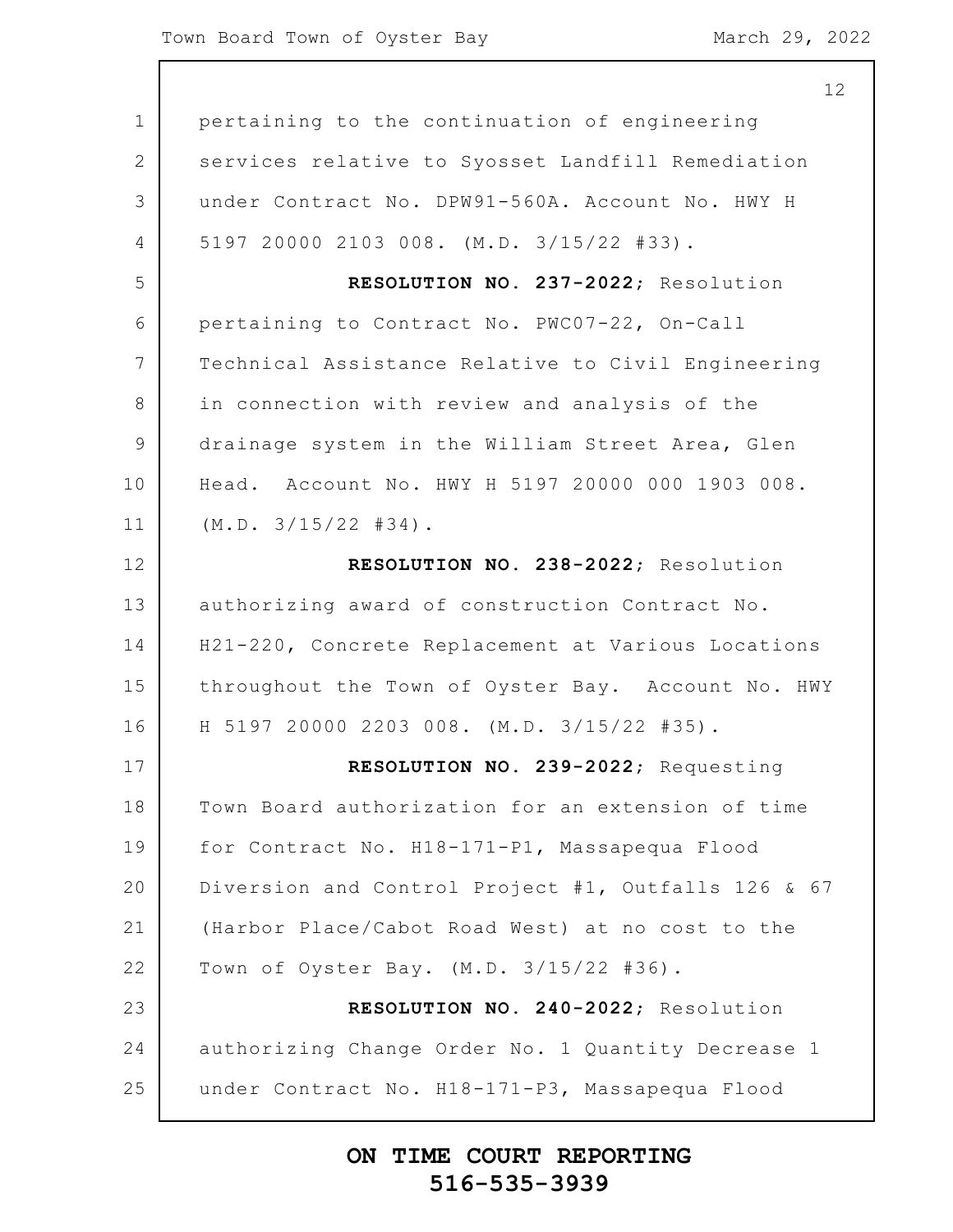|                | 13                                                     |  |  |  |  |
|----------------|--------------------------------------------------------|--|--|--|--|
| $\mathbf 1$    | Diversion and Control Project #3, Brockmeyer/          |  |  |  |  |
| 2              | Clearwater/Iroquois (Outfalls 31, 114 & 129).          |  |  |  |  |
| 3              | Account No. IGA CD 8689 27000 556. (M.D. 3/15/22 #37). |  |  |  |  |
| 4              | RESOLUTION NO. 241-2022; Resolution                    |  |  |  |  |
| 5              | pertaining to Contract PWC12-22, On-Call               |  |  |  |  |
| 6              | Engineering Services relative to environmental         |  |  |  |  |
| 7              | science in connection with technical assistance to     |  |  |  |  |
| 8              | the Department of Environmental Resources with         |  |  |  |  |
| $\overline{9}$ | various harbor management programs and for the use     |  |  |  |  |
| 10             | of a sub-consultant for the project. Account No.       |  |  |  |  |
| 11             | DER A 8090 44500 000 0000. (M.D. 3/15/22 #39).         |  |  |  |  |
| 12             | RESOLUTION NO. 242-2022; Resolution                    |  |  |  |  |
| 13             | pertaining to Contract PWC12-22, On-Call               |  |  |  |  |
| 14             | Engineering Services relative to Environmental         |  |  |  |  |
| 15             | Science in connection with technical assistance to     |  |  |  |  |
| 16             | the Department of Environmental Resources with         |  |  |  |  |
| 17             | various shellfish management programs and for the      |  |  |  |  |
| 18             | use of a sub-consultant for the project. Account       |  |  |  |  |
| 19             | No. DER A 8090 44500 000 0000. (M.D. 3/15/22 #38).     |  |  |  |  |
| 20             | RESOLUTION NO. 243-2022; Resolution                    |  |  |  |  |
| 21             | authorizing a fourth and final extension of            |  |  |  |  |
| 22             | Contract No. HFR18-172, Fence Replacement              |  |  |  |  |
| 23             | Requirements Contract for the period April 10, 2022    |  |  |  |  |
| 24             | Through April 9, 2023. (M.D. 3/15/22 #40).             |  |  |  |  |
| 25             | RESOLUTION NO. 244-2022; Resolution                    |  |  |  |  |
|                |                                                        |  |  |  |  |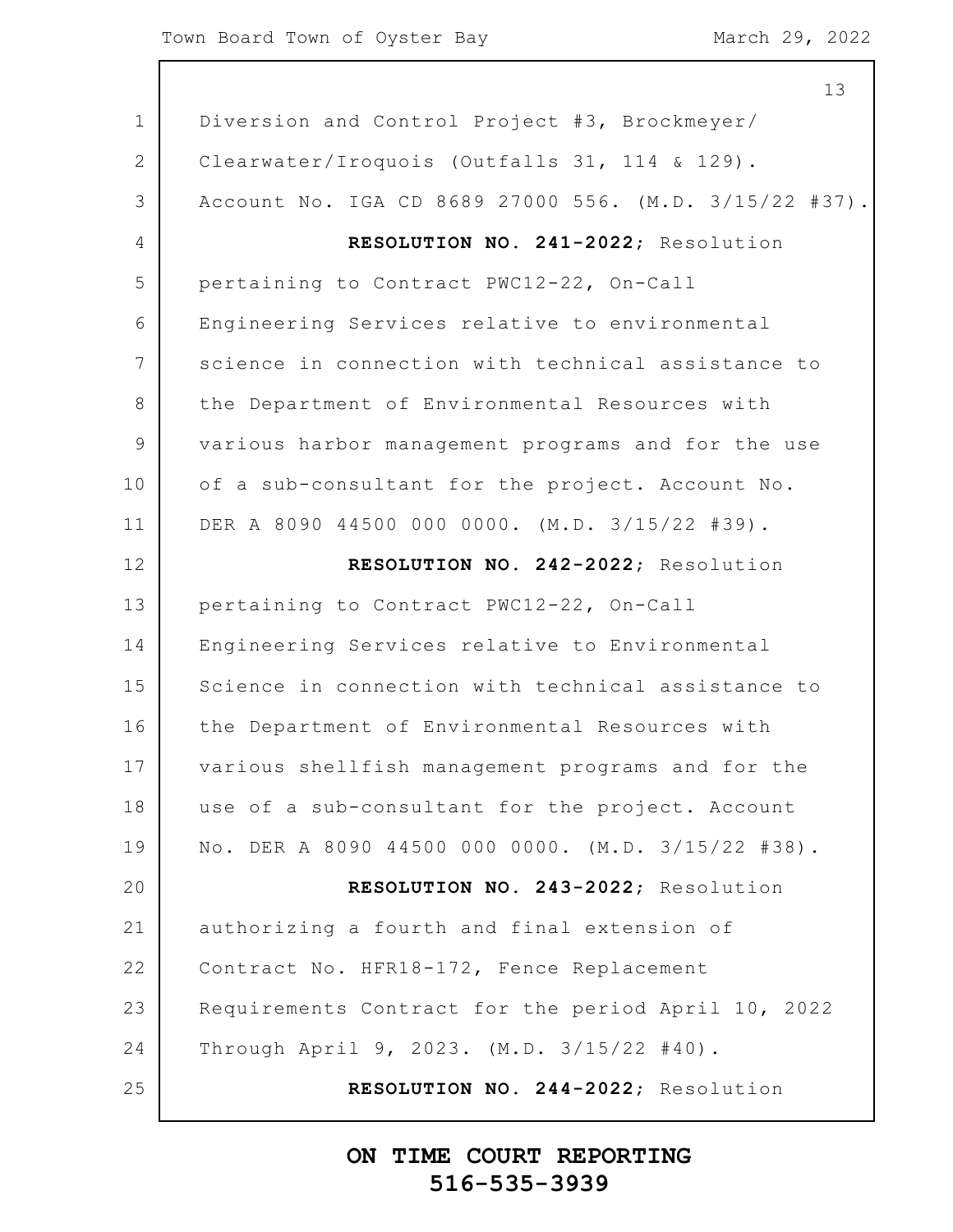|              | 14                                                  |
|--------------|-----------------------------------------------------|
| $\mathbf 1$  | authorizing a fourth and final extension of         |
| $\mathbf{2}$ | Contract No. HTR17-163, Tree Removal Requirements   |
| 3            | Contract, for the period March 13, 2022 through     |
| 4            | March 12, 2023. (M.D. 3/15/22 #41).                 |
| 5            | RESOLUTION NO. 245-2022; Resolution                 |
| 6            | directing the Town Clerk to advertise a Notice of   |
| 7            | Hearing on the application of PSI Atlantic          |
| 8            | Massapequa NY, LLC Contract Vendee, Kasper          |
| 9            | Properties NY LLC, fee owner, for a Special Use     |
| 10           | Permit at premises located at 5660 Old Sunrise      |
| 11           | Highway, Massapequa, New York. Hearing date:        |
| 12           | April 12, 2022. (M.D. 3/15/22 #44).                 |
| 13           | RESOLUTION NO. 246-2022; Resolution                 |
| 14           | directing the Town Clerk to advertise a Notice of   |
| 15           | Hearing on the application of 71 W. Main LLC, fee   |
| 16           | owner, for a Special Use Permit at premises located |
| 17           | at 71 West Main Street, Oyster Bay, New York.       |
| 18           | Hearing date: April 12, 2022. (M.D. 3/15/22 #45).   |
| 19           | RESOLUTION NO. 247-2022; Resolution                 |
| 20           | pertaining to settlement of a negligence claim;     |
| 21           | Claimant: S.A.F.E., LLC/Gaelle Charles, Claim No.   |
| 22           | 2021-8368. Account No. TWN AMS 43020 602 0000 000.  |
| 23           | $(M.D. 3/15/22 #47)$ .                              |
| 24           | RESOLUTION NO. 248-2022; Resolution                 |
| 25           | authorizing the property cleanup assessment of      |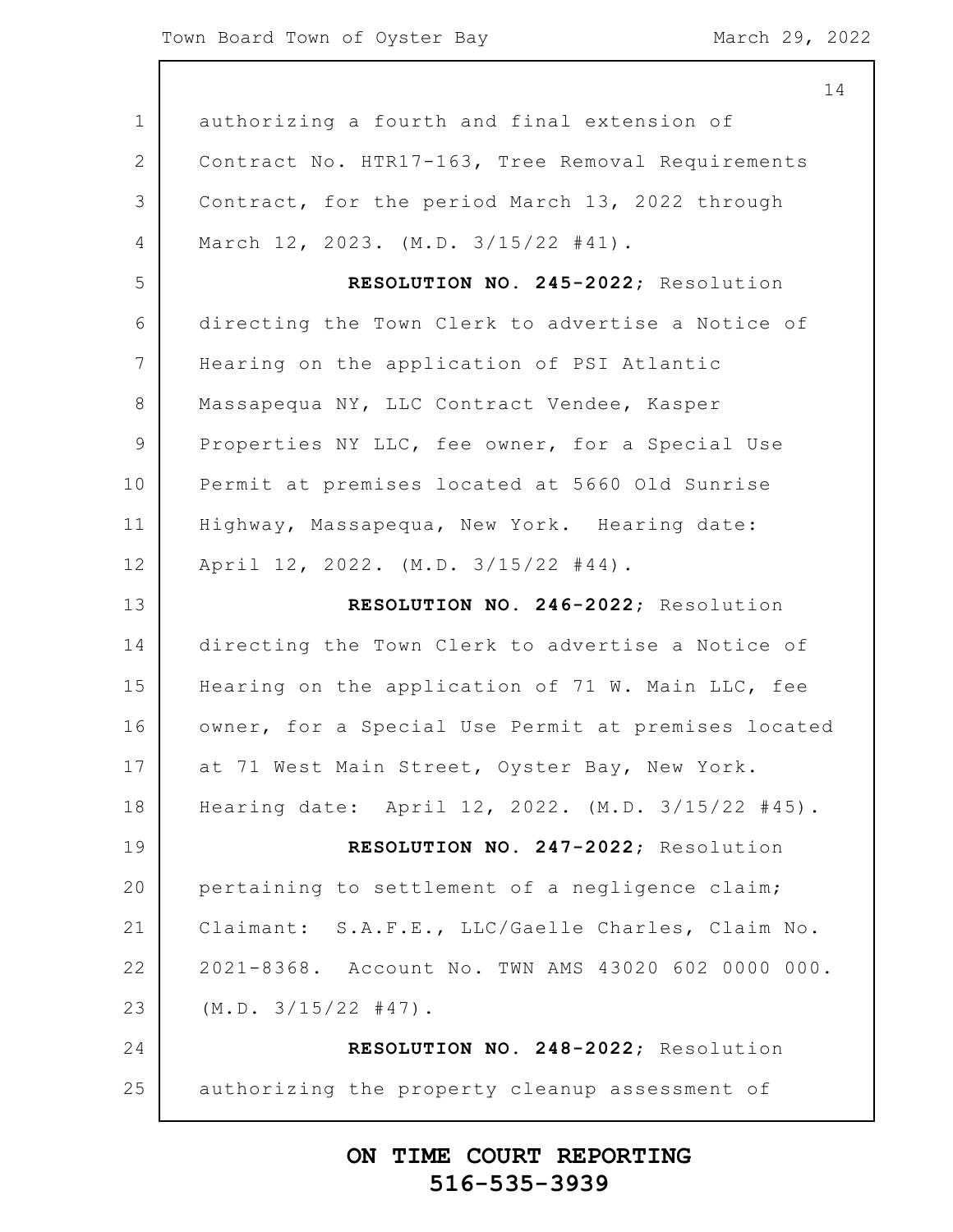|                 | 15                                                  |
|-----------------|-----------------------------------------------------|
| $\mathbf 1$     | 15 Southwick Court N., Plainview, performed on      |
| $\overline{2}$  | September 29, 2021, be referred to the County of    |
| 3               | Nassau for placement on the Nassau County Tax       |
| 4               | Assessment Rolls. (M.D. 3/8/22 #20).                |
| 5               | RESOLUTION NO. 249-2022; Resolution                 |
| 6               | designating the individuals required to file an     |
| $7\overline{ }$ | Annual Financial Disclosure Form for the year ended |
| 8               | December 31, 2021. (M.D. 3/15/22 #49).              |
| 9               | RESOLUTION NO. 250-2022; Resolution                 |
| 10              | authorizing an agreement providing services for the |
| 11              | Microsoft AX Dynamics upgrade and implementation of |
| 12              | additional modules to the Town for the period       |
| 13              | April 15, 2022 through April 14, 2023 with an       |
| 14              | option of three one-year extensions and for the     |
| 15              | Supervisor, or his designee, to execute said        |
| 16              | agreement. Account Nos. CMP A 1680 46410 000 000 &  |
| 17              | CMP H 199726000 000 2207 001. (M.D. 3/15/22 #43 &   |
| 18              | $3/22/22$ #22).                                     |
| 19              | RESOLUTION NO. 251-2022; Resolution                 |
| 20              | authorizing a contract for Food Concession Services |
| 21              | at Harry Tappen Beach for a two-year period         |
| 22              | beginning January 1, 2022 through December 31, 2023 |
| 23              | with three one-year extension options and for the   |
| 24              | Supervisor, or his designee, to execute said        |
| 25              | contract. $(M.D. 3/15/22 #5 & 3/22/22 #6)$ .        |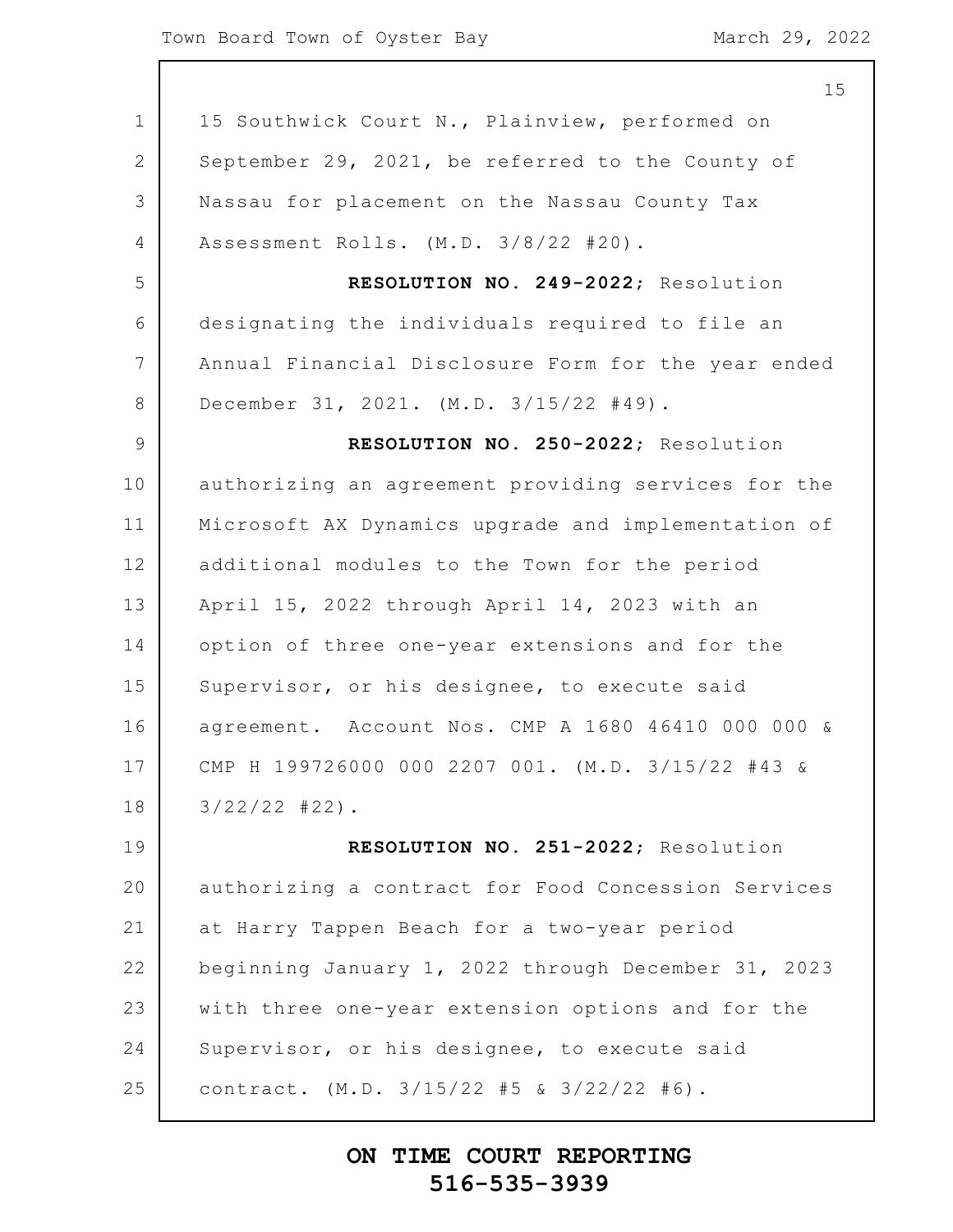|                 | 16                                                 |
|-----------------|----------------------------------------------------|
| $\mathbf 1$     | RESOLUTION NO. 252-2022; Resolution                |
| 2               | authorizing a licensing agreement with the North   |
| 3               | Shore Community Youth Organization, Inc. to allow  |
| 4               | the organization to utilize a portion of the Glen  |
| 5               | Head Community Center for the period April 1, 2022 |
| 6               | through March 31, 2023 with an option for four     |
| $7\overline{ }$ | additional one-year renewals, and for the          |
| 8               | Supervisor, or his designee, to execute said       |
| $\mathcal{G}$   | agreement. (M.D. 3/15/22 #48 & 3/22/22 #4).        |
| 10              | RESOLUTION NO. 253-2022; Resolution                |
| 11              | directing the Town Clerk to advertise a Notice of  |
| 12              | Hearing to amend Declaration of Restrictive        |
| 13              | Covenants, southern side of Jericho Turnpike,      |
| 14              | Jericho, New York. Hearing date: April 12, 2022.   |
| 15              | (M.D. 3/22/22  #23).                               |
| 16              | RESOLUTION NO. 254-2022; Resolution                |
| 17              | pertaining to settlement of a negligence claim;    |
| 18              | Claimant: Armand & Laura Asadourian, Claim No.     |
| 19              | 2021-8270, Account No. TWN AMS 1910 43020 602      |
| 20              | 0000 000. $(M.D. 3/22/22 #24)$ .                   |
| 21              | RESOLUTION NO. 255-2022; Resolution                |
| 22              | authorizing the Supervisor to enter into an        |
| 23              | agreement for Ethics Counsel services, effective   |
| 24              | April 1, 2022 through March 31, 2023, with an      |
| 25              | option for an additional second and third year.    |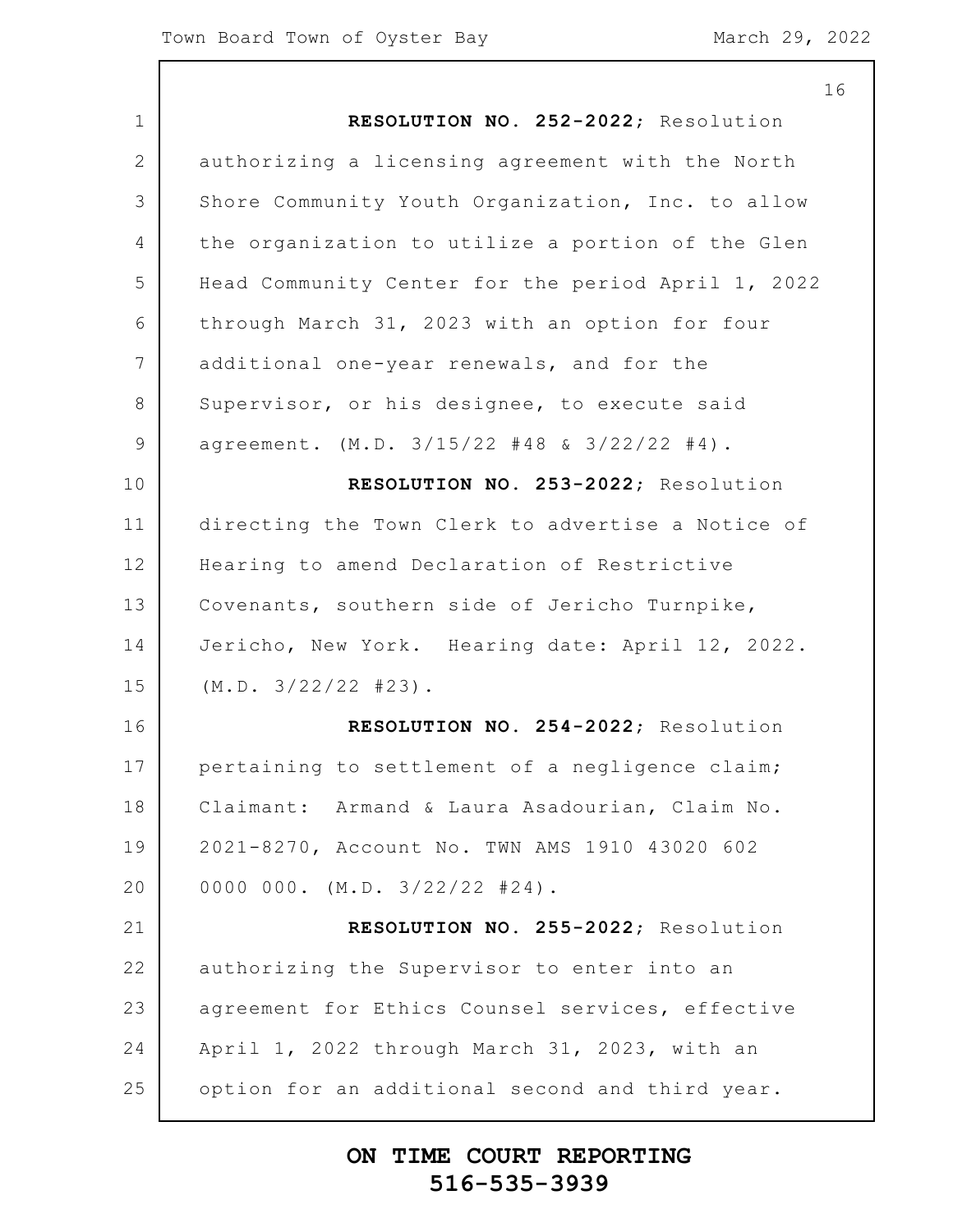|                 | 17                                                  |
|-----------------|-----------------------------------------------------|
| $\mathbf 1$     | Account No. OTA A 1420 44110 000 0000. (M.D.        |
| 2               | $3/22/22$ #34).                                     |
| 3               | RESOLUTION NO. 256-2022; Resolution                 |
| 4               | authorizing reappointment of Alfred Constants III,  |
| 5               | Esq. to the Board of Ethics to serve term ending    |
| 6               | December 31, 2027 and to appoint Theodore           |
| $7\phantom{.0}$ | Kopcynski, Jr., to serve a term ending December 31, |
| 8               | 2026 and Matthew J. Vitucci, Esq. to serve a term   |
| 9               | ending December 31, 2025. (M.D. 3/22/22 #35).       |
| 10              | RESOLUTION NO. 257-2022; Resolution                 |
| 11              | ratifying the execution of a Hold Harmless          |
| 12              | Agreement to utilize a portion of 250 Crossways     |
| 13              | Park Drive, Woodbury, as an access and egress point |
| 14              | to manage the flow of traffic in connection with    |
| 15              | summer camp registration on March 28, 2022. (M.D.   |
| 16              | $3/22/22$ #36).                                     |
| 17              | RESOLUTION NO. 258-2022; Resolution                 |
| 18              | ratifying the Office of the Town Attorney's use of  |
| 19              | a firm for Ethics Counsel. Account No. OTA A 1420   |
| 20              | 44110 000 0000. (M.D. 3/22/22 #37).                 |
| 21              | RESOLUTION NO. 259-2022; Resolution                 |
| 22              | appointing George Pombar and Richard Arena as       |
| 23              | members of the Board of Directors of the Water      |
| 24              | Authority of the North Shore in accordance with     |
| 25              | New York State Law for the period March 30, 2022    |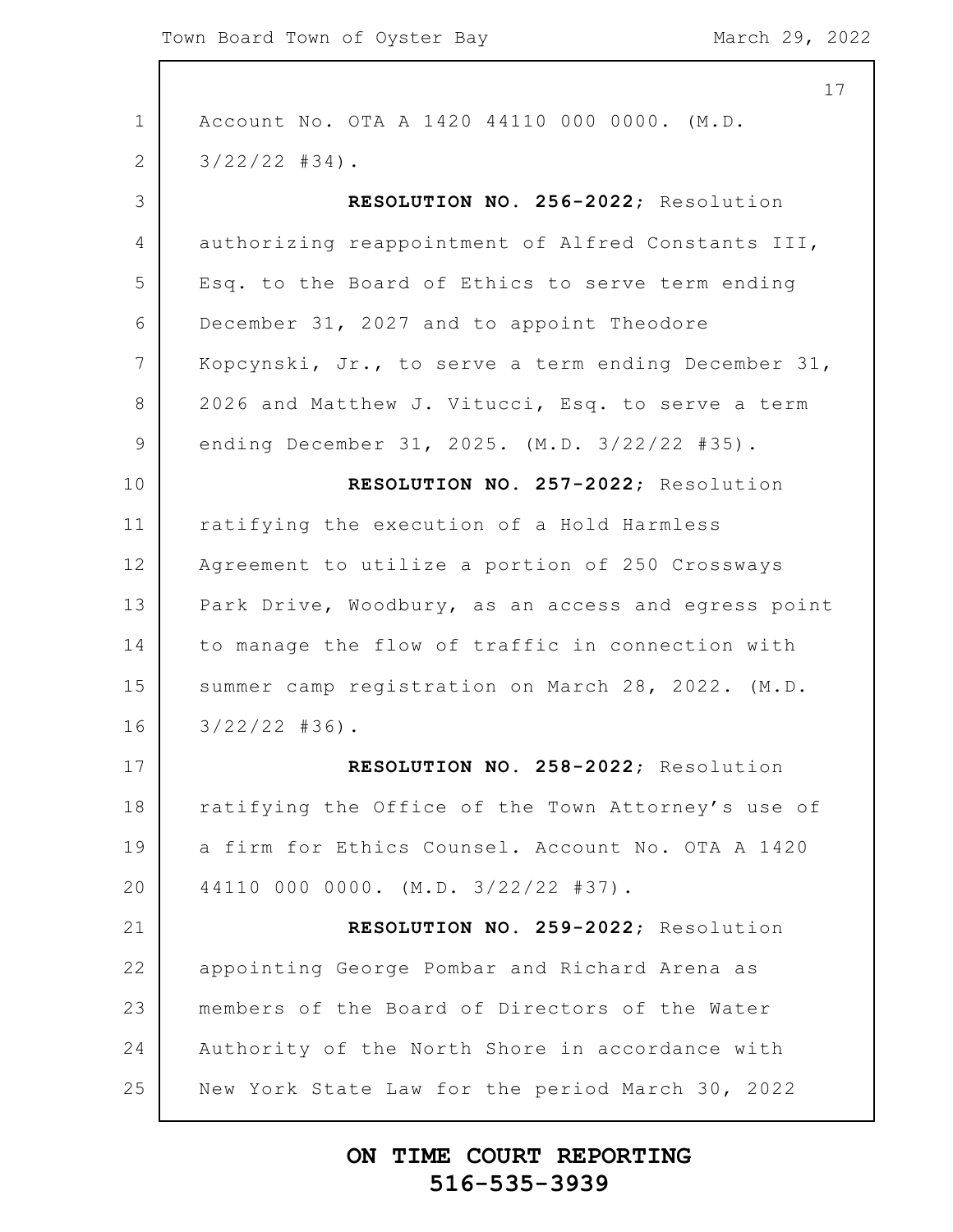1 2 3 4 5 6 7 8 9 10 11 12 13 14 15 16 17 18 19 20 21 22 23 24 25 18 through January 31, 2024. (M.D. 3/22/22 #38). On the motion. COUNCILMAN IMBROTO: So moved. COUNCILMAN HAND: Second. MR. LaMARCA: Motion made by Councilman Imbroto and seconded by Councilman Hand. Supervisor, we have some slips. SUPERVISOR SALADINO: Yes. Our first speaker will be Arthur Adelman. COUNCILMAN IMBROTO: Four, Beth. DEPUTY TOWN ATTORNEY: Thank you. MR. ADELMAN: Good evening, Supervisor, council persons and first evening meeting of the year I think. I see the turn out... COUNCILMAN IMBROTO: Overwhelming, right, Arthur? MR. ADELMAN: Overwhelming. You're doing such a good job, no one needs to question anything except me. COUNCILMAN IMBROTO: I agree. SUPERVISOR SALADINO: What are you trying to say by that? MR. ADELMAN: Every question --COUNCILWOMAN WALSH: That was a nice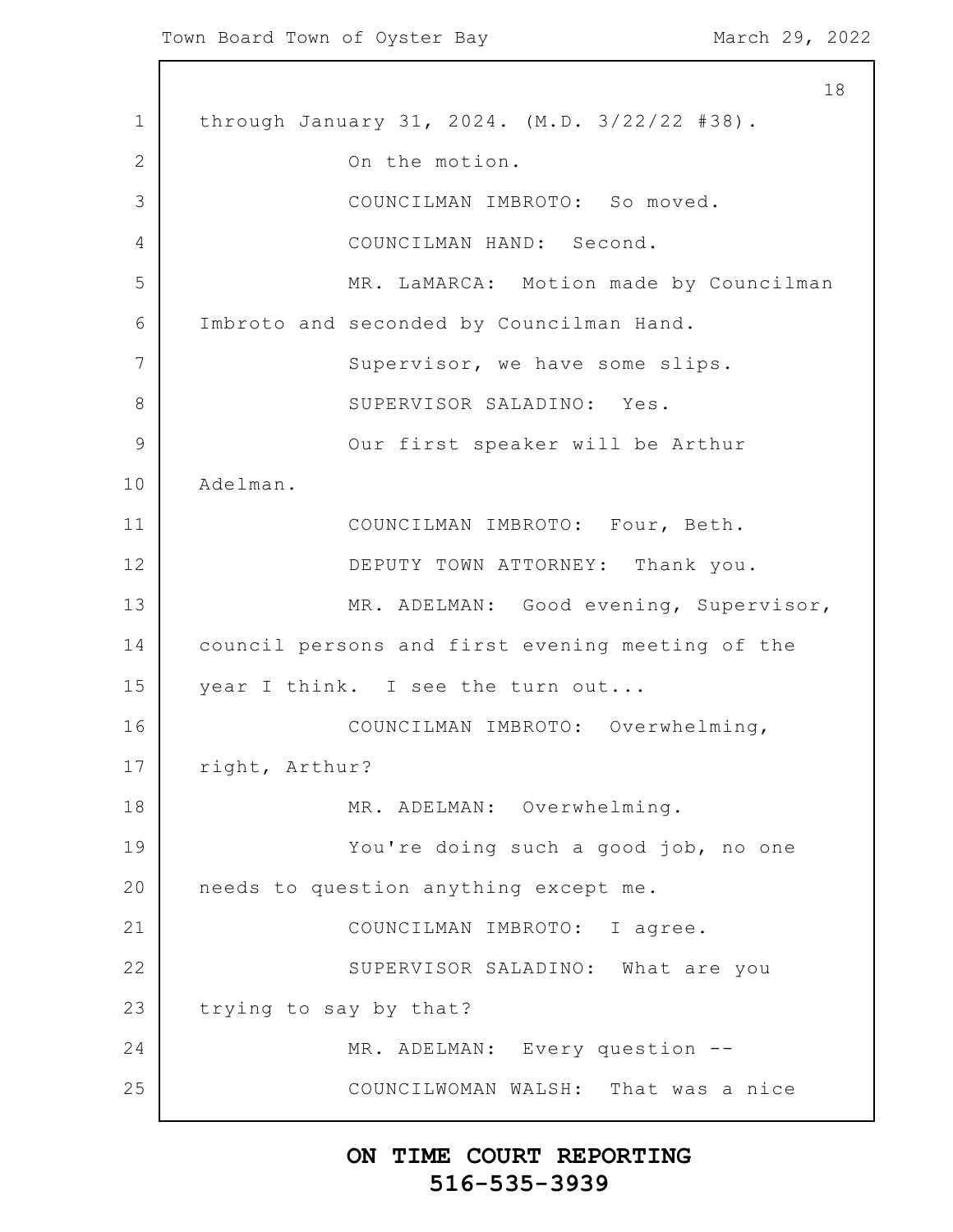```
1
2
3
4
5
6
7
8
9
10
11
12
13
14
15
16
17
18
19
20
21
22
23
24
25
                                                          19
      compliment.
                  Thank you. That was such a nice
      compliment.
                  MR. ADELMAN: Always compliments --
                  COUNCILWOMAN WALSH: That we're doing
      such a great job that nobody's here.
                  Thank you.
                  MR. ADELMAN: I would love to see more
      people here frankly just for the input.
                  SUPERVISOR SALADINO: Arthur, I don't
      want to take from your time so just shut that off
      for a second.
                  Arthur, you bring up a very good point.
      People are very happy with the Town services.
      People are very happy with the quality of the
      program and people are happy with the fact that we
      have cut taxes and then help -- and then kept them
      flat. No increase in taxes during the tenure of
      this administration, but there's another reason why
      they're not here, because when they call Town
      government, we get them the answers to their
      questions.
                  MR. ADELMAN: Like I got today.
                  Mr. Nevins answered two question of
      mine.
```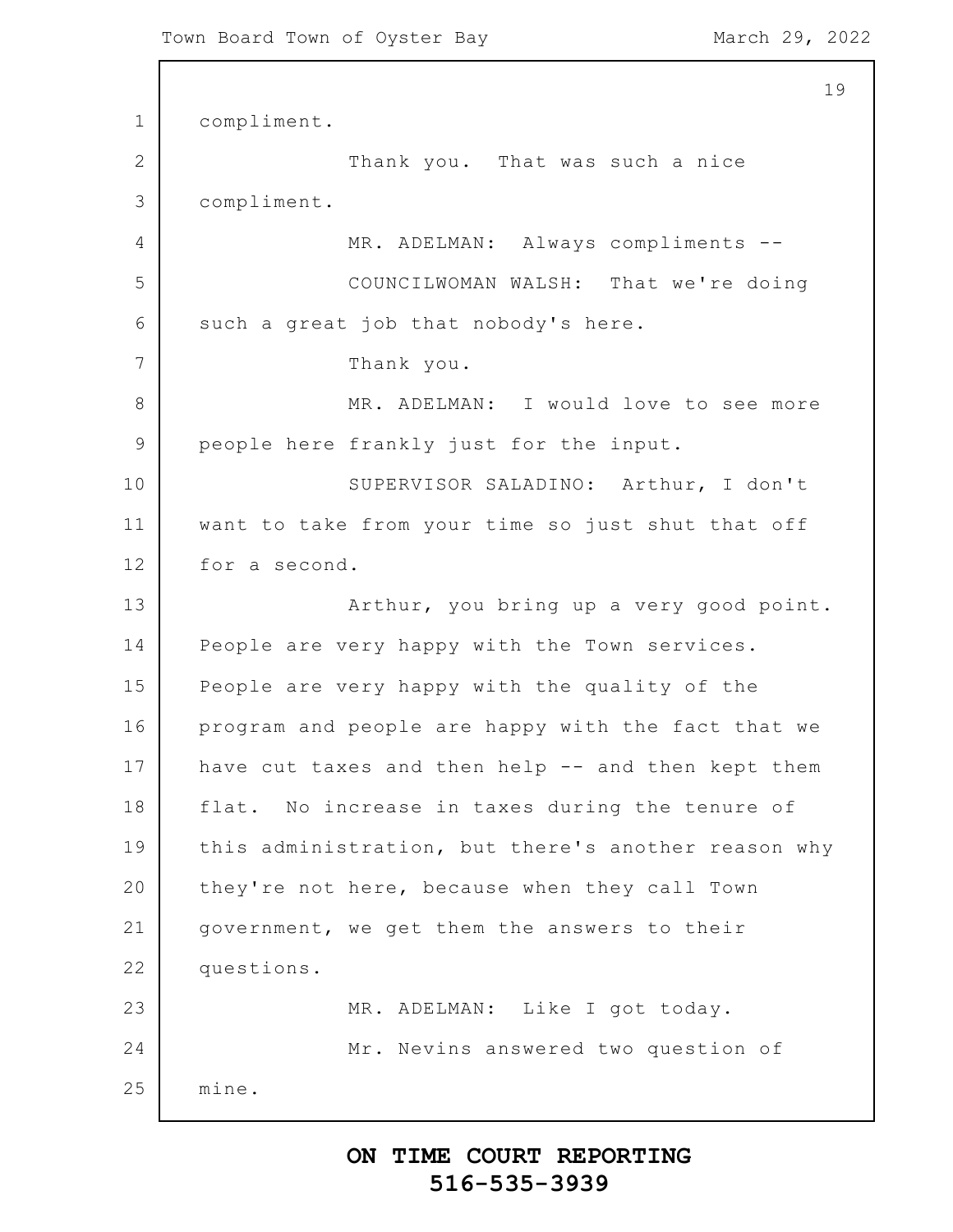1 2 3 4 5 6 7 8 9 10 11 12 13 14 15 16 17 18 19 20 21 22 23 24 25 SUPERVISOR SALADINO: There you go. Let's start the clock. MR. ADELMAN: Get back to work. I had a question about Resolution 217. This pertains to the scope of what Nelson Pope is doing to review and possible suggestions for zoning or whatever for -- SUPERVISOR SALADINO: Yes. MR. ADELMAN: -- golf course properties. The original scope of their work, which I thought we were looking to get was to look at the land owned by the private country clubs as such. Now, reading what they submitted to the Town, they're going to include -- they're expanding to include public-owned properties such as Bethpage and our own golf course in Woodbury. I just question why would we worry about zoning on those properties? Bethpage is a State property, I guess, and also Woodbury, why spend money about zoning there. The letter from Nelson Pope refers to a budget provided herein. I looked in the backup documents in the Draft 4 said budget and I couldn't find it so I was wondering if that could be

#### **ON TIME COURT REPORTING 516-535-3939**

20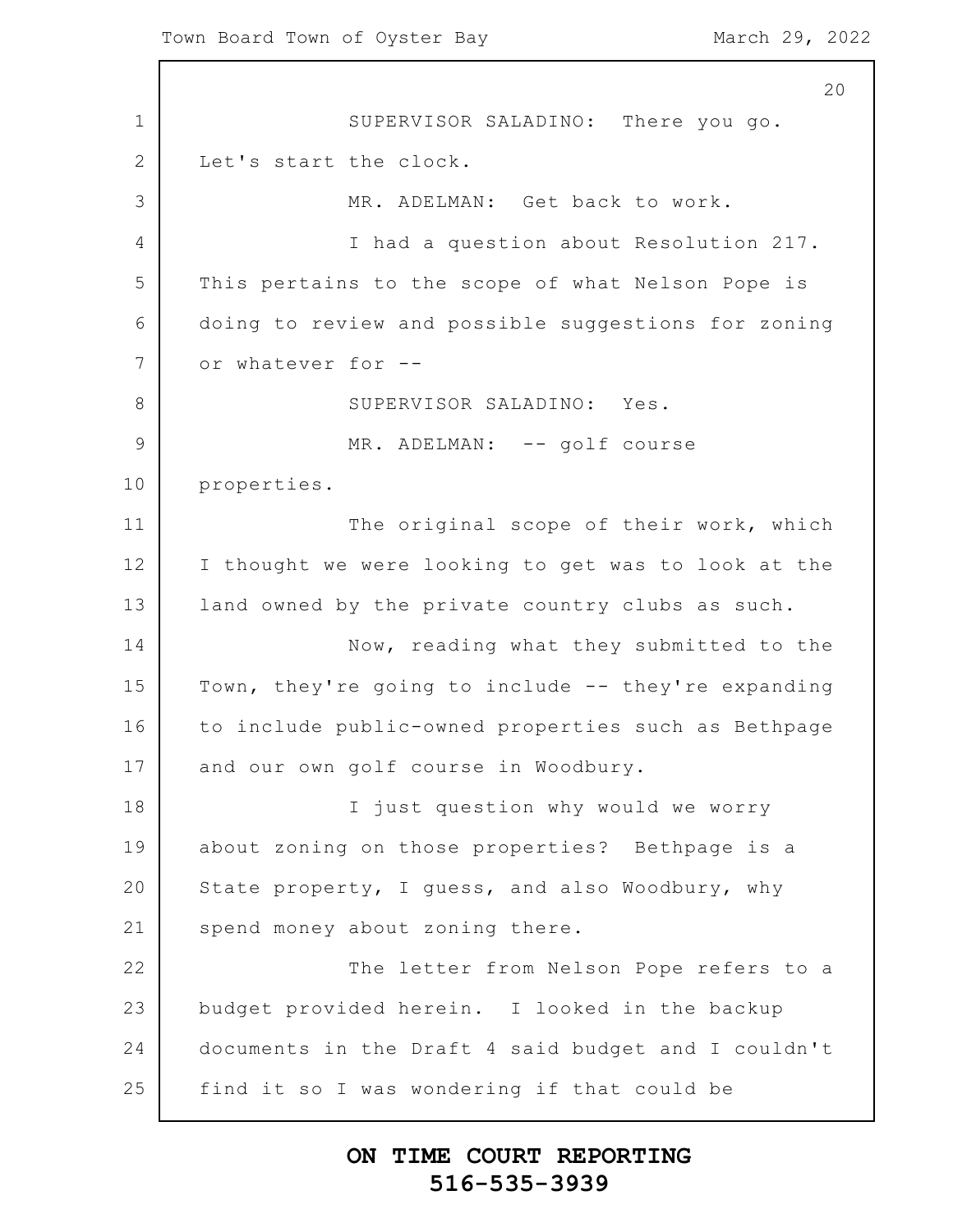|                | 21                                                  |
|----------------|-----------------------------------------------------|
| $\mathbf 1$    | e-mailed to me so I can look at it.                 |
| $\overline{2}$ | SUPERVISOR SALADINO: What item,                     |
| 3              | Arthur? What item would you like that?              |
| $\overline{4}$ | MR. ADELMAN: The letter Nelson Pope                 |
| 5              | wrote dated 1/27 refers to a budget provided        |
| 6              | herein. Attached a budget to their letter of their  |
| 7              | scope of work, I guess, and it's not included       |
| $8\,$          | anywhere. So I was wondering if I didn't see it,    |
| $\overline{9}$ | did you guys see it before voting on it?            |
| 10             | Next item was on Resolution 222 where               |
| 11             | you have an attorney writing a letter for an        |
| 12             | extension of a special youth permit. I hope you     |
| 13             | approve this extension and the reason I bring it up |
| 14             | is because the attorney for this property owner has |
| 15             | requested an extension the way I think it should be |
| 16             | done prior to the expiration of said special youth  |
| 17             | permit. Too often we get property owners that       |
| 18             | request extensions after the fact and I don't think |
| 19             | that's proper.                                      |
| 20             | Next was on -- I had a question about               |
| 21             | Resolution 254 regarding settlement of a mishap     |
| 22             | that happened -- I guess it really happened on      |
| 23             | Hagerman's Lane where a Town employee drove off the |
| 24             | road through a fence onto someone's side yard on    |
| 25             | the corner of Hagerman's and --I'm not sure --      |
|                |                                                     |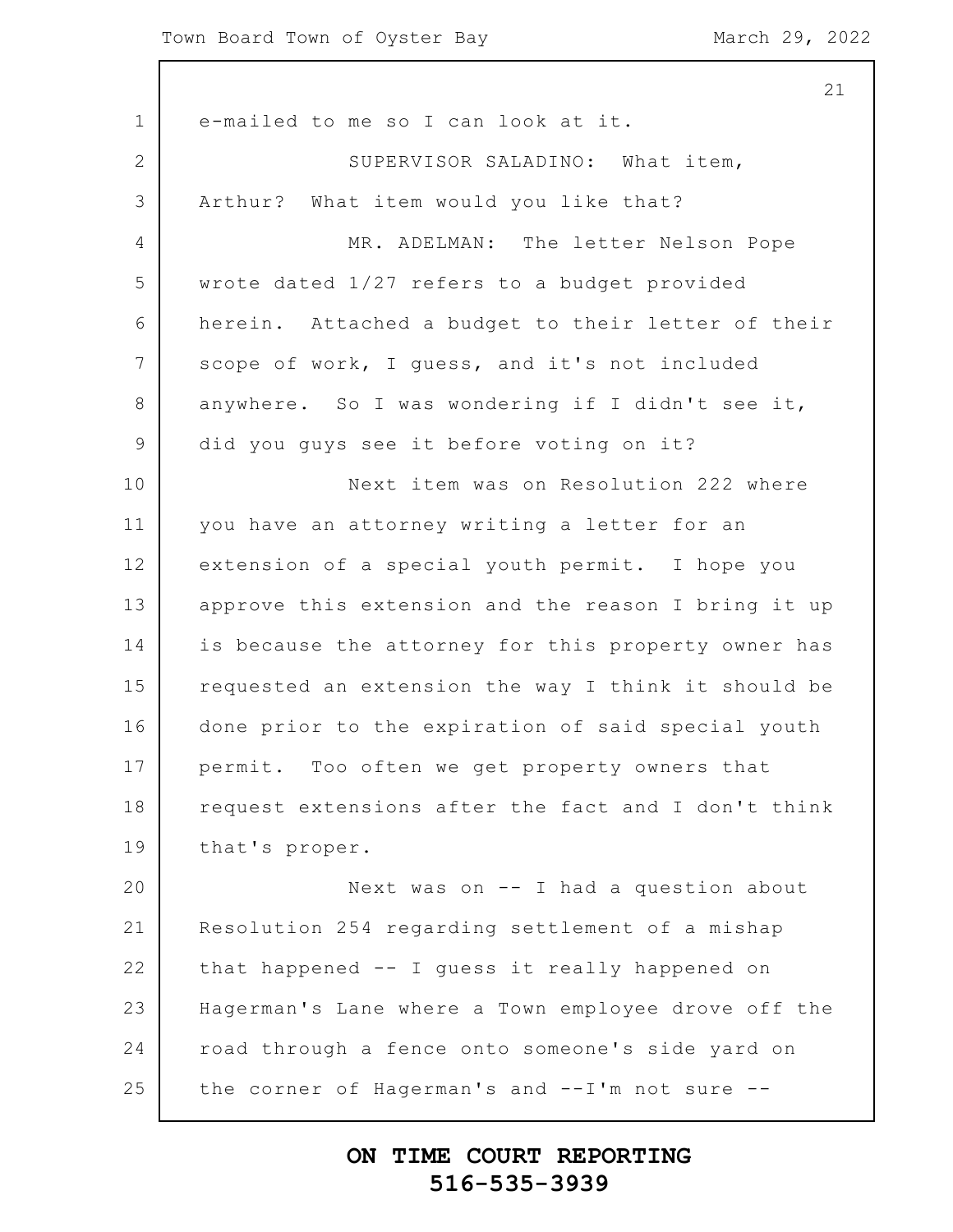|                 | 22                                                  |
|-----------------|-----------------------------------------------------|
| $\mathbf 1$     | Regina Lane I think it is. I would like to know if  |
| 2               | there is a police report. There's nothing, no       |
| 3               | backup in our documentation to substantiate         |
| 4               | repaying someone \$17,000. I'll wait until Lou is   |
| 5               | done here.                                          |
| 6               | SUPERVISOR SALADINO: We are getting                 |
| $7\phantom{.0}$ | your information. Please standby.                   |
| 8               | MR. ADELMAN: That's last is one this                |
| 9               | 254 about this claim from this family that lives on |
| 10              | the corner of Hagerman's and whatever lane I just   |
| 11              | mentioned. Anyway, I want to know, was there a      |
| 12              | police report?                                      |
| 13              | The draft that Town Counsel, Town                   |
| 14              | Attorney -- your draft has an error in it I think   |
| 15              | in that you -- the Resolution states that there was |
| 16              | extensive vehicle damage to the claimant. I don't   |
| 17              | think that's fact. I think it was all property      |
| 18              | damage. There was no vehicle damage. Our Town       |
| 19              | vehicle didn't hit another vehicle. He just seems   |
| 20              | to have lost control and driven off the road.       |
| 21              | I'm curious to know what kind of Town               |
| 22              | vehicle was it, was it during working hours? If it  |
| 23              | was not a Town -- if it was not like a DPW vehicle, |
| 24              | if it was a personal car, what kind of damage did   |
| 25              | it sustain.                                         |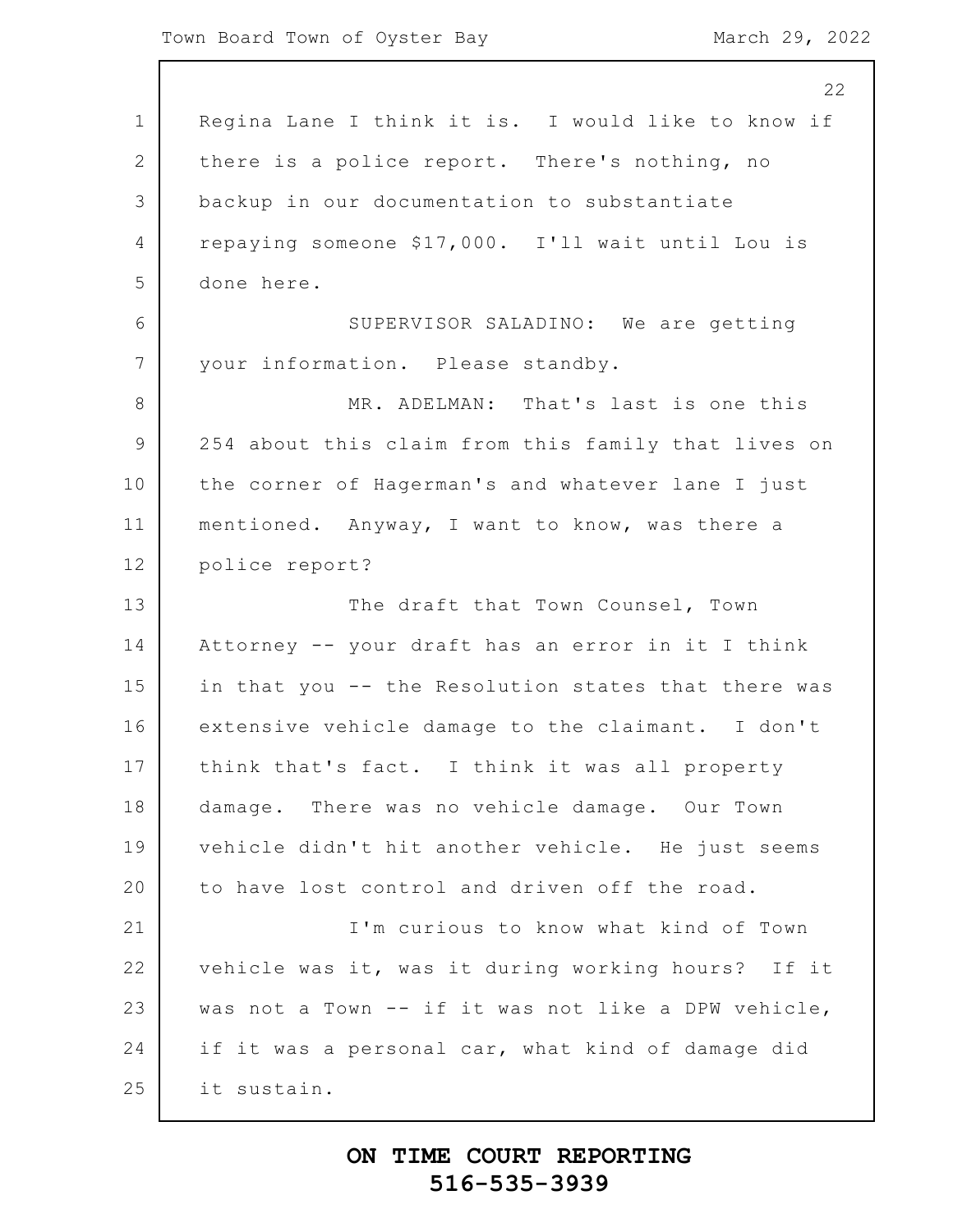1 2 3 4 5 6 7 8 9 10 11 12 13 14 15 16 17 18 19 20 21 22 23 24 25 23 Previously when Town employees have damaged Town property such as a take-home vehicle, we do get a report on the damage and what is going on. I'm curious why there's no mention of the employee who lost control of his vehicle. That's it. I hope someone else has some questions tonight, so I don't have to go right home. SUPERVISOR SALADINO: Thank you. MR. ADELMAN: You're welcome. SUPERVISOR SALADINO: Please have a seat. May we have the Town Attorney come up to speak to this issue of the negligence claim? TOWN ATTORNEY FRANK SCALERA: Good evening. Frank Scalera, Town Attorney. I'm looking at my packet of the backup and my packet has everything, police report, photographs, estimates and the like. So for some reason I don't know why it didn't -- SUPERVISOR SALADINO: Let me ask you - please share it with -- TOWN ATTORNEY FRANK SCALERA: Yes. SUPERVISOR SALADINO: -- the residents,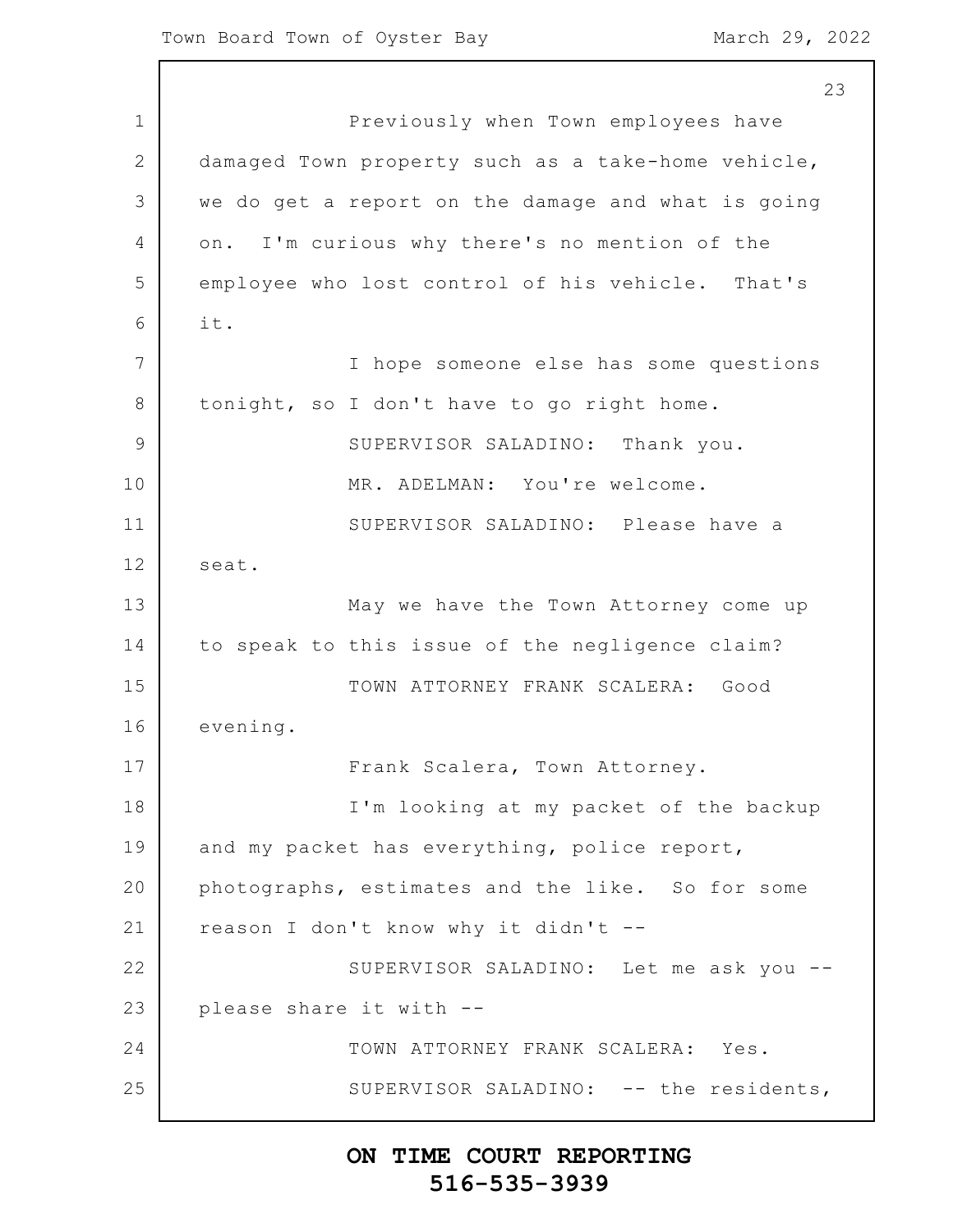1 2 3 4 5 6 7 8 9 10 11 12 13 14 15 16 17 18 19 20 21 22 23 24 25 24 but just to clarify things, was it during Town hours and a Town vehicle? TOWN ATTORNEY FRANK SCALERA: Correct. SUPERVISOR SALADINO: Was it a truck? TOWN ATTORNEY FRANK SCALERA: Yes, it was a truck. It was a garbage truck. SUPERVISOR SALADINO: Was there damage to the resident's vehicle or property? TOWN ATTORNEY FRANK SCALERA: No, it was damage to the property. SUPERVISOR SALADINO: To the property. TOWN ATTORNEY FRANK SCALERA: To the property, extensive. SUPERVISOR SALADINO: So would you please look at the verbiage of this to make sure - before we take our vote -- that it is -- that the Resolution is correct and that we are voting on a situation described factually. TOWN ATTORNEY FRANK SCALERA: Yes. I can show Mr. Adelman some of this -- SUPERVISOR SALADINO: Yes. If he'd like to stay around, absolutely. TOWN ATTORNEY FRANK SCALERA: Police report and photographs are there. I don't see the part about the vehicle. I don't see it.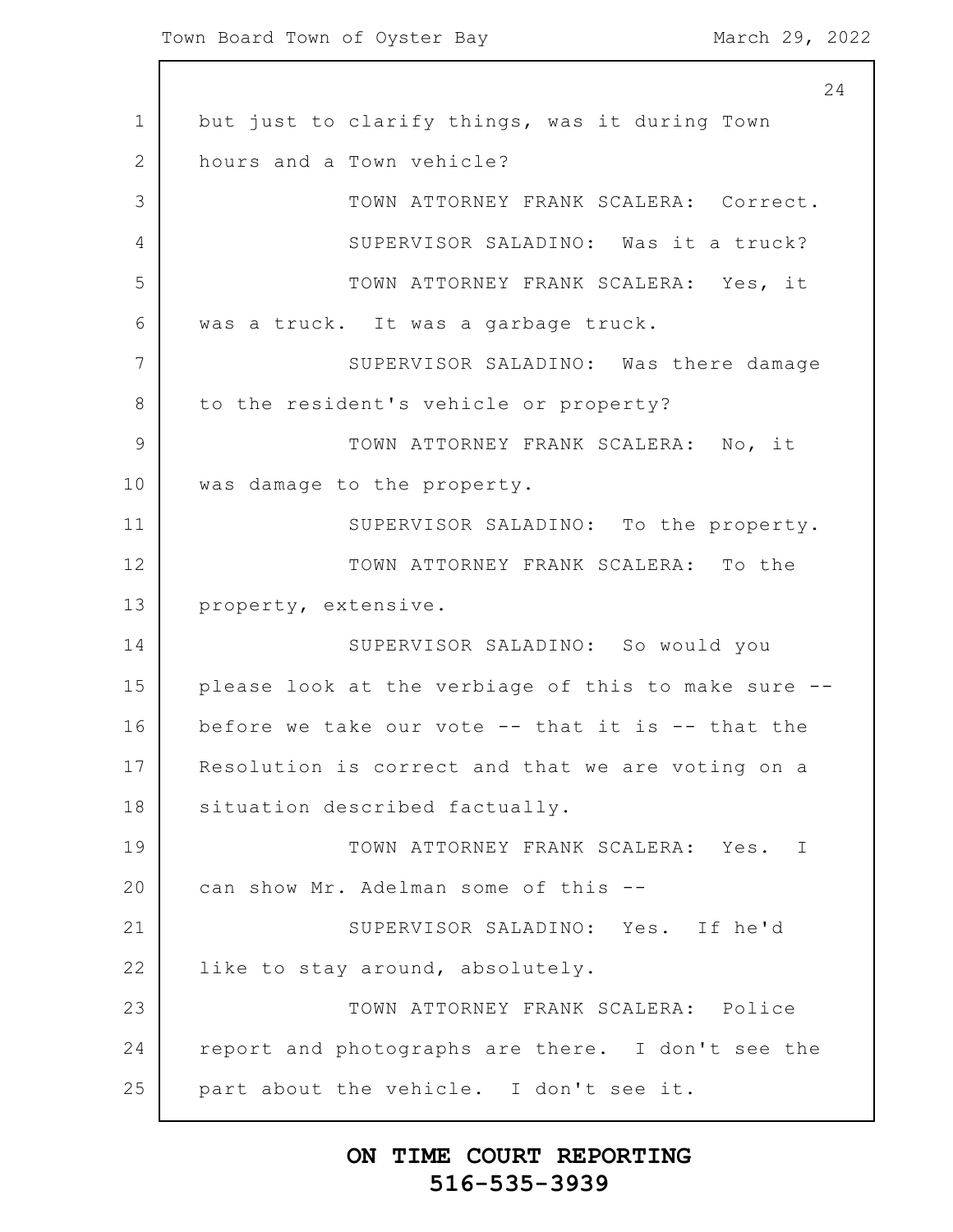1 2 3 4 5 6 7 8 9 10 11 12 13 14 15 16 17 18 19 20 21 22 23 24 25 25 MR. ADELMAN: Third paragraph. TOWN ATTORNEY FRANK SCALERA: On which one? SUPERVISOR SALADINO: The backup or the Resolution? MR. ADELMAN: The draft that I saw. I underlined in that packet over there. SUPERVISOR SALADINO: Why don't you take a look where he underlined it and if there  $is$  --TOWN ATTORNEY FRANK SCALERA: Oh, I see. SUPERVISOR SALADINO: Does that need to be corrected? TOWN ATTORNEY FRANK SCALERA: Yes. SUPERVISOR SALADINO: Before we vote? TOWN ATTORNEY FRANK SCALERA: Right, before we vote, correct. SUPERVISOR SALADINO: So let's take care of that. Thank you, Arthur. TOWN ATTORNEY FRANK SCALERA: That one -- thank you. The backup is all here including photographs. I don't know why it didn't make it to your packets, but I can show you.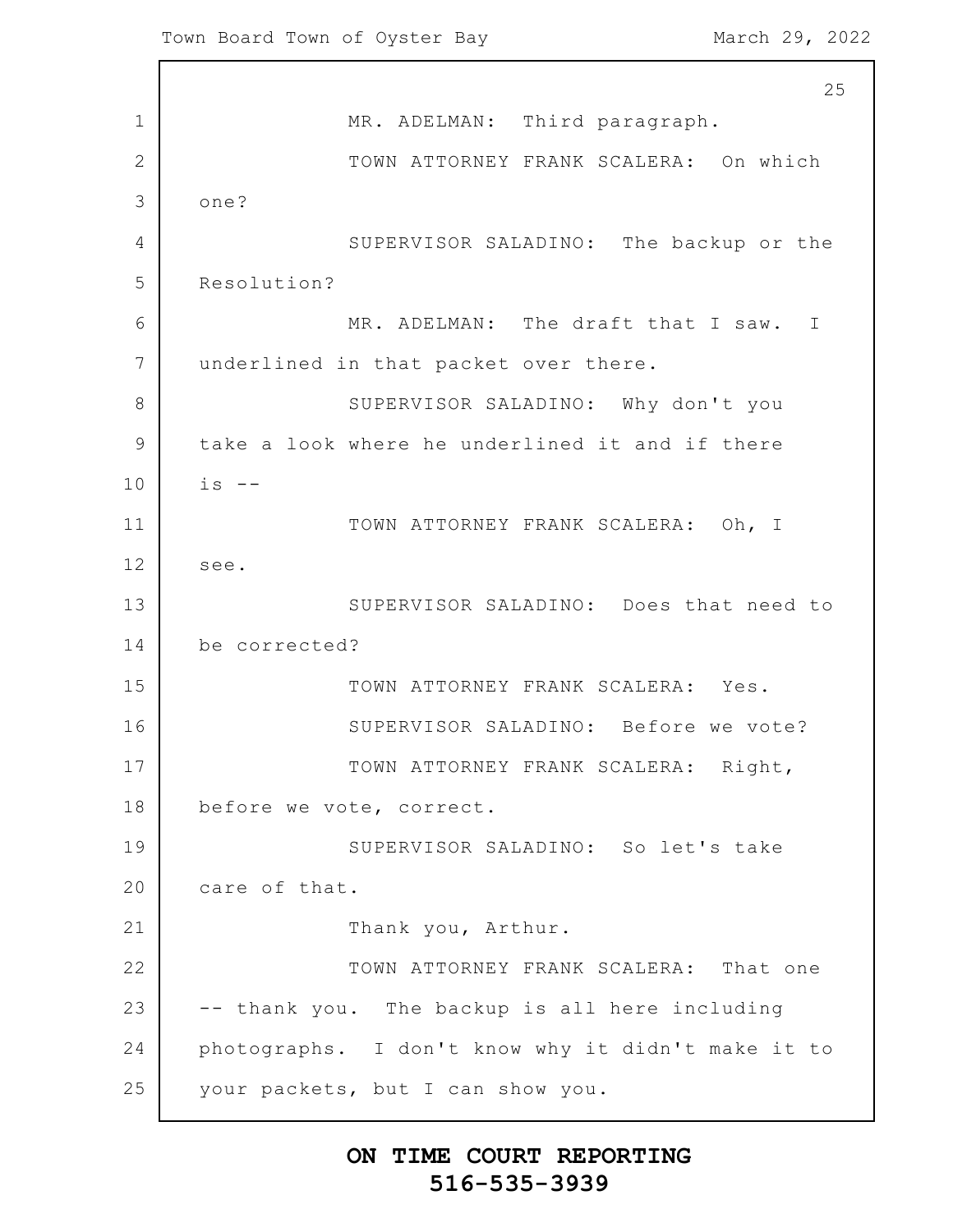1 2 3 4 5 6 7 8 9 10 11 12 13 14 15 16 17 18 19 20 21 22 23 24 25 The other question was what? SUPERVISOR SALADINO: We have hired - there's quite a few of golf courses and there is also a question of what the future of the golf courses are. Generally speaking, there is a ginormous need for public golf in our Town, that's something we know running golf course, but that may not be the case with every private golf course. And in an effort to seek to continue the residential flavor of our communities, we have hired this company. So, could you please address basically the status of what they're working on and what we -- what the taxpayers are paying for. TOWN ATTORNEY FRANK SCALERA: My understanding is that I believe that the report and analysis is almost complete and will be ready to draft a report about all the proposed zoning changes, proposed changes to zoning for those golf courses. I do notice the point that Mr. Adelman made that talks about Nassau County and New York State public courses, and while if a public course is zoned, it's zoned recreational, parkland, that would not -- not necessarily require a review --

#### **ON TIME COURT REPORTING 516-535-3939**

26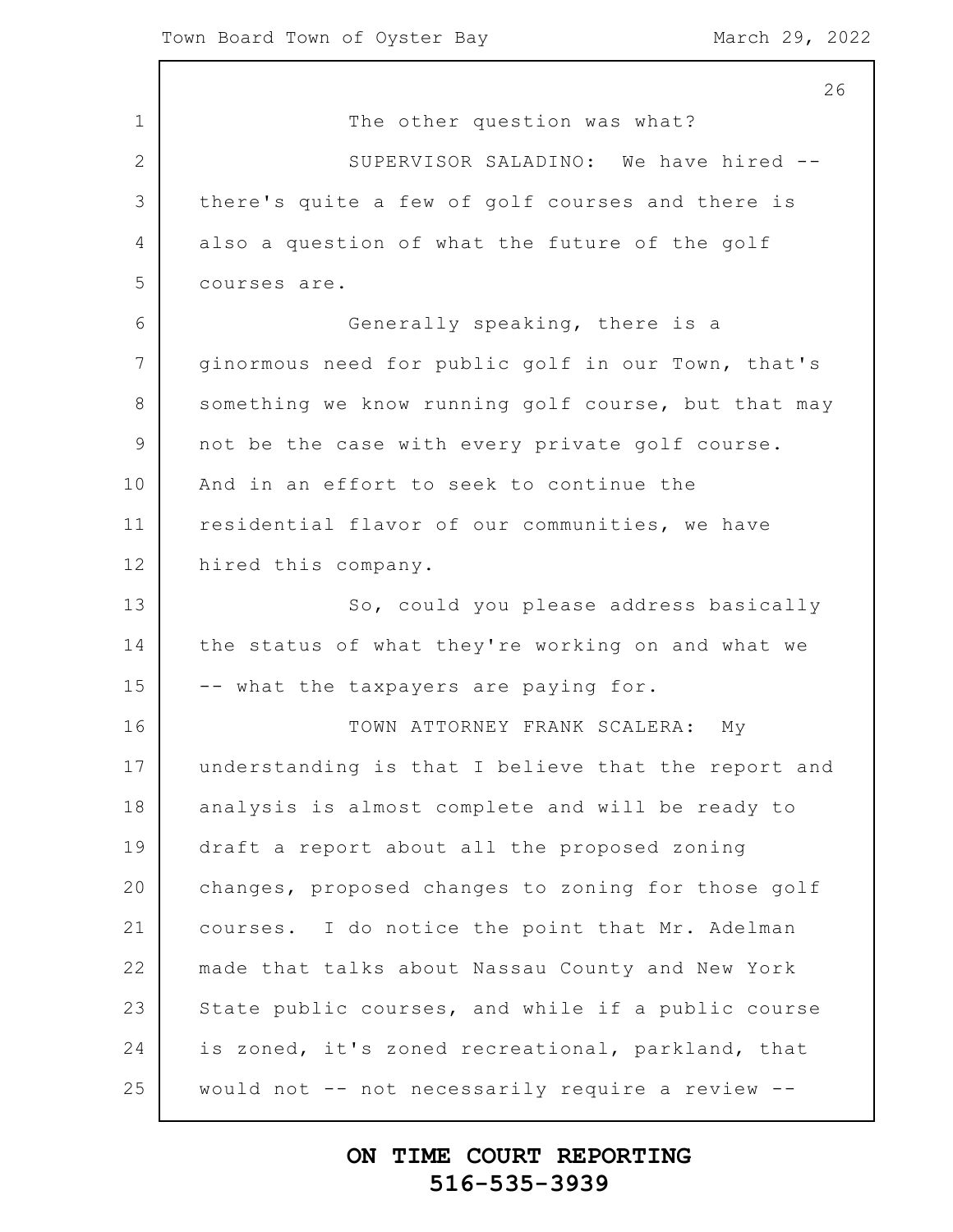1 2 3 4 5 6 7 8 9 10 11 12 13 14 15 16 17 18 19 20 21 22 23 24 25 27 zone -- SUPERVISOR SALADINO: But we use that for comparison purposes -- TOWN ATTORNEY FRANK SCALERA: Correct. SUPERVISOR SALADINO: -- in the analysis? TOWN ATTORNEY FRANK SCALERA: Correct. They're using it for comparison purposes. They're also looking at it because they're not Town-owned courses that they're looking at I'm sure -- again, I don't want to guess. We'll ask Nelson & Pope, but I'm sure they're considering because these courses like Bethpage State Park is within the Town of Oyster Bay and Cantiague Park is also within -- partly within North Hempstead, but the other part is in Oyster Bay. I'm sure they're looking at this whether they have any impact with zoning on our side of the Town. It has to be because those two courses happen to be both in the Oyster Bay jurisdiction, but I can double-check that. I'll call Mr. Adelman and call Nelson & Pope directly. Okay. SUPERVISOR SALADINO: Thank you. I appreciate that very much. When you get that answer --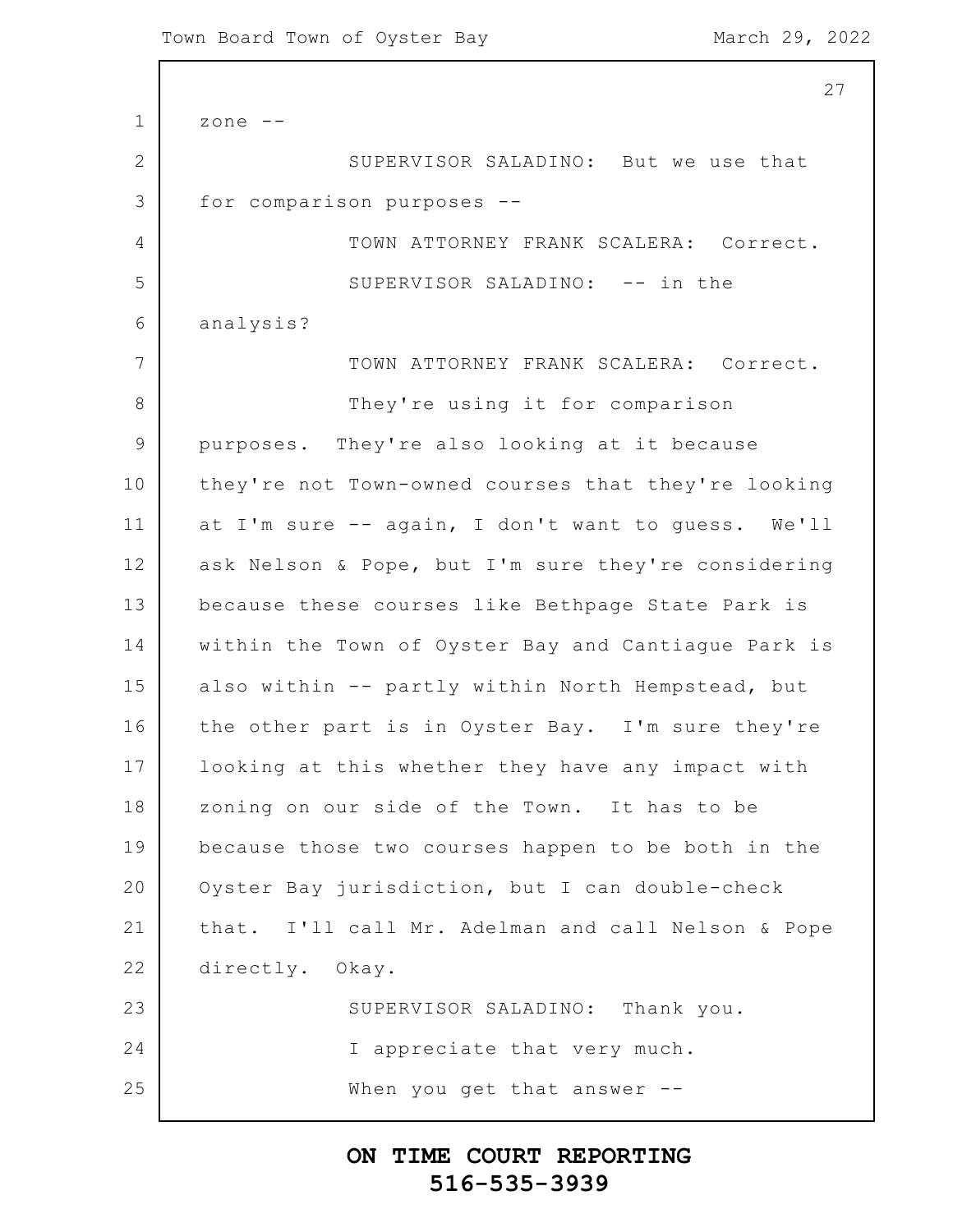1 2 3 4 5 6 7 8 9 10 11 12 13 14 15 16 17 18 19 20 21 22 23 24 25 28 TOWN ATTORNEY FRANK SCALERA: Yes. SUPERVISOR SALADINO: -- please call Mr. Adelman and give him the details. TOWN ATTORNEY FRANK SCALERA: Before we're ready to vote, we just have to make a one word correction to Reso 254. Instead of saying extensive vehicle damage, it will say extensive property damage. COUNCILMAN IMBROTO: I'll make a motion to amend the Resolution to reflect extensive property damage instead of extensive vehicle damage. COUNCILMAN HAND: Second. COUNCILMAN IMBROTO: All in -- SUPERVISOR SALADINO: We can do that now? TOWN ATTORNEY FRANK SCALERA: Correct. SUPERVISOR SALADINO: Would you please make that motion more official? Say it again. COUNCILMAN IMBROTO: Which Resolution 254? TOWN ATTORNEY FRANK SCALERA: 254, Paragraph 3. COUNCILMAN IMBROTO: I make a motion to amend Paragraph 3 of Resolution 254 to reflect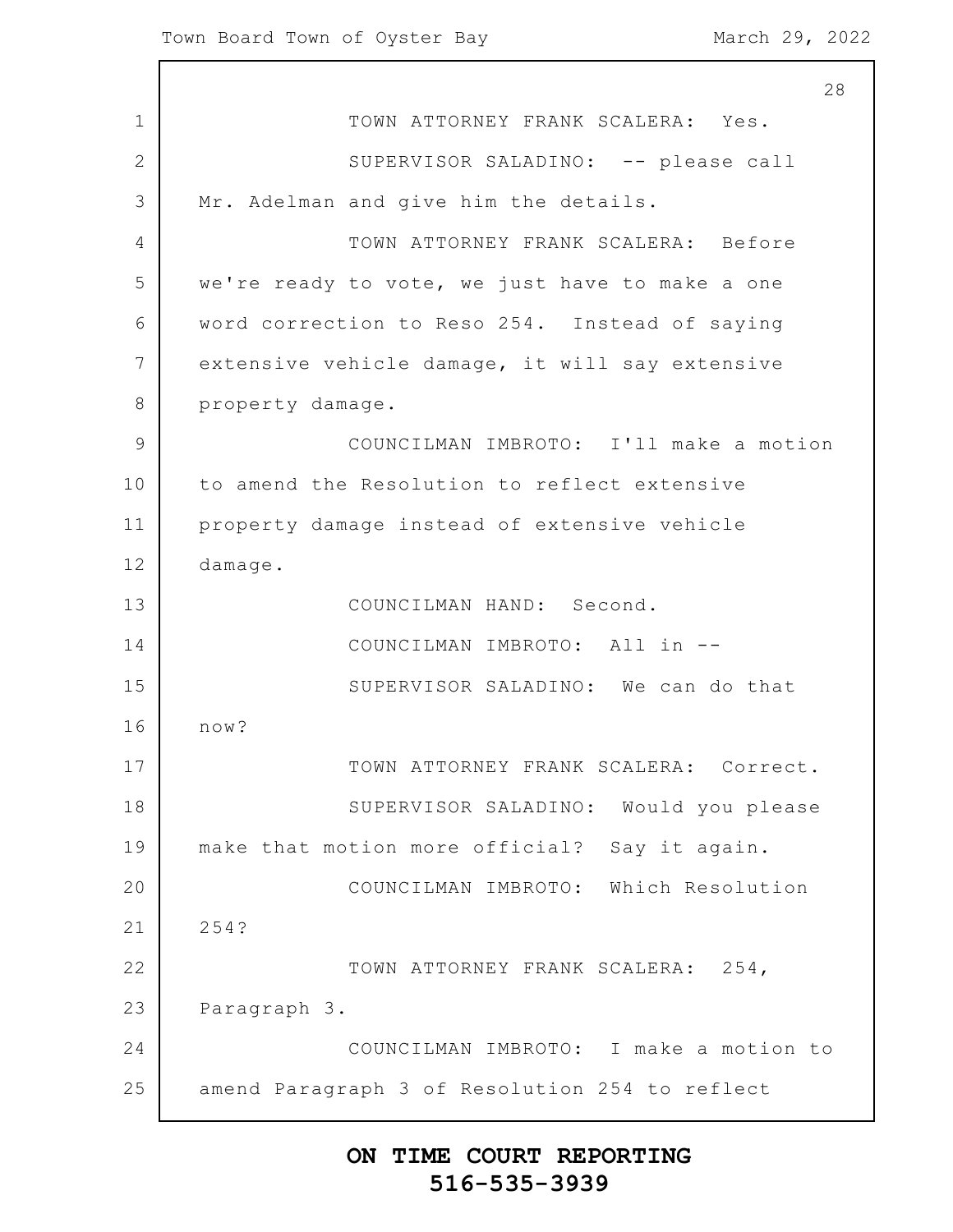Town Board Town of Oyster Bay March 29, 2022

1 2 3 4 5 6 7 8 9 10 11 12 13 14 15 16 17 18 19 20 21 22 23 24 25 29 extensive property damage rather than vehicle damage. COUNCILMAN HAND: Second. SUPERVISOR SALADINO: All in favor, please signify by saying "Aye." ALL: "Aye." SUPERVISOR SALADINO: Those opposed "Nay." (None.) SUPERVISOR SALADINO: The "Ayes" have it. Thank you, Arthur. TOWN ATTORNEY FRANK SCALERA: I'll follow up with my office with the correct written copy. COUNCILMAN IMBROTO: Follow up with Mr. Adelman on all the information he needs. Maybe it will save him a trip to the next meeting. TOWN ATTORNEY FRANK SCALERA: Sure. SUPERVISOR SALADINO: Thank you. This one is related to public comment. Denise, is yours anything on our agenda? (Answer from the audience.) SUPERVISOR SALADINO: So would you mind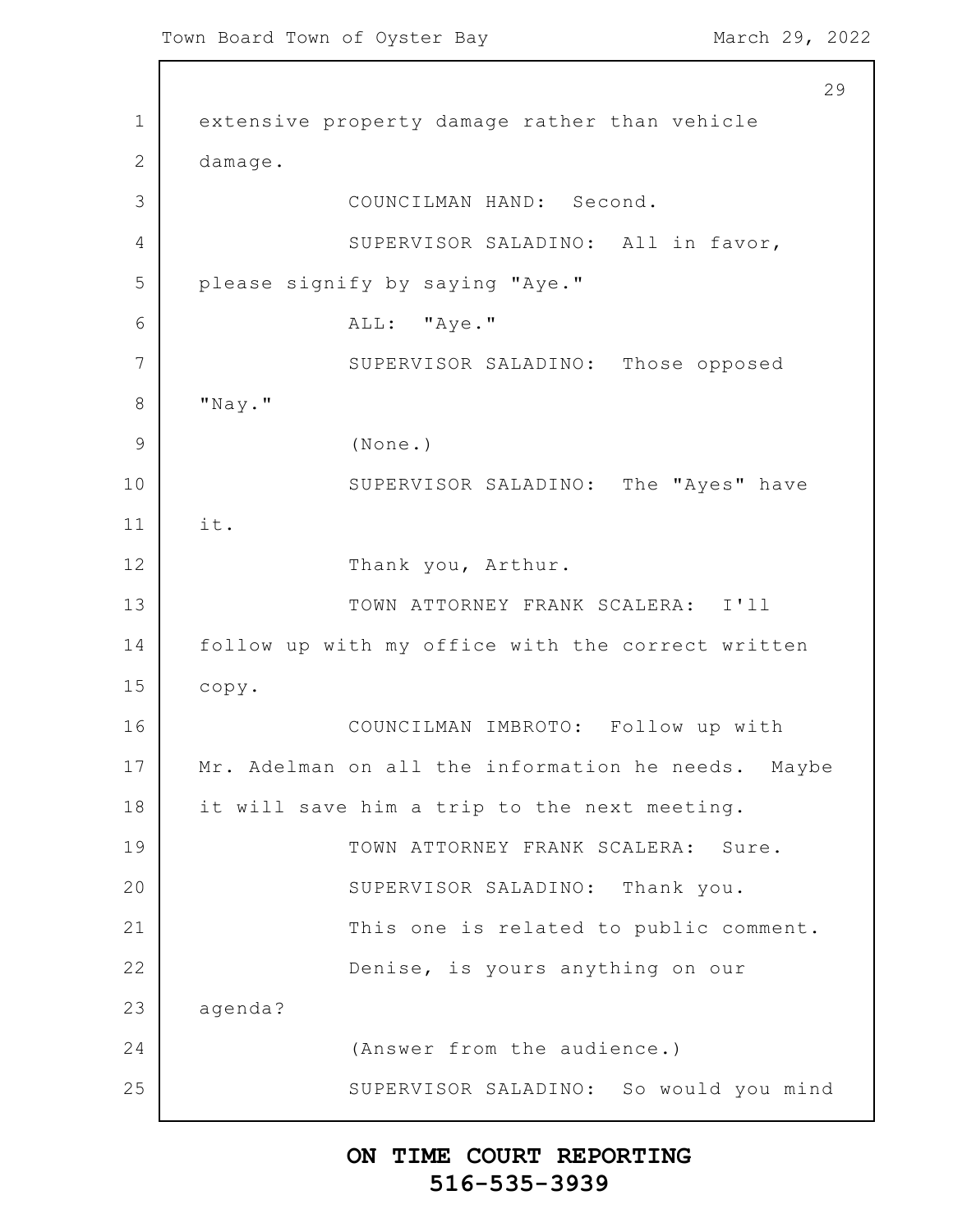```
1
2
3
4
5
6
7
8
9
10
11
12
13
14
15
16
17
18
19
20
21
22
23
24
25
                                                          30
      waiting a little while to comment during public
      comment?
                   (Answer from the audience.)
                  SUPERVISOR SALADINO: Thank you,
      Denise.
                  I have no other slips. So I am led to
      believe there are no other -- no one else would
      like to be heard as it relates to the public action
      calendar that we're currently voting on.
                  Are there any questions of our Board
      members?
                  (None.)
                  SUPERVISOR SALADINO: Any correspondence?
                  MR. LaMARCA: There is no
      correspondence, Supervisor.
                  SUPERVISOR SALADINO: Affidavits of
      mailings?
                  MR. LaMARCA: No hearings.
                  SUPERVISOR SALADINO: For our hearings
      tonight?
                  MR. LaMARCA: No hearings tonight.
                  SUPERVISOR SALADINO: I'm sorry.
                  For our regular Board meeting?
                  MR. LaMARCA: No other correspondence,
      Supervisor.
```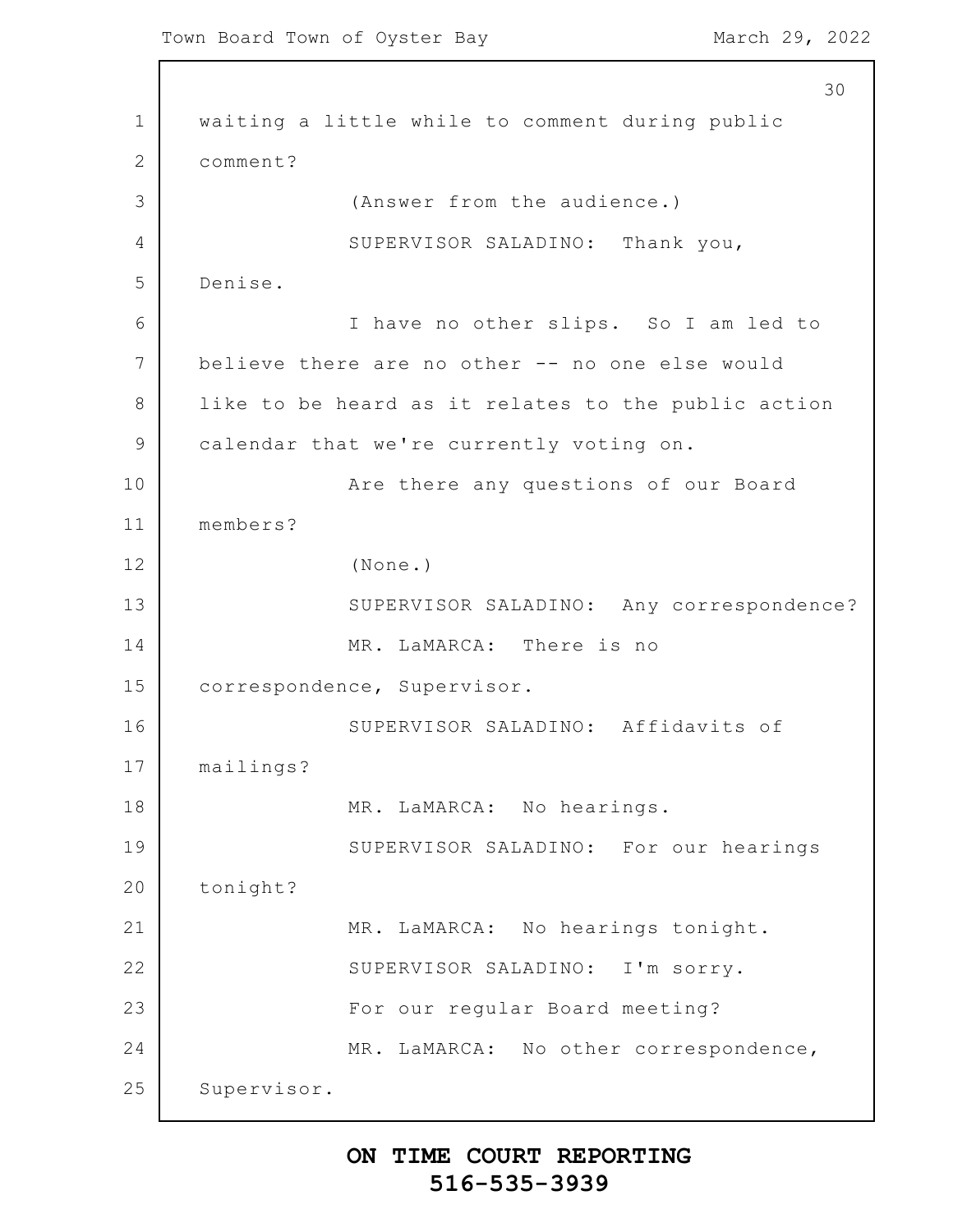1 2 3 4 5 6 7 8 9 10 11 12 13 14 15 16 17 18 19 20 21 22 23 24 25 31 SUPERVISOR SALADINO: With that, let's take a vote. MR. LaMARCA: May I have a Motion to adopt Resolution P-6-22 through 259-2022, noting that Resolution No. 254-22 has been amended. COUNCILMAN IMBROTO: So moved. COUNCILMAN HAND: Second. SUPERVISOR SALADINO: All in favor, please signify -- you're going to take a vote on that? MR. LaMARCA: Supervisor Saladino? SUPERVISOR SALADINO: "Aye," thank you. MR. LaMARCA: Councilman Imbroto? COUNCILMAN IMBROTO: "Aye." MR. LaMARCA: Councilman Hand? COUNCILMAN HAND: "Aye." MR. LaMARCA: Councilman Labriola? COUNCILMAN LABRIOLA: "Aye." MR. LaMARCA: Councilwoman Walsh? COUNCILWOMAN WALSH: "Aye." MR. LaMARCA: Motion to adopt Resolution No. P-6-22 through 259-2022 passes with five "Ayes" and Zero "Nays." The calendar is complete. SUPERVISOR SALADINO: Thank you so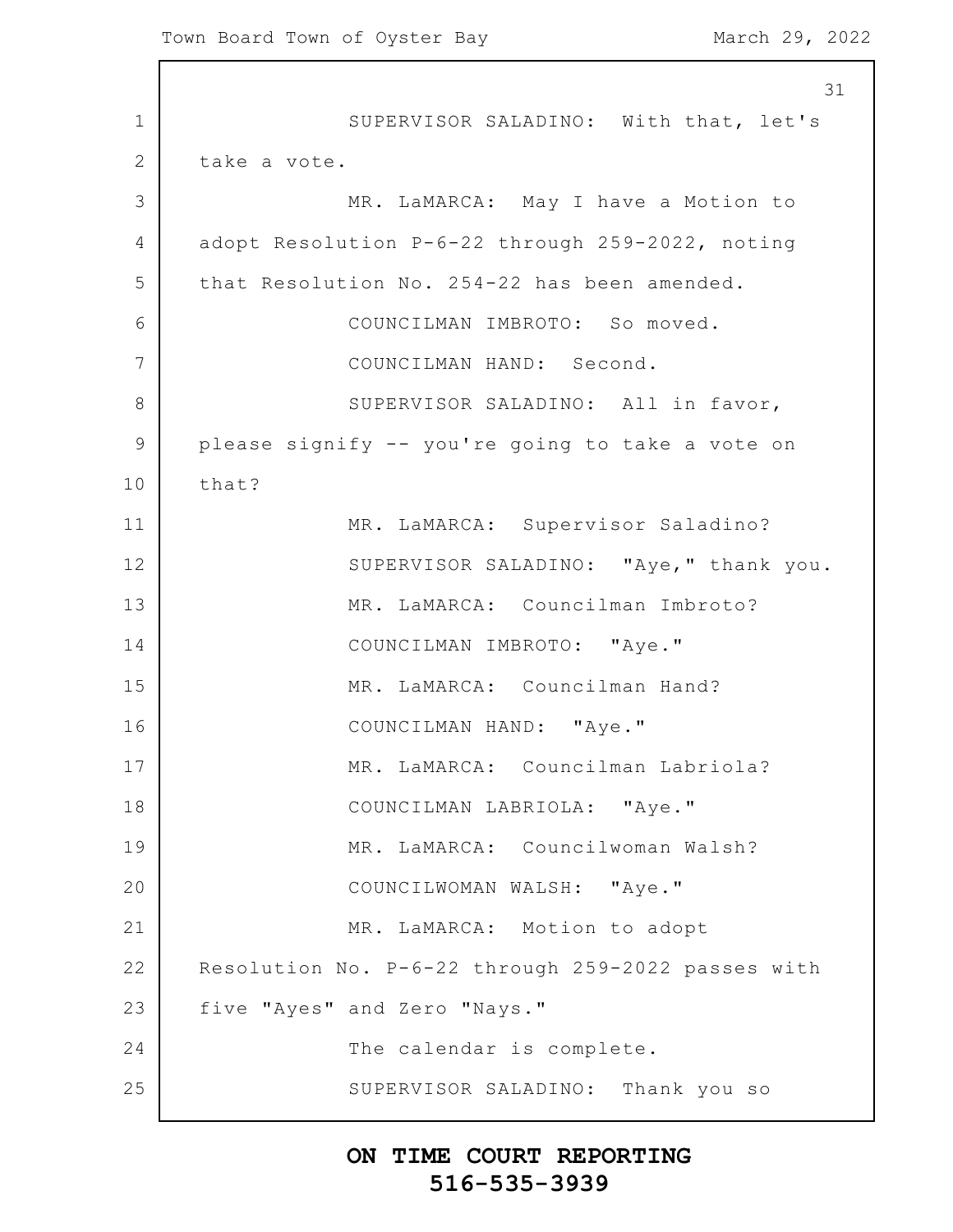1 2 3 4 5 6 7 8 9 10 11 12 13 14 15 16 17 18 19 20 21 22 23 24 25 32 much, Rich. At this time, we will entertain public comments -- COUNCILMAN IMBROTO: Close the meeting first. SUPERVISOR SALADINO: Thank you very much. We don't want to miss that. May I have a motion to close our Town Board meeting. COUNCILMAN IMBROTO: So moved. COUNCILMAN HAND: Second. SUPERVISOR SALADINO: All in favor, please signify by saying "Aye." ALL: "Aye." SUPERVISOR SALADINO: Those opposed, "Nay." (None.) SUPERVISOR SALADINO: They "Ayes" have it. Thank you. (TIME NOTED: 7:56 P.M.)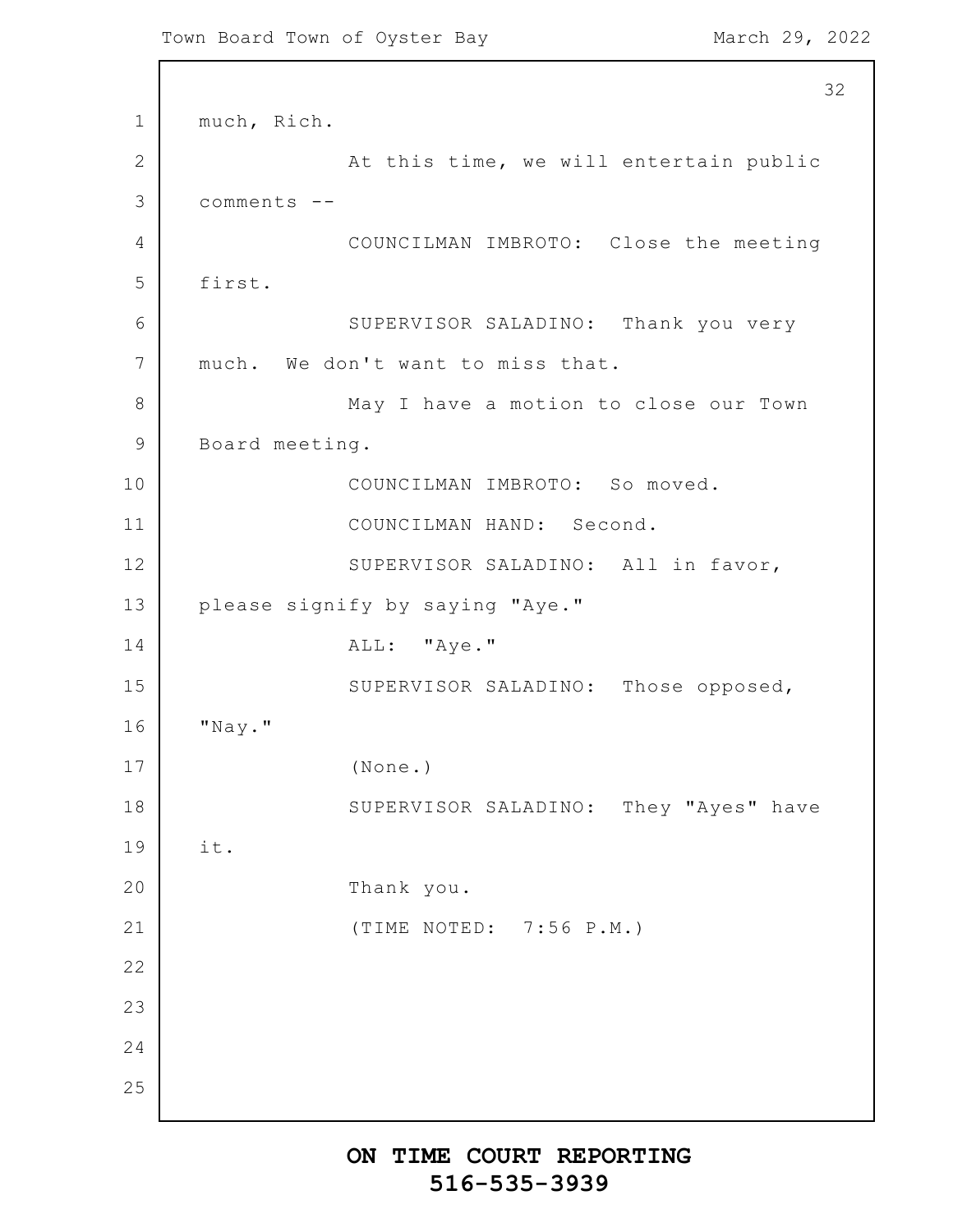| #                                   | $\boldsymbol{2}$                           | 233-2022 [1] - 11:6                          | 16:9<br>33                                                 |
|-------------------------------------|--------------------------------------------|----------------------------------------------|------------------------------------------------------------|
|                                     |                                            | 234-2022 [1] - 11:13<br>235-2022 [1] - 11:20 | $3/22/22$ [17] - 3:7, 3:12,<br>3.19, 4.1, 4.8, 4.12, 4.18, |
| #43 [1] - 15:17                     | $2$ [2] - 8:2, 11:21                       | <b>236-2022</b> [1] - 11:25                  | 15:18, 15:25, 16:9, 16:15,                                 |
| #48 [1] - 16:9                      | $20$ ) [2] - 9:9, 15:4                     | $237 - 2022$ [1] - 12:5                      | 16.20, 17:2, 17:9, 17:16,                                  |
|                                     | 20000 [4] - 11:19, 12:4,                   | 238-2022 [1] - 12:12                         | 17:20, 18:1                                                |
| \$                                  | 12:10, 12:16                               | 239-2022 [1] - 12:17                         | $3/8/22$ [10] - 6.5, 6.13, 6.20,                           |
|                                     | <b>2014</b> [1] - 9:12                     | $24$ [1] - 7:22                              | 7:2, 7:8, 7:13, 7:19, 7:25,                                |
|                                     | 2021 [9] - 7:8, 7:23, 9:23,                | 24) [3] - 3:12, 10:6, 16:20                  | 8.6, 15.4                                                  |
| $$17,000$ [1] - 22:4                | 10:4, 10:10, 10:16, 10:22,                 | 240-2022 [1] - 12:23                         | $30$ [3] - 4:17, 7:8, 17:25                                |
|                                     | 15:2, 15:8                                 | 241-2022 [1] - 13:4                          | 30) $[1] - 11:12$                                          |
| 0                                   | 2021-8270 [2] - 3:11, 16:19                | 242-2022 [1] - 13:12                         | 309 $[1]$ - 10:21                                          |
|                                     | 2021-8368 [1] - 14:22                      | <b>243-2022</b> [1] - 13:20                  | 31 [14] - 3:16, 3:23, 3:24,                                |
| $000$ [18] - 3:12, 3:18, 4:12,      | <b>2022</b> [24] - 1:2, 3:6, 3:16,         | 244-2022 [1] - 13:25                         | 4.1, 4.18, 13.2, 15.8, 15.22,                              |
| 6.5, 7:18, 9:3, 9:8, 11:19,         | 4.7, 4.17, 5.22, 6.9, 6.24,                | 245-2022 [1] - 14:5                          | 16.6, 16.24, 17:6, 17:7, 17:9,                             |
| 12:10, 13:11, 13:19, 14:22,         | 7.8, 8.23, 8.24, 9.6, 9.18,                | <b>246-2022</b> [1] - 14:13                  | 18:1                                                       |
| 15:16, 15:17, 16:20, 17:1,          | 13.23, 14.3, 14.12, 14.18,                 | <b>247-2022</b> [1] - 14:19                  | 31) $[1] - 11:19$                                          |
| 17:20                               | 15:13, 15:22, 16:5, 16:14,                 | 248-2022 [1] - 14:24                         | $32$ ) [1] - 11:24                                         |
| $0000$ [13] - 3:12, 3:18, 4:12,     | 16:24, 17:15, 17:25                        | 249-2022 [1] - 15:5                          | 326-2019 $[1]$ - 9:16                                      |
| 6.5, 7:19, 9.3, 9.8, 13:11,         | 2023 [7] - 3:16, 13:24, 14:4,              | $25$ ) [1] - 10:12                           | $33$ ) [1] - 12:4                                          |
| 13:19, 14:22, 16:20, 17:1,          | 15:13, 15:22, 16:6, 16:24                  | $250$ [2] - 4:4, 17:12                       | 34) [3] - 3:19, 12:11, 17:2                                |
| 17:20                               | <b>2024</b> [2] - 4:18, 18:1               | 250-2022 [1] - 15:9                          | $35$ ) [3] - 4:1, 12:16, 17:9                              |
| 0001 $[1]$ - 9:2                    | $2025$ [3] - 4:1, 9:18, 17:9               | <b>251-2022</b> [1] - 15:19                  | 36) [3] - 4:8, 12:22, 17:16                                |
| <b>001</b> [2] - 11:19, 15:17       | <b>2026</b> [2] $-3:25$ , 17:8             | $252 - 2022$ [1] - 16:1                      | $37$ ) [3] - 4:12, 13:3, 17:20                             |
| 008 [3] - 12:4, 12:10, 12:16        | 2027 [2] - 3:23, 17:6                      | 253-2022 [4] - 2:25, 3:2,                    | 38) [3] - 4:18, 13:19, 18:1                                |
| $02555$ [1] - 9:3                   | $207$ [1] - 10:15                          | 5:12, 16:10                                  | $39$ [1] - 13:11                                           |
|                                     | $21$ ) [1] - 9:13                          | 254 [6] - 21:21, 22:9, 28:6,                 |                                                            |
| 1                                   | $2102$ [1] - 11:19                         | 28:21, 28:22, 28:25                          | 4                                                          |
|                                     | $2103$ [1] - 12:4                          | 254-2022 [2] - 3:8, 16:16                    |                                                            |
| 1 [8] - 3:16, 7:8, 12:20,           | <b>211-2022</b> [1] - 5:23                 | $254 - 22$ [1] - 31:5                        |                                                            |
| 12:24, 15:22, 16:5, 16:24           | <b>212-2022</b> [1] - 6:6                  | 255-2022 [2] - 3:13, 16:21                   | 4 [3] - 8:23, 8:24, 20:24                                  |
| $1/27$ [1] - 21:5                   | $213 - 2022$ [1] - 6:15                    | 256-2022 [2] - 3:20, 17:3                    | 4) $[2] - 6.5, 16.9$<br>40) [1] - 13:24                    |
| <b>10</b> [1] - 13:23               | $214 - 2022$ [1] - 6:21                    | <b>257-2022</b> [2] - 4:2, 17:10             | 41) [1] - 14:4                                             |
| <b>10)</b> $[1] - 7:13$             | 215-2022 [1] - 7:3                         | 258-2022 [2] - 4:9, 17:17                    | 430 $[1] - 8:21$                                           |
| 101 $[1] - 10:3$                    | 216-2022 [1] - 7:10                        | 259-2022 [7] - 3:1, 4:13,                    | 43020 [3] - $3:11, 14.22,$                                 |
| <b>11)</b> $[1] - 7:19$             | $217$ [1] - 20:4                           | 5:13, 5:15, 17:21, 31:4,                     | 16:19                                                      |
| $114$ [1] - 13:2                    | 217-2022 [1] - 7:14                        | 31:22                                        | 44) [1] - 14:12                                            |
| 12 [5] - 3:6, 14:4, 14:12,          | <b>218-2022</b> [1] - 7:20                 | $26$ ) [1] - 10:18                           | 44110 [4] - 3:18, 4:12, 17:1,                              |
| 14:18, 16:14                        | 219-2022 [1] - 8:1                         | 264-2021 [1] - 8:20                          | 17:20                                                      |
| 126 $[1]$ - 12:20                   | $22$ [1] - 9:18                            | 27) [1] - 10:24                              | 44500 [2] - 13:11, 13:19                                   |
| $129$ [1] - 13:2                    | $22$ ) [2] - 9:19, 15:18                   | $27000$ [1] - 13:3                           | 44800 [1] - 7:18                                           |
| $13$ [1] - 14:3                     | 220-2022 [1] - 8:7                         | $28$ [2] - 4:7, 17:15                        | 45) [1] - 14:18                                            |
| $130$ [1] - 7:12                    | $2203$ [1] - 12:16                         | $28$ ) [1] - 8:6                             | 46410[1] - 15:16                                           |
| 14 [2] - 10:4, 15:13                | $2207$ [1] - 15:17                         | 29 [3] - 1:2, 10:16, 15:2                    | 47) [1] - 14:23                                            |
| 1420 [4] - 3:18, 4:11, 17:1,        | $221 - 2022$ [1] - 8:13                    | $29$ [1] - 11:5                              | 47660 $[1] - 6.5$                                          |
| 17:19                               | $222$ [1] - 21:10                          | 29999 [1] - 9:19                             | 49) $[1] - 15.8$                                           |
| <b>15</b> [5] - 9.22, 10:10, 10:22, | 222-2022 [1] - 8:18                        |                                              |                                                            |
| 15:1, 15:13                         | 223-2022 [1] - 8:25                        | 3                                            | 5                                                          |
| 1680 $[1]$ - 15:16                  | 224-2022 [1] - 9:4                         |                                              |                                                            |
| 17 $[1] - 6.9$                      | 225-2022 [1] - 9:10                        | $3$ [4] - 7:23, 13:1, 28:23,                 |                                                            |
| 18 $[1] - 9.22$                     | 226-2022 [1] - 9:14<br>227-2022 [1] - 9:20 | 28:25                                        | $5$ [2] - 11:3, 15:25                                      |
| <b>18)</b> [1] - 8:24               | 228-2022 [1] - 10:1                        | $3/15/22$ [32] - 8:12, 8:16,                 | $5)$ [1] - 6:14                                            |
| 181 $[1]$ - 10:9                    | 229-2022 [1] - 10:7                        | 8.24, 9.3, 9.8, 9.13, 9.19,                  | $5197$ [3] - 12:4, 12:10,                                  |
| $19$ [2] - 7:25, 9:3                | $23$ [1] - 9:18                            | 9:25, 10.6, 10.12, 10.18,                    | 12:16                                                      |
| $1903$ [1] - 12:10                  | $23$ ) [3] - 3:7, 9:25, 16:15              | 10.24, 11.4, 11.12, 11.19,                   | 556 $[1]$ - 13:3                                           |
| <b>1910</b> [2] $-3:11, 16:19$      | 230-2022 [1] - 10:13                       | 11:24, 12:4, 12:11, 12:16,                   | 5660 $[1] - 14:10$                                         |
| 199726000 [1] - 15:17               | 231-2022 [1] - 10:19                       | 12.22, 13.3, 13.11, 13.19,                   |                                                            |
|                                     | 232-2022 [1] - 10:25                       | 13.24, 14.4, 14.12, 14.18,                   |                                                            |
|                                     |                                            |                                              |                                                            |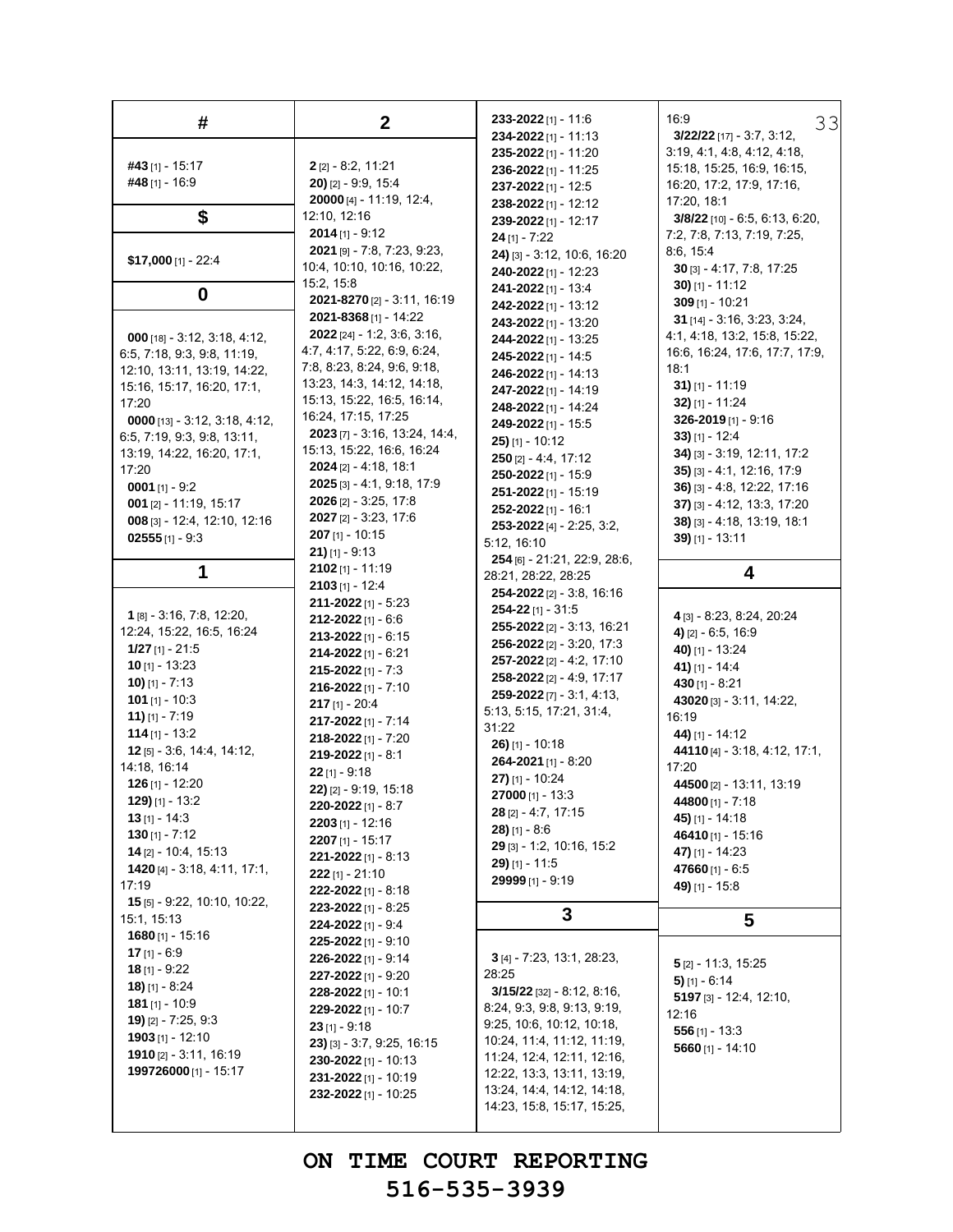| 6                                                                                                                                                                                                                                                                                                                                                                                     | 19:23, 20:3, 20:9, 21:4, 22:8,<br>23:10, 25:1, 25:6                                                                                                                                                                                                                                                                                                                   | <b>Association</b> $[1]$ - 9:6<br>Atlantic [2] - 11:4, 14:7                                                                                                                                                                                                                                                                                                                                                | 20:19, 27:13<br>34<br><b>Birch</b> $[1]$ - 10:15                                                                                                                                                                                                                                                                                                                                 |
|---------------------------------------------------------------------------------------------------------------------------------------------------------------------------------------------------------------------------------------------------------------------------------------------------------------------------------------------------------------------------------------|-----------------------------------------------------------------------------------------------------------------------------------------------------------------------------------------------------------------------------------------------------------------------------------------------------------------------------------------------------------------------|------------------------------------------------------------------------------------------------------------------------------------------------------------------------------------------------------------------------------------------------------------------------------------------------------------------------------------------------------------------------------------------------------------|----------------------------------------------------------------------------------------------------------------------------------------------------------------------------------------------------------------------------------------------------------------------------------------------------------------------------------------------------------------------------------|
| $6)$ [3] - 6:20, 8:12, 15:25<br>602 [3] - 3:11, 14:22, 16:19<br>67 $[1] - 12:20$                                                                                                                                                                                                                                                                                                      | administration [1] - 19:19<br>adopt [3] - 5:14, 31:4, 31:21<br>advertise [4] - 3:3, 14:6,<br>14:14, 16:11<br>affidavits $[1]$ - 30:16                                                                                                                                                                                                                                 | attached [1] - 21:6<br>Attorney [3] - 22:14, 23:13,<br>23:17<br><b>ATTORNEY</b> [23] - 18:12,<br>23:15, 23:24, 24:3, 24:5,                                                                                                                                                                                                                                                                                 | <b>BOARD</b> [1] - 1:1<br>Board [9] - 2.5, 3:22, 4:15,<br>12:18, 17:5, 17:23, 30:10,<br>30:23, 32:9<br><b>Bond</b> $[1]$ - 9:17                                                                                                                                                                                                                                                  |
| 7                                                                                                                                                                                                                                                                                                                                                                                     | agenda [1] - 29:23                                                                                                                                                                                                                                                                                                                                                    | 24:9, 24:12, 24:19, 24:23,                                                                                                                                                                                                                                                                                                                                                                                 | <b>bonds</b> $[1] - 9:12$                                                                                                                                                                                                                                                                                                                                                        |
| $7)$ [2] - 7:2, 8:17<br>$7020$ [1] - 6:5<br>71 [2] - 14:15, 14:17<br>7197 $[1] - 11:19$<br>$7:40$ [1] - 1:3<br>$7:56$ [1] - 32:21<br>8                                                                                                                                                                                                                                                | agree [1] - 18:21<br>Agreement [2] - 4:4, 17:12<br>agreement [10] - 3:15, 5:24,<br>6.4, 6.13, 9.16, 15.10, 15.16,<br>16.2, 16.9, 16.23<br>Alfred $[2] - 3.21, 17.4$<br>ALL [2] - 29:6, 32:14<br>allow $[1] - 16:3$<br>almost [1] - 26:18                                                                                                                              | 25:2, 25:11, 25:15, 25:17,<br>25.22, 26.16, 27.4, 27.7,<br>28:1, 28:4, 28:17, 28:22,<br>29:13, 29:19<br>attorney [2] - 21:11, 21:14<br>Attorney's [2] - 4:10, 17:18<br>audience [2] - 29:24, 30:3<br>Authority [2] - 4:16, 17:24<br>authorization [1] - 12:18                                                                                                                                              | Boulevard $[1]$ - 10:3<br><b>bring</b> $[2] - 19:13$ , $21:13$<br><b>Brockmeyer</b> [1] - 13:1<br><b>budget</b> [4] - 20:23, 20:24,<br>21:5, 21:6<br><b>building</b> $[1] - 9:1$<br><b>Bureau</b> $[1] - 6:23$<br>business $[1] - 2:3$                                                                                                                                           |
|                                                                                                                                                                                                                                                                                                                                                                                       | amend [4] - 3:4, 16:12,                                                                                                                                                                                                                                                                                                                                               | authorize $[1] - 6.12$                                                                                                                                                                                                                                                                                                                                                                                     | C                                                                                                                                                                                                                                                                                                                                                                                |
| <b>8020</b> [1] - 7:18<br>8090 [2] - 13:11, 13:19<br>$8689$ [1] - 13:3                                                                                                                                                                                                                                                                                                                | 28:10, 28:25<br><b>amended</b> [1] - 31:5<br>AMS [3] - 3:11, 14:22, 16:19<br>analysis $[3] - 12:8$ , 26:18,<br>27:6                                                                                                                                                                                                                                                   | authorized $[1]$ - $7:4$<br>authorizing [34] - 3:14,<br>3:21, 5:24, 6:2, 6:7, 6:16,<br>7.4, 7.21, 8.2, 8.8, 8.14,<br>8:19, 9:1, 9:5, 9:11, 9:15,                                                                                                                                                                                                                                                           | calendar [2] - 30:9, 31:24<br><b>CALENDAR</b> [1] - 1:2<br>Calendar [2] - 2:2, 2:23<br>camp [2] - 4:7, 17:15                                                                                                                                                                                                                                                                     |
| 9                                                                                                                                                                                                                                                                                                                                                                                     | Annual [1] - 15:7                                                                                                                                                                                                                                                                                                                                                     | 9:21, 10:2, 10:8, 10:14,<br>10:20, 11:1, 11:7, 11:21,                                                                                                                                                                                                                                                                                                                                                      | Cantiague [1] - 27:14                                                                                                                                                                                                                                                                                                                                                            |
| $9$ [1] - 13:24<br>$9)$ [1] - 7:9                                                                                                                                                                                                                                                                                                                                                     | Ansanelli [1] - 7:12<br>answer [3] - 27:25, 29:24,<br>30:3<br><b>answered</b> [1] - 19:24<br>answers [1] - 19:21                                                                                                                                                                                                                                                      | 12:13, 12:24, 13:21, 14:1,<br>14:25, 15:10, 15:20, 16:2,<br>16:22, 17:4<br>Avenue [5] - 8:5, 10:15,                                                                                                                                                                                                                                                                                                        | car $[1]$ - 22:24<br>care [1] - 25:20<br><b>Carl</b> [1] - $7:7$<br>case [1] - 26:9                                                                                                                                                                                                                                                                                              |
| A                                                                                                                                                                                                                                                                                                                                                                                     | anyway [1] - 22:11                                                                                                                                                                                                                                                                                                                                                    | 11:3, 11:4, 11:23                                                                                                                                                                                                                                                                                                                                                                                          | <b>Cathy</b> [1] - 7:11                                                                                                                                                                                                                                                                                                                                                          |
| A1315.47900 [1] - 9:8<br>absent [2] - 2:9, 2:17<br>absolutely [1] - 24:22<br>Acceptance <sup>[1]</sup> - 11:22<br>$acceptance[4] - 6:16, 8:3,$<br>8.8, 11:1<br>$access_{[2]} - 4.5, 17:13$<br>$accordance_{[2]} - 4:16$ ,<br>17:24<br>Account [20] - 3:11, 3:18,<br>4:11, 6:4, 7:18, 9:2, 9:8,<br>9.18, 11:18, 12:3, 12:10,                                                           | application [2] - 14:7,<br>14:15<br>Application [1] - 7:11<br>apply [1] - 9:7<br>appoint [2] - 3:23, 17:6<br>appointing [2] - 4:14, 17:22<br>appreciate [1] - 27:24<br>approve [1] - 21:13<br>Approved $[1]$ - 8:22<br>April [11] - 3.6, 3.16, 13.23,<br>13:24, 14:12, 14:18, 15:13,<br>16:5, 16:14, 16:24<br>area $[1] - 8.5$                                        | <b>Aviation</b> $[1] - 6.23$<br>award [4] - 8.14, 11:7,<br>11:11, 12:13<br><b>Awards</b> [1] - 9.7<br>$AX$ <sub>[1]</sub> - 15:11<br>Aye [13] - 5:2, 5:4, 5:6, 5:8,<br>29.5, 29:6, 31:12, 31:14,<br>31:16, 31:18, 31:20, 32:13,<br>32:14<br>$aye_{[1]} - 5:10$<br>Ayes $[4]$ - 5:13, 29:10,<br>31:23, 32:18                                                                                                | $CD$ [1] - 13:3<br>Center [2] - 6:10, 16:5<br>Change [2] - 11:21, 12:24<br>changes [2] - 26:20<br><b>Charles</b> $[1] - 14:21$<br>check [1] - 27:20<br>Cheryl [1] - 9:22<br>Civil $[2] - 11:15, 12:7$<br>claim $[5] - 3.9, 14.20,$<br>16:17, 22:9, 23:14<br>Claim $[3] - 3:10, 14:21,$<br>16:18<br>claimant $[1] - 22:16$<br>Claimant [3] - 3:10, 14:21,                         |
| 12:15, 13:3, 13:10, 13:18,                                                                                                                                                                                                                                                                                                                                                            | Area [2] - 11:23, 12:9<br><b>Arena</b> [2] - 4:14, 17:22                                                                                                                                                                                                                                                                                                              | В                                                                                                                                                                                                                                                                                                                                                                                                          | 16:18                                                                                                                                                                                                                                                                                                                                                                            |
| 14:22, 15:16, 16:19, 17:1,<br>17:19<br>accounts [1] - 5:21<br>Act $[1] - 7:7$<br><b>action</b> $[1] - 30.8$<br>$ACTION$ [1] - 1:2<br>Action [2] - 2:2, 2:23<br>add $[2] - 2:25, 5:12$<br>additional [4] - 3:17, 15:12,<br>16:7, 16:25<br>address [1] - 26:13<br>Adelman [6] - 18:10, 24:20,<br>26.21, 27:21, 28:3, 29:17<br><b>ADELMAN</b> [13] - 18:13,<br>18:18, 18:24, 19:4, 19:8, | <b>Armand</b> $[2] - 3.10, 16.18$<br>Arthur [7] - 18:9, 18:17,<br>19:10, 19:13, 21:3, 25:21,<br>29:12<br>Asadourian $[2] - 3.10$ ,<br>16:18<br>assessment $[7] - 7:21$ .<br>9:21, 10:2, 10:8, 10:14,<br>10:20, 14:25<br><b>Assessment</b> [7] - 7:25,<br>9.24, 10.6, 10.11, 10.18,<br>10:24, 15:4<br>Assistance $[1]$ - 12:7<br><b>assistance</b> $[2] - 13:7, 13:15$ | <b>backup</b> $[5]$ - 20:23, 22:3,<br>23:18, 25:4, 25:23<br><b>BAY</b> $[1]$ - 1:1<br>Bay [12] - 5:18, 8:9, 8:11,<br>9:12, 11:10, 11:17, 12:15,<br>12:22, 14:17, 27:14, 27:16,<br>27:20<br><b>Beach</b> $[2] - 6:18, 15:21$<br><b>beginning</b> $[1]$ - 15:22<br><b>bench</b> $[2] - 6.17, 8.9$<br><b>Bernard</b> [1] - $7:22$<br><b>berth</b> $[1] - 6:24$<br>Beth $[1]$ - 18:11<br>Bethpage [3] - 20:16, | clarify [1] - 24:1<br><b>Cleaning</b> $[1] - 11.8$<br>cleanup [7] - 7:21, 9:21,<br>10.2, 10.8, 10.14, 10.20,<br>14:25<br>Clearwater/Iroquois [1] -<br>13:2<br><b>CLERK</b> $[2] - 1:5, 1:12$<br><b>Clerk</b> [5] $- 2:4$ , 3:3, 14:6,<br>14:14, 16:11<br>clock $[1]$ - 20:2<br><b>Clocks</b> $[1] - 10.3$<br>close $[2] - 32.4, 32.8$<br>Clubs [1] - 7:18<br>clubs $[1] - 20.13$ |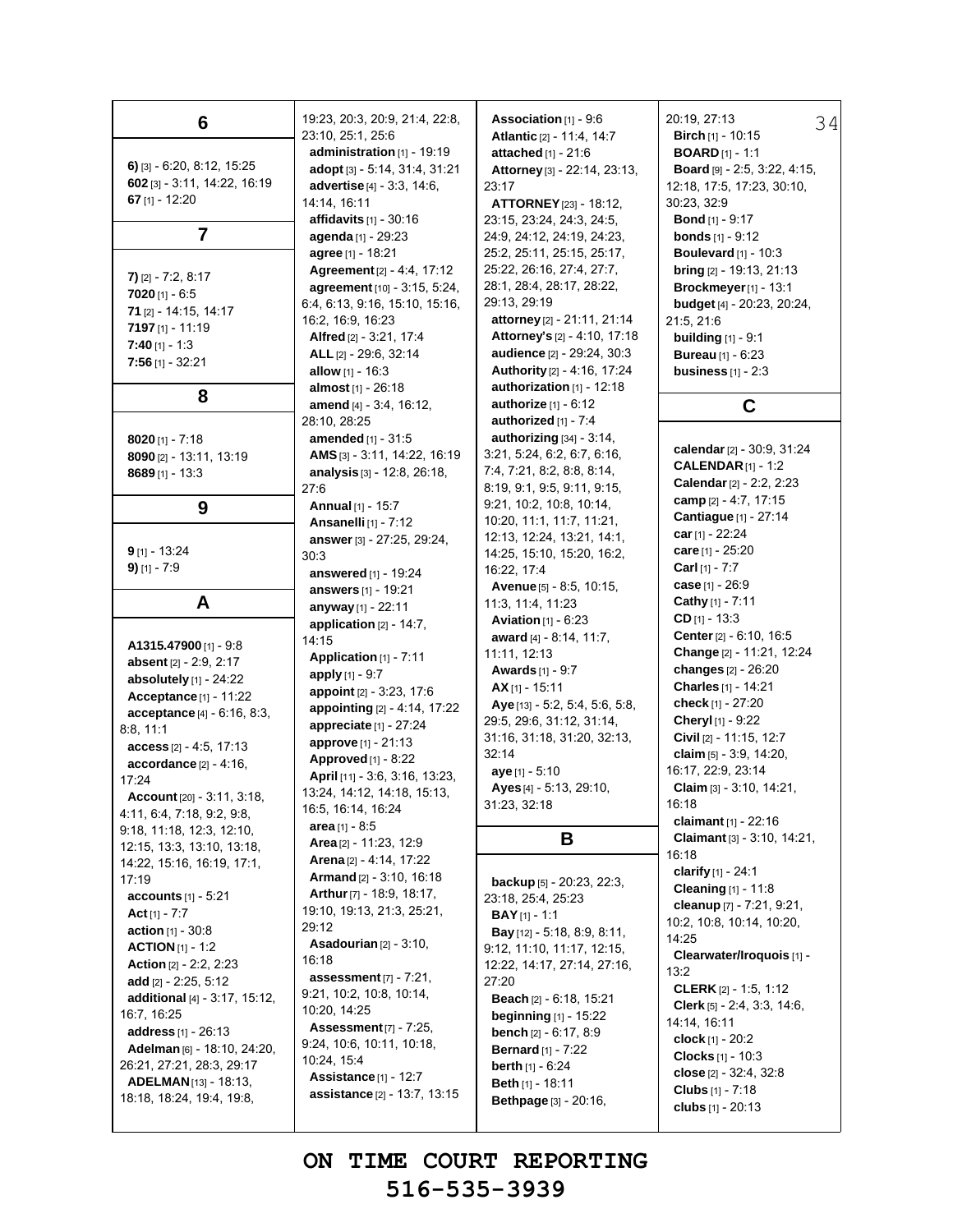**CMP** [3] - 9:8, 15:16, 15:17 **COA** [1] - 9:7 **Colby** [1] - 11:17 **College** [1] - 7:7 **comment** [3] - 29:21, 30:1, 30:2 **comments** [1] - 32:3 **Commissioner**[2] - 6:3, 6:12 **communities** [1] - 26:11 **Community** [7] - 6:3, 6:10, 6:11, 6:12, 7:6, 16:3, 16:5 **company** [1] - 26:12 **comparison** [2] - 27:3, 27:8 **complete** [3] - 2:21, 26:18, 31:24 **compliance** [1] - 8:15 **compliment** [2] - 19:1, 19:3 **compliments** [1] - 19:4 **Concession** [1] - 15:20 **Concrete** [1] - 12:14 **connection** [10] - 4:6, 7:6, 7:16, 8:19, 9:16, 11:16, 12:8, 13:7, 13:15, 17:14 **considering** [1] - 27:12 **Constants** [2] - 3:21, 17:4 **Construction** [1] - 8:4 **construction** [1] - 12:13 **consultant** [3] - 11:18, 13:10, 13:18 **continuation** [1] - 12:1 **continue** [1] - 26:10 **contract** [5] - 7:5, 8:14, 11:8, 15:20, 15:25 **Contract** [17] - 8:3, 11:2, 11:7, 11:14, 11:22, 12:3, 12:6, 12:13, 12:19, 12:25, 13:5, 13:13, 13:22, 13:23, 14:2, 14:3, 14:8 **Control** [3] - 11:3, 12:20, 13:1 **control** [2] - 22:20, 23:5 **copy** [1] - 29:15 **corner**[2] - 21:25, 22:10 **correct** [7] - 24:3, 24:17, 25:18, 27:4, 27:7, 28:17, 29:14 **corrected** [1] - 25:14 **correction** [1] - 28:6 **correspondence** [3] - 30:13, 30:15, 30:24 **cost** [1] - 12:21 **council** [1] - 18:14 **COUNCILMAN** [31] - 1:8, 1:9, 1:9, 2:11, 2:13, 2:15, 4:20, 4:23, 5:4, 5:6, 5:8, 18:3, 18:4, 18:11, 18:16, 18:21, 28:9, 28:13, 28:14, 28:20, 28:24, 29:3, 29:16, 31:6, 31:7, 31:14, 31:16,

31:18, 32:4, 32:10, 32:11 **Councilman** [13] - 2:10, 2:12, 2:14, 4:24, 4:25, 5:3, 5:5, 5:7, 18:5, 18:6, 31:13, 31:15, 31:17 **COUNCILWOMAN** [6] - 1:10, 2:19, 5:10, 18:25, 19:5, 31:20 **Councilwoman** [5] - 2:8, 2:16, 2:18, 5:9, 31:19 **Counsel** [6] - 3:15, 4:11, 9:17, 16:23, 17:19, 22:13 **Country** [1] - 7:18 **country** [1] - 20:13 **County** [17] - 6:22, 7:6, 7:23, 7:24, 9:23, 9:24, 10:4, 10:5, 10:10, 10:11, 10:16, 10:17, 10:22, 10:23, 15:2, 15:3, 26:22 **course** [5] - 20:9, 20:17, 26:8, 26:9, 26:23 **Course** [1] - 11:18 **Courses** [1] - 7:17 **courses** [7] - 26:3, 26:5, 26:21, 26:23, 27:10, 27:13, 27:19 **Court** [1] - 15:1 **Covenants** [2] - 3:5, 16:13 **Crossways** [2] - 4:4, 17:12 **curious** [2] - 22:21, 23:4 **current** [1] - 8:23 **cut** [1] - 19:17 **CYS** [1] - 6:4 **D DALOIA** [1] - 1:24 **damage** [13] - 22:16, 22:18, 22:24, 23:3, 24:7, 24:10, 28:7, 28:8, 28:11, 28:12, 29:1, 29:2 **damaged** [1] - 23:2 **date** [6] - 3:6, 8:23, 11:10, 14:11, 14:18, 16:14 **dated** [1] - 21:5 **dates** [1] - 6:2 **December**[8] - 3:23, 3:24, 4:1, 15:8, 15:22, 17:6, 17:7, 17:9 **Declaration** [2] - 3:4, 16:12 **decrease** [1] - 8:2 **Decrease** [2] - 11:22, 12:24 **Denise** [2] - 29:22, 30:5 **Department** [4] - 6:11, 6:23, 13:8, 13:16 **departments** [1] - 5:18 **departments'** [1] - 5:21 **described** [1] - 24:18 13:1 17:13 **employee** [2] - 21:23, 23:5 **employees** [1] - 23:1 **employment**[1] - 6:7 **ended** [1] - 15:7 **ending** [6] - 3:22, 3:24, 4:1, 17:5, 17:7, 17:9 **enforcement** [1] - 6:25 **Engineering** [5] - 11:15, 12:7, 13:6, 13:14 **engineering** [1] - 12:1 **enter**[2] - 3:14, 16:22 **entertain** [1] - 32:2 **entertainment** [2] - 5:25, 6:8 **environmental** [1] - 13:6 **Environmental** [3] - 13:8,

**designating** [1] - 15:6 **designee** [5] - 6:3, 7:5, 15:15, 15:24, 16:8 **details** [1] - 28:3 **directing** [4] - 3:3, 14:6, 14:14, 16:11 **directly** [1] - 27:22 **Directors** [2] - 4:15, 17:23 **Disclosure** [2] - 9:17, 15:7 **Diversion** [3] - 11:2, 12:20, **Dock** [1] - 7:11 **documentation** [1] - 22:3 **documents** [1] - 20:24 **donation** [2] - 6:16, 8:8 **done** [2] - 21:16, 22:5 **double** [1] - 27:20 **double-check** [1] - 27:20 **DPW** [1] - 22:23 **DPW91-560A** [1] - 12:3 **Draft** [1] - 20:24 **draft** [4] - 22:13, 22:14, 25:6, 26:19 **Drainage** [2] - 8:4, 11:9 **drainage** [1] - 12:9 **Drive** [4] - 4:5, 7:12, 10:21, **driven** [1] - 22:20 **drove** [1] - 21:23 **during** [4] - 19:18, 22:22, 24:1, 30:1 **Dynamics** [1] - 15:11 **E e-mailed** [1] - 21:1 **East** [2] - 7:12, 10:21 **effective** [2] - 3:15, 16:23 **effort** [1] - 26:10 **egress** [2] - 4:5, 17:13

21:18 **extensive** [7] - 22:16, 24:13, 28:7, 28:10, 28:11, 29:1 **F fact** [3] - 19:16, 21:18,  $22.17$ **factually** [1] - 24:18 **family** [1] - 22:9 **Farmingdale** [3] - 7:22, 8:6, 10:15 **Farms** [1] - 10:9 **favor**[3] - 29:4, 31:8, 32:12 **fee** [2] - 14:9, 14:15 **fees** [1] - 6:24 **fence** [1] - 21:24 **Fence** [1] - 13:22 **few** [1] - 26:3 **file** [1] - 15:6 **final** [5] - 8:3, 9:15, 11:1, 13:21, 14:1 **Final** [1] - 11:22 **Finance** [1] - 9:6 **Financial** [1] - 15:7 **firm** [2] - 4:11, 17:19 **first** [3] - 18:9, 18:14, 32:5 **five** [2] - 5:13, 31:23 **flat** [1] - 19:18 **flavor**[1] - 26:11 **Flood** [3] - 11:2, 12:19, 12:25 **flow** [2] - 4:6, 17:14 **follow** [2] - 29:14, 29:16 **Food** [1] - 15:20 **Form** [1] - 15:7 **forward** [1] - 2:2

**four** [2] - 16:6, 18:11

35 **Esq** [4] - 3:22, 3:25, 17:5,

**estimates** [1] - 23:20 **Ethics** [6] - 3:15, 3:22, 4:11,

**evening** [3] - 18:13, 18:14,

**execute** [6] - 6:4, 6:13, 7:5,

**extensions** [2] - 15:14,

16:23, 17:5, 17:19

**evening's** [1] - 2:2 **except** [1] - 18:20

15:15, 15:24, 16:8 **execution** [2] - 4:3, 17:11 **existing** [1] - 7:16 **expanding** [1] - 20:15 **expiration** [2] - 8:23, 21:16 **extension** [11] - 8:16, 8:19, 9:15, 11:11, 12:18, 13:21, 14:1, 15:23, 21:12, 21:13,

17:8

23:16

21:15

**ON TIME COURT REPORTING 516-535-3939**

13:14, 13:16 **error**[1] - 22:14

**DEPUTY**[1] - 18:12 **DER** [2] - 13:11, 13:19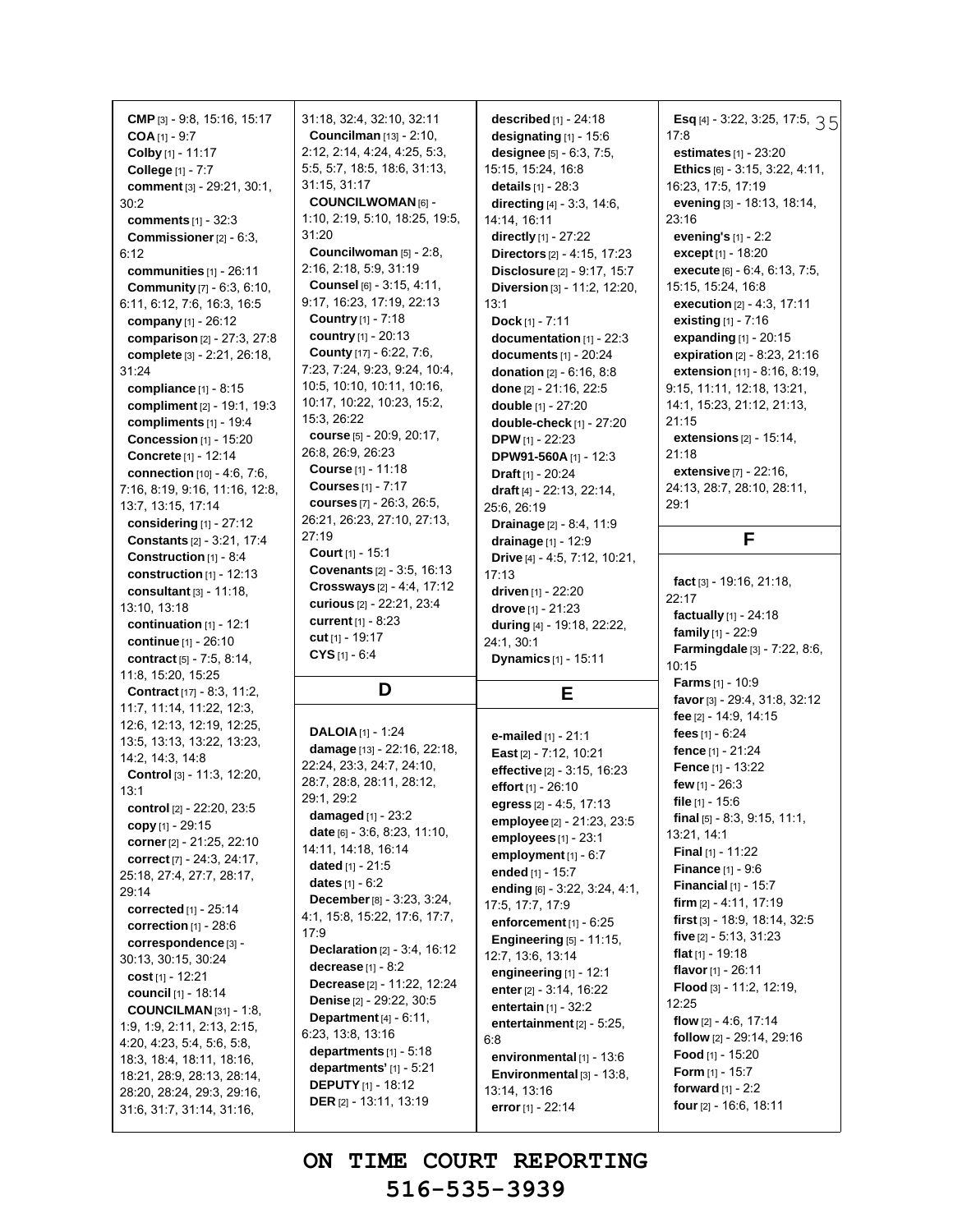| fourth $[2] - 13.21, 14.1$<br><b>FRANK</b> [22] - 23:15, 23:24, | <b>Hearing</b> $[8] - 3.4, 3.6, 14.7,$<br>14:11, 14:15, 14:18, 16:12, | item [3] - 21:2, 21:3, 21:10                              | looking [5] - 20:12, 23:18, 3 6<br>27:9, 27:10, 27:17    |
|-----------------------------------------------------------------|-----------------------------------------------------------------------|-----------------------------------------------------------|----------------------------------------------------------|
| 24:3, 24:5, 24:9, 24:12,                                        | 16:14                                                                 | J                                                         | lost [2] - 22:20, 23:5                                   |
| 24.19, 24:23, 25:2, 25:11,                                      | hearings [4] - 2:22, 30:18,                                           |                                                           | Lou $[1] - 22:4$                                         |
| 25:15, 25:17, 25:22, 26:16,                                     | 30:19, 30:21                                                          |                                                           | <b>LOUIS</b> $[1]$ - 1:8                                 |
| 27:4, 27:7, 28:1, 28:4, 28:17,                                  | <b>held</b> $[2] - 6:1, 6:9$                                          | January [3] - 4:18, 15:22,                                | love $[1] - 19.8$                                        |
| 28:22, 29:13, 29:19                                             | Helen $[1] - 6:17$                                                    | 18:1<br><b>JEFFREY</b> [1] - 1:12                         |                                                          |
| <b>Frank</b> $[1]$ - 23:17                                      | help $[1]$ - 19:17                                                    | Jericho [6] - 3:5, 3:6, 8:21,                             | M                                                        |
| frankly $[1]$ - 19:9                                            | <b>Hempstead</b> [1] - 27:15                                          | 16:13, 16:14                                              |                                                          |
| <b>Friends</b> $[1] - 6:11$                                     | herein [2] - 20:23, 21:6                                              | job [2] - 18:19, 19:6                                     | M.D [56] - 3:7, 3:12, 3:18,                              |
| <b>FUNDS</b> $[1] - 5:19$<br>funds $[1] - 5:20$                 | HFR18-172 [1] - 13:22                                                 | <b>Johnson</b> $[1]$ - 2:8                                | 4:1, 4:7, 4:12, 4:18, 6:5,                               |
| future [1] - 26:4                                               | <b>Hicks</b> $[1]$ - 11:23<br>High [1] - 10:9                         | <b>Joseph</b> $[1]$ - 11:17                               | 6:13, 6:19, 7:2, 7:8, 7:13,                              |
|                                                                 | Highway [2] - 8:4, 14:11                                              | JOSEPH [2] - 1:5, 1:8                                     | 7:19, 7:25, 8:6, 8:12, 8:16,                             |
| G                                                               | hired [2] - 26:2, 26:12                                               | $Jr$ [2] - 3:24, 17:7                                     | 8:24, 9:3, 9:8, 9:13, 9:19,                              |
|                                                                 | hit [1] - 22:19                                                       | July [1] - 7:8                                            | 9.25, 10:6, 10:12, 10:18,                                |
|                                                                 | <b>Hold</b> $[2] - 4:3, 17:11$                                        | June [3] - 7:8, 9:22, 10:10                               | 10:24, 11:4, 11:12, 11:19,                               |
| <b>GAP</b> $[2] - 6.1, 6.8$                                     | <b>HOLLY</b> [1] - 1:24                                               | jurisdiction [1] - 27:20                                  | 11:24, 12:4, 12:11, 12:16,                               |
| garbage [1] - 24:6                                              | home [2] - 23:2, 23:8                                                 |                                                           | 12:22, 13:3, 13:11, 13:19,<br>13:24, 14:4, 14:12, 14:18, |
| General [1] - 7:15                                              | <b>honor</b> $[1] - 8:11$                                             | Κ                                                         | 14:23, 15:4, 15:8, 15:17,                                |
| generally [1] - 26:6                                            | Honorable [1] - 11:17                                                 |                                                           | 15:25, 16:9, 16:15, 16:20,                               |
| George [2] - 4:14, 17:22<br>ginormous $[1]$ - 26:7              | hope $[2] - 21.12, 23.7$                                              | Kasper [1] - 14:8                                         | 17:1, 17:9, 17:15, 17:20,                                |
| Glen [3] - 10:9, 12:9, 16:4                                     | hours [2] - 22:22, 24:2                                               | kept [1] - 19:17                                          | 18:1                                                     |
| golf [8] - 20.9, 20:17, 26:3,                                   | HTR17-163 $[1]$ - 14:2                                                | kind [2] - 22:21, 22:24                                   | Maier [1] - 2:16                                         |
| 26.4, 26.7, 26.8, 26.9, 26.20                                   | HVR21-219 [1] - 11:7                                                  | Kopcynski [2] - 3:24, 17:7                                | mailed $[1] - 21:1$                                      |
| Golf [2] - 7:17, 11:17                                          | HWY [3] - 12:3, 12:10,                                                |                                                           | mailings [1] - 30:17                                     |
| Government $[1]$ - $9:5$                                        | 12:15                                                                 | L                                                         | Main [2] - 14:15, 14:17                                  |
| government $[1]$ - 19:21                                        | L                                                                     |                                                           | manage [2] - 4:6, 17:14                                  |
| <b>granting</b> $[1] - 6:22$                                    |                                                                       | <b>LABRIOLA</b> [4] - 1:9, 2:15,                          | management [2] - 13:9,                                   |
| great [1] - 19:6                                                |                                                                       | 5:8, 31:18                                                | 13:17                                                    |
| guess [4] - 20:20, 21:7,                                        | $IGA_{[1]} - 13:3$                                                    | Labriola [3] - 2:14, 5:7,                                 | <b>MARCH</b> $[1] - 1:2$                                 |
| 21:22, 27:11                                                    | $III$ [2] - 3:21, 17:4                                                | 31:17                                                     | March [9] - 3:16, 4:7, 4:17,<br>14:3, 14:4, 16:6, 16:24, |
| guys [1] - 21:9                                                 | <b>IMBROTO</b> [17] - 1:8, 2:11,                                      | LaMarca <sup>[27]</sup> - 1:5, 1:12,                      | 17:15, 17:25                                             |
|                                                                 | 4.20, 5.4, 18:3, 18:11, 18:16,                                        | 2.4, 2.6, 2.8, 2.12, 2.14,                                | <b>Marina</b> $[2] - 6:25, 7:1$                          |
| Н                                                               | 18:21, 28:9, 28:14, 28:20,<br>28:24, 29:16, 31:6, 31:14,              | 2:16, 2:24, 4:24, 5:3, 5:5,                               | <b>Marine</b> $[1] - 6:23$                               |
|                                                                 | 32:4, 32:10                                                           | 5:7, 5:9, 5:11, 18:5, 30:14,                              | <b>marine</b> $[1] - 6:25$                               |
| H18-171-P1 $[1]$ - 12:19                                        | Imbroto [5] - 2:10, 4:25,                                             | 30:18, 30:21, 30:24, 31:3,<br>31:11, 31:13, 31:15, 31:17, | Massapequa $[10]$ - $7:12$ ,                             |
| H18-171-P3 [1] - 12:25                                          | 5:3, 18:6, 31:13                                                      | 31:19, 31:21                                              | 9:22, 10:3, 10:21, 11:2, 11:4,                           |
| H18-171-P5 $[1]$ - 11:2                                         | <b>impact</b> $[1] - 27:17$                                           | land $[1]$ - 20:13                                        | 12:19, 12:25, 14:8, 14:11                                |
| H19-196 [1] - 11:23                                             | implementation [1] - 15:11                                            | <b>Landfill</b> [1] - 12:2                                | Matthew [2] - 3:25, 17:8                                 |
| H19-197-PH1 [1] - 8:4                                           | <b>Improvements</b> $[2] - 8:5$ ,                                     | Lane [2] - 21:23, 22:1                                    | meeting [6] - 1:23, 18:14,                               |
| H21-220 $[1] - 12:14$                                           | 11:23                                                                 | lane [1] - 22:10                                          | 29:18, 30:23, 32:4, 32:9                                 |
| <b>Hagerman's</b> $[3] - 21:23$ ,<br>21:25, 22:10               | <b>Inc</b> $[1] - 16:3$                                               | <b>last</b> [1] - 22:8                                    | members [3] - 4:15, 17:23,                               |
| HAND [10] - 1:9, 2:13, 4:23,                                    | include [2] - 20:15, 20:16                                            | <b>Laura</b> $[2] - 3:10, 16:18$                          | 30:11<br>memberships $[1]$ - 9:5                         |
| 5:6, 18:4, 28:13, 29:3, 31:7,                                   | included [1] - 21:7                                                   | Law [2] - 4:17, 17:25                                     | memorial [2] - 6:16, 8:8                                 |
| 31:16, 32:11                                                    | <b>including</b> $[1]$ - 25:23                                        | $led$ [1] - 30:6                                          | <b>Memorial</b> $[3] - 6:18$ , $7:1$ ,                   |
| Hand [5] - 2:12, 4:25, 5:5,                                     | <b>Increase</b> $[1]$ - 11:21                                         | letter [4] - 20:22, 21:4, 21:6,                           | 8:11                                                     |
| 18:6, 31:15                                                     | increase $[2] - 8:2, 19:18$                                           | 21:11                                                     | memory $[1] - 6:19$                                      |
| happy [3] - 19:14, 19:15,                                       | individuals $[1]$ - 15:6<br>information $[2] - 22:7$ ,                | licensing $[1]$ - 16:2                                    | mention [1] - 23:4                                       |
| 19:16                                                           | 29:17                                                                 | <b>lives</b> [1] - 22:9                                   | mentioned [1] - 22:11                                    |
| Harbor [1] - 12:21                                              | <b>input</b> $[1]$ - 19:9                                             | LLC $[4] - 8.21$ , 14:8, 14:9,<br>14:15                   | Microsoft [1] - 15:11                                    |
| harbor [1] - 13:9                                               | Inspection $[1]$ - 11:8                                               | LLC/Gaelle [1] - 14:21                                    | $mid_{[1]}$ - 29:25                                      |
| Harmless [2] - 4:3, 17:11                                       | instead [2] - 28:6, 28:11                                             | located [2] - 14:10, 14:16                                | <b>mine</b> $[1]$ - 19:25                                |
| Harry [2] - 6:25, 15:21                                         | Intervale $[1]$ - 8:5                                                 | <b>Locations</b> $[1] - 12:14$                            | <b>Minutes</b> $[1] - 1:23$                              |
| Head [3] - 10:9, 12:10, 16:5                                    | irrigation $[1]$ - 11:16                                              | look [4] - 20:12, 21:1,                                   | $mishap[1] - 21:21$                                      |
| <b>Health</b> $[1] - 8:14$                                      | issuance $[1]$ - 9:1                                                  | 24:15, 25:9                                               | miss $[1] - 32:7$                                        |
| heard $[1] - 30.8$                                              | <b>issue</b> $[1] - 23:14$                                            | looked [1] - 20:23                                        | modules $[1] - 15:12$                                    |
|                                                                 |                                                                       |                                                           |                                                          |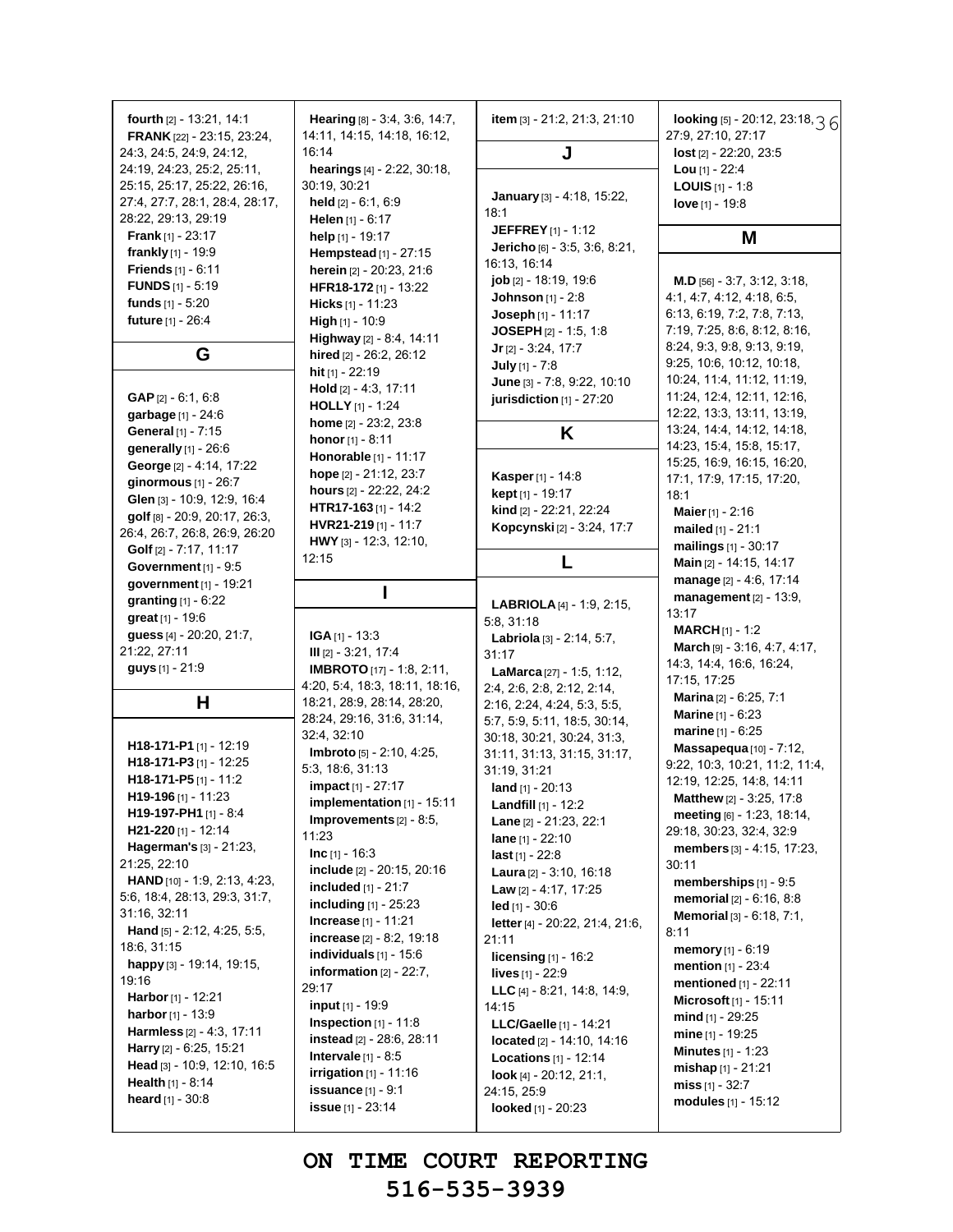**money** [1] - 20:21 **month** [1] - 8:19 **motion** [12] - 2:24, 4:19, 4:24, 5:14, 18:2, 18:5, 28:9, 28:19, 28:24, 31:3, 31:21, 32:8 **Motion** [1] - 5:11 **move** [1] - 2:1 **moved** [4] - 4:20, 18:3, 31:6, 32:10 **MR** [37] - 2:6, 2:8, 2:12, 2:14, 2:16, 2:24, 4:24, 5:3, 5:5, 5:7, 5:9, 5:11, 18:5, 18:13, 18:18, 18:24, 19:4,

19:8, 19:23, 20:3, 20:9, 21:4, 22:8, 23:10, 25:1, 25:6, 30:14, 30:18, 30:21, 30:24, 31:3, 31:11, 31:13, 31:15, 31:17, 31:19, 31:21

**N**

**Nassau** [18] - 6:22, 7:6, 7:24, 9:23, 9:24, 10:5, 10:10, 10:11, 10:17, 10:23, 15:3, 26:22 **National** [2] - 9:5, 9:7 **Nay** [2] - 29:8, 32:16 **Nays** [1] - 31:23 **necessarily** [1] - 26:25 **need** [2] - 25:13, 26:7 **needs** [2] - 18:20, 29:17 **negligence** [4] - 3:9, 14:20, 16:17, 23:14 **Nelson** [5] - 20:5, 20:22, 21:4, 27:12, 27:21 **Nevins** [1] - 19:24 **new** [1] - 11:16 **New** [8] - 3:6, 4:17, 7:13, 14:11, 14:17, 16:14, 17:25, 26:22 **next** [3] - 21:10, 21:20, 29:18 **nice** [2] - 18:25, 19:2 **NO** [58] - 3:2, 3:8, 3:13, 3:20, 4:2, 4:9, 4:13, 5:16, 5:19, 5:23, 6:6, 6:15, 6:21, 7:3, 7:10, 7:14, 7:20, 8:1, 8:7, 8:13, 8:18, 8:25, 9:4, 9:10, 9:14, 9:20, 10:1, 10:7, 10:13, 10:19, 10:25, 11:6, 11:13, 11:20, 11:25, 12:5, 12:12, 12:17, 12:23, 13:4, 13:12, 13:20, 13:25, 14:5, 14:13, 14:19, 14:24, 15:5, 15:9, 15:19, 16:1, 16:10, 16:16, 16:21, 17:3, 17:10, 17:17, 17:21 **nobody's** [1] - 19:6

**none** [3] - 29:9, 30:12, 32:17 **North** [4] - 4:16, 16:2, 17:24, 27:15 **Nos** [2] - 5:12, 15:16 **NOTED** [1] - 32:21 **nothing** [1] - 22:2 **notice** [1] - 26:21 **Notice** [4] - 3:3, 14:6, 14:14, 16:11 **noting** [1] - 31:4 **November**[3] - 7:23, 8:24, 10:16 **NY** [2] - 14:8, 14:9

#### **O**

**October**[1] - 10:4 **OF** [3] - 1:1, 1:12, 5:19 **Office** [2] - 4:10, 17:18 **office** [1] - 29:14 **Officers** [1] - 9:6 **official** [1] - 28:19 **often** [1] - 21:17 **Old** [1] - 14:10 **On-Call** [4] - 11:14, 12:6, 13:5, 13:13 **one** [12] - 7:1, 11:11, 15:14, 15:23, 16:7, 18:19, 22:8, 25:3, 25:22, 28:5, 29:21, 30:7 **one-year**[4] - 11:11, 15:14, 15:23, 16:7 **opposed** [2] - 29:7, 32:15 **option** [4] - 3:17, 15:14, 16:6, 16:25 **options** [3] - 8:16, 11:11, 15:23 **Order**[2] - 11:21, 12:24 **Organization** [1] - 16:3 **organization** [1] - 16:4 **original** [1] - 20:11 **OSHA/PESH** [1] - 8:15 **OSTEEN** [1] - 1:24 **OTA** [4] - 3:18, 4:11, 17:1, 17:19 **out..** [1] - 18:15 **Outfalls** [2] - 12:20, 13:2 **outstanding** [1] - 9:12 **overwhelming** [2] - 18:16, 18:18 **own** [1] - 20:17 **owned** [3] - 20:13, 20:16, 27:10 **owner** [3] - 14:9, 14:16, 21:14 **owners** [1] - 21:17 **Oyster**[12] - 5:18, 8:9, 8:11, 9:12, 11:10, 11:17, 12:15,

12:22, 14:17, 27:14, 27:16, 27:20 **OYSTER** [1] - 1:1 **P P-6-22** [4] - 5:15, 5:16, 31:4, 31:22 **P.M** [1] - 32:21 **p.m** [1] - 1:3 **packet** [3] - 23:18, 23:19, 25:7 **packets** [1] - 25:25 **PAD** [2] - 7:18, 9:2 **paid** [1] - 6:10 **Paragraph** [2] - 28:23, 28:25 **paragraph** [1] - 25:1 **Park** [7] - 4:5, 6:18, 8:11, 11:4, 17:13, 27:13, 27:14 **parkland** [1] - 26:24 **part** [2] - 24:25, 27:16 **participants** [2] - 6:1, 6:9 **partly** [1] - 27:15 **passes** [2] - 5:13, 31:22 **paying** [1] - 26:15 **payment**[2] - 8:3, 11:1 **people** [4] - 19:9, 19:14, 19:15, 19:16 **performed** [7] - 7:22, 9:22, 10:3, 10:9, 10:15, 10:21, 15:1 **performer**[1] - 6:8 **performers** [1] - 5:25 **period** [9] - 4:17, 7:7, 8:16, 13:23, 14:3, 15:12, 15:21, 16:5, 17:25 **Perkins** [1] - 7:7 **Permit** [3] - 8:22, 14:10, 14:16 **permit** [3] - 9:2, 21:12, 21:17 **personal** [1] - 22:24 **PERSONNEL** [1] - 5:16 **personnel** [1] - 5:17 **persons** [1] - 18:14 **pertaining** [13] - 3:9, 5:17, 5:20, 7:11, 7:15, 7:17, 11:14, 12:1, 12:6, 13:5, 13:13, 14:20, 16:17 **pertains** [1] - 20:5 **petition** [1] - 8:20 **Philadelphia** [1] - 11:3 **photographs** [3] - 23:20, 24:24, 25:24 **PKS** [1] - 11:19 **place** [1] - 6:17 **Place/Cabot** [1] - 12:21 **placed** [1] - 8:10

37 **placement** [7] - 7:24, 9:24, 10:5, 10:11, 10:17, 10:23, 15:3 **Plainview** [1] - 15:1 **Plan** [1] - 8:22 **Planning** [1] - 7:15 **plaque** [2] - 6:17, 8:9 **point** [4] - 4:5, 17:13, 19:13, 26:21 **police** [4] - 22:2, 22:12, 23:19, 24:23 **Police** [1] - 6:22 **poll** [1] - 2:5 **Pombar**[2] - 4:14, 17:22 **Pope** [5] - 20:5, 20:22, 21:4, 27:12, 27:21 **portion** [3] - 4:4, 16:4, 17:12 **possible** [1] - 20:6 **Power** [2] - 8:9, 8:12 **PRAVATO**[1] - 1:12 **premises** [2] - 14:10, 14:16 **present** [5] - 2:7, 2:11, 2:13, 2:15, 2:19 **previously** [1] - 23:1 **private** [3] - 7:17, 20:13, 26:9 **Program** [3] - 6:1, 6:8, 9:7 **program** [1] - 19:16 **Programs** [1] - 8:15 **programs** [2] - 13:9, 13:17 **Project** [3] - 11:3, 12:20, 13:1 **project** [2] - 13:10, 13:18 **proper**[1] - 21:19 **properties** [3] - 20:10, 20:16, 20:19 **Properties** [1] - 14:9 **property** [19] - 7:21, 9:21, 10:2, 10:8, 10:14, 10:20, 14:25, 20:20, 21:14, 21:17, 22:17, 23:2, 24:8, 24:10, 24:11, 24:13, 28:8, 28:11, 29:1 **proposed** [2] - 26:19, 26:20 **provide** [2] - 5:25, 6:8 **provided** [2] - 20:23, 21:5 **providing** [1] - 15:10 **PSI** [1] - 14:7 **Public** [1] - 1:25 **public** [8] - 20:16, 26:7, 26:23, 29:21, 30:1, 30:8, 32:2 **public-owned** [1] - 20:16 **purposes** [2] - 27:3, 27:9 **PWC07-22** [2] - 11:14, 12:6 **PWC12-22** [2] - 13:5, 13:13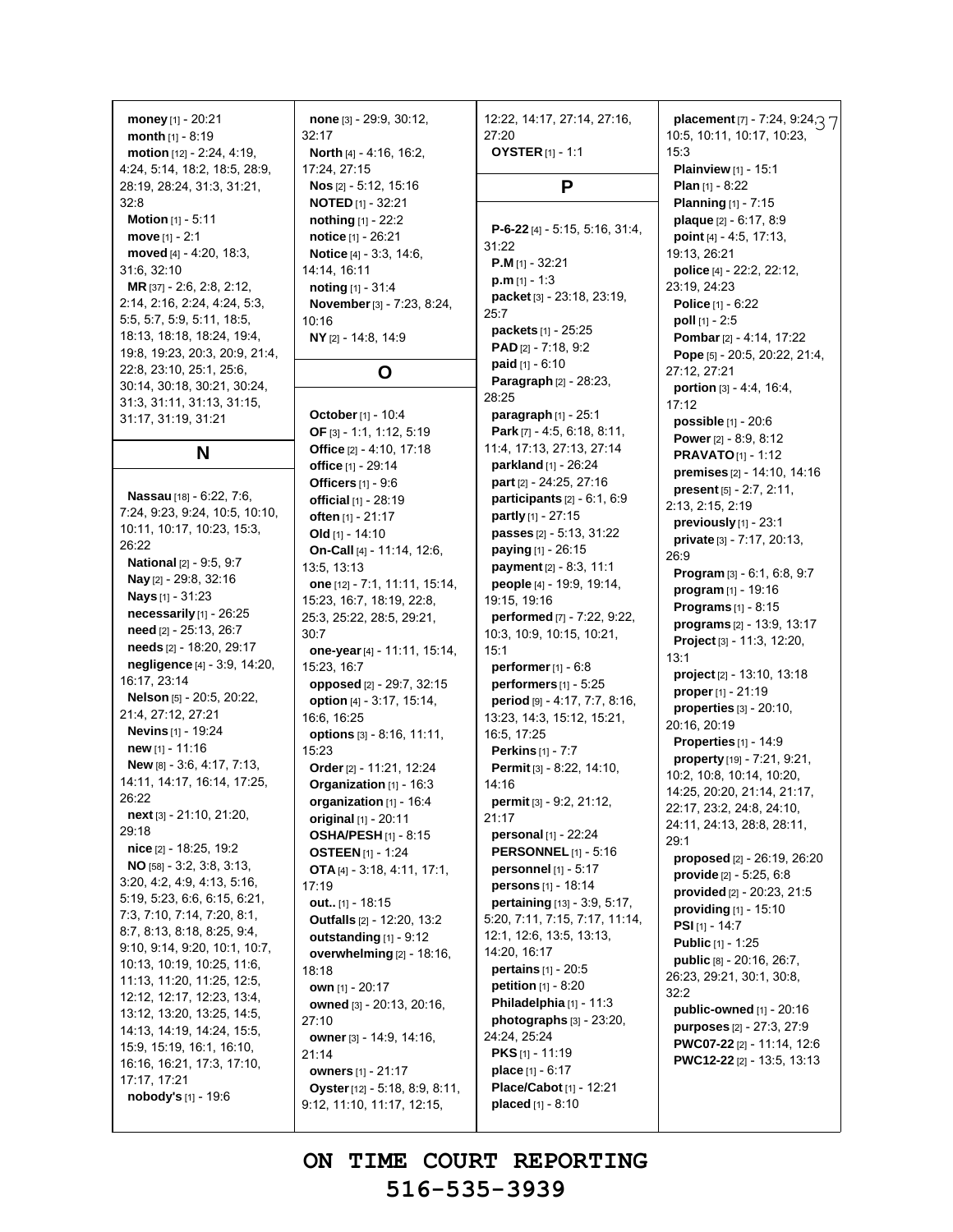**Q quality** [1] - 19:15 **quantity** [1] - 8:2 **Quantity** [2] - 11:21, 12:24 **questions** [3] - 19:22, 23:7, 30:10 **quite** [1] - 26:3 **quorum** [1] - 2:21 **R rather**[1] - 29:1 **ratifying** [4] - 4:3, 4:10, 17:11, 17:18 **reading** [1] - 20:14 **ready** [2] - 26:18, 28:5 **really** [1] - 21:22 **Realty** [1] - 8:21 **reappointment** [2] - 3:21, 17:4 **reason** [3] - 19:19, 21:13, 23:21 **RECEIVER** [1] - 1:12 **recreational** [1] - 26:24 **referred** [7] - 7:23, 9:23, 10:4, 10:10, 10:16, 10:22, 15:2 **refers** [2] - 20:22, 21:5 **refinance** [1] - 9:11 **reflect** [2] - 28:10, 28:25 **refund** [1] - 9:1 **regarding** [1] - 21:21 **Regina** [1] - 22:1 **registration** [2] - 4:7, 17:15 **regular**[2] - 2:23, 30:23 **regulations** [1] - 7:17 **related** [1] - 29:21 **relates** [1] - 30:8 **relative** [3] - 12:2, 13:6, 13:14 **Relative** [2] - 11:15, 12:7 **Remediation** [1] - 12:2 **Removal** [1] - 14:2 **renewals** [1] - 16:7 **repaying** [1] - 22:4 **Replacement** [2] - 12:14, 13:22 **report** [7] - 22:2, 22:12, 23:3, 23:19, 24:24, 26:17, 26:19 **Reporter/Notary** [1] - 1:25 **request** [2] - 6:22, 21:18 **requested** [1] - 21:15 **Requesting** [1] - 12:17 **require** [1] - 26:25 **required** [1] - 15:6 **Requirements** [2] - 13:23,

14:2 **requirements** [1] - 11:8 **resident's** [1] - 24:8 **residential** [1] - 26:11 **residents** [1] - 23:25 **Reso** [1] - 28:6 **Resolution** [74] - 2:25, 3:2, 3:8, 3:13, 3:20, 4:2, 4:9, 4:13, 5:12, 5:14, 5:17, 5:20, 5:23, 6:6, 6:15, 6:21, 7:3, 7:10, 7:14, 7:20, 8:1, 8:7, 8:13, 8:18, 8:20, 8:25, 9:4, 9:10, 9:14, 9:16, 9:20, 10:1, 10:7, 10:13, 10:19, 10:25, 11:6, 11:13, 11:20, 11:25, 12:5, 12:12, 12:23, 13:4, 13:12, 13:20, 13:25, 14:5, 14:13, 14:19, 14:24, 15:5, 15:9, 15:19, 16:1, 16:10, 16:16, 16:21, 17:3, 17:10, 17:17, 17:21, 20:4, 21:10, 21:21, 22:15, 24:17, 25:5, 28:10, 28:20, 28:25, 31:4, 31:5, 31:22 **RESOLUTION** [58] - 3:2, 3:8, 3:13, 3:20, 4:2, 4:9, 4:13, 5:16, 5:19, 5:23, 6:6, 6:15, 6:21, 7:3, 7:10, 7:14, 7:20, 8:1, 8:7, 8:13, 8:18, 8:25, 9:4, 9:10, 9:14, 9:20, 10:1, 10:7, 10:13, 10:19, 10:25, 11:6, 11:13, 11:20, 11:25, 12:5, 12:12, 12:17, 12:23, 13:4, 13:12, 13:20, 13:25, 14:5, 14:13, 14:19, 14:24, 15:5, 15:9, 15:19, 16:1, 16:10, 16:16, 16:21, 17:3, 17:10, 17:17, 17:21 **Resources** [2] - 13:8, 13:16 **Restrictive** [2] - 3:4, 16:12 **review** [4] - 7:16, 12:8, 20:6, 26:25 **Rich** [2] - 2:4, 32:1 **Richard** [2] - 4:14, 17:22 **RICHARD** [2] - 1:5, 1:12 **road** [2] - 21:24, 22:20 **Road** [4] - 9:22, 10:9, 11:23, 12:21 **roll** [1] - 2:20 **Rolls** [7] - 7:25, 9:25, 10:6, 10:12, 10:18, 10:24, 15:4 **Roosevelt** [3] - 6:18, 7:1, 8:10 **rules** [2] - 2:25, 5:12 **running** [1] - 26:8 **S**

**S.A.F.E** [1] - 14:21

**Safety** [1] - 8:14 **Sail** [2] - 8:9, 8:11 **SALADINO**[53] - 1:5, 1:8, 2:1, 2:7, 2:20, 4:21, 5:2, 18:8, 18:22, 19:10, 20:1, 20:8, 21:2, 22:6, 23:9, 23:11, 23:22, 23:25, 24:4, 24:7, 24:11, 24:14, 24:21, 25:4, 25:8, 25:13, 25:16, 25:19, 26:2, 27:2, 27:5, 27:23, 28:2, 28:15, 28:18, 29:4, 29:7, 29:10, 29:20, 29:25, 30:4, 30:13, 30:16, 30:19, 30:22, 31:1, 31:8, 31:12, 31:25, 32:6, 32:12, 32:15, 32:18 **Saladino** [3] - 2:6, 5:1, 31:11 **save** [1] - 29:18 **saw** [1] - 25:6 **SCALERA**[22] - 23:15, 23:24, 24:3, 24:5, 24:9, 24:12, 24:19, 24:23, 25:2, 25:11, 25:15, 25:17, 25:22, 26:16, 27:4, 27:7, 28:1, 28:4, 28:17, 28:22, 29:13, 29:19 **Scalera** [1] - 23:17 **science** [1] - 13:7 **Science** [1] - 13:15 **scope** [3] - 20:5, 20:11, 21:7 **season** [1] - 6:24 **seat** [1] - 23:12 **second** [10] - 3:17, 4:22, 4:23, 16:25, 18:4, 19:12, 28:13, 29:3, 31:7, 32:11 **seconded** [2] - 4:25, 18:6 **see** [7] - 18:15, 19:8, 21:8, 21:9, 24:24, 24:25, 25:12 **seek** [1] - 26:10 **September**[2] - 10:22, 15:2 **serial** [1] - 9:12 **Seroka** [1] - 6:17 **serve** [6] - 3:22, 3:24, 3:25, 17:5, 17:7, 17:8 **Services** [9] - 6:4, 6:11, 6:13, 7:15, 9:17, 11:15, 13:6, 13:14, 15:20 **services** [8] - 3:15, 5:24, 6:7, 7:5, 12:2, 15:10, 16:23, 19:14 **settlement** [4] - 3:9, 14:20, 16:17, 21:21 **share** [1] - 23:23 **Sharma** [1] - 9:2 **shellfish** [1] - 13:17 **Shore** [5] - 4:16, 7:12, 10:21, 16:3, 17:24 **show** [2] - 24:20, 25:25 **shut** [1] - 19:11

38 27:18 **signify** [3] - 29:5, 31:9, 32:13 **Site** [1] - 8:22 **situation** [1] - 24:18 **six** [1] - 8:19 **six-month** [1] - 8:19 **slips** [2] - 18:7, 30:6 **someone** [2] - 22:4, 23:7 **sorry** [1] - 30:22 **southern** [2] - 3:5, 16:13 **Southwick** [1] - 15:1 **speaker**[1] - 18:9 **speaking** [1] - 26:6 **Special** [3] - 8:22, 14:9, 14:16 **special** [2] - 21:12, 21:16 **spend** [1] - 20:21 **Spring** [1] - 6:24 **Squadron** [2] - 8:10, 8:12 **standby** [1] - 22:7 **start** [1] - 20:2 **State** [5] - 4:17, 17:25, 20:20, 26:23, 27:13 **states** [1] - 22:15 **status** [1] - 26:14 **stay** [1] - 24:22 **STEVE** [1] - 1:9 **Storm** [1] - 11:9 **Street** [3] - 7:22, 12:9, 14:17 **sub** [3] - 11:18, 13:10, 13:18 **sub-consultant** [3] - 11:18, 13:10, 13:18 **submitted** [1] - 20:14 **substantiate** [1] - 22:3 **suggestions** [1] - 20:6 **Summer**[1] - 6:24 **summer**[2] - 4:7, 17:15 **Sunrise** [1] - 14:10 **Supervisor**[12] - 3:14, 5:1, 6:2, 7:4, 9:11, 15:15, 15:24, 16:8, 16:22, 18:13, 30:15, 30:25 **SUPERVISOR** [53] - 1:5, 1:8, 2:1, 2:7, 2:20, 4:21, 5:2, 18:8, 18:22, 19:10, 20:1, 20:8, 21:2, 22:6, 23:9, 23:11, 23:22, 23:25, 24:4, 24:7, 24:11, 24:14, 24:21, 25:4, 25:8, 25:13, 25:16, 25:19, 26:2, 27:2, 27:5, 27:23, 28:2, 28:15, 28:18, 29:4, 29:7, 29:10, 29:20, 29:25, 30:4, 30:13, 30:16, 30:19, 30:22, 31:1, 31:8, 31:12, 31:25, 32:6, 32:12, 32:15, 32:18 **supervisor**[3] - 2:6, 18:7,

**ON TIME COURT REPORTING 516-535-3939**

**side** [4] - 3:5, 16:13, 21:24,

31:11